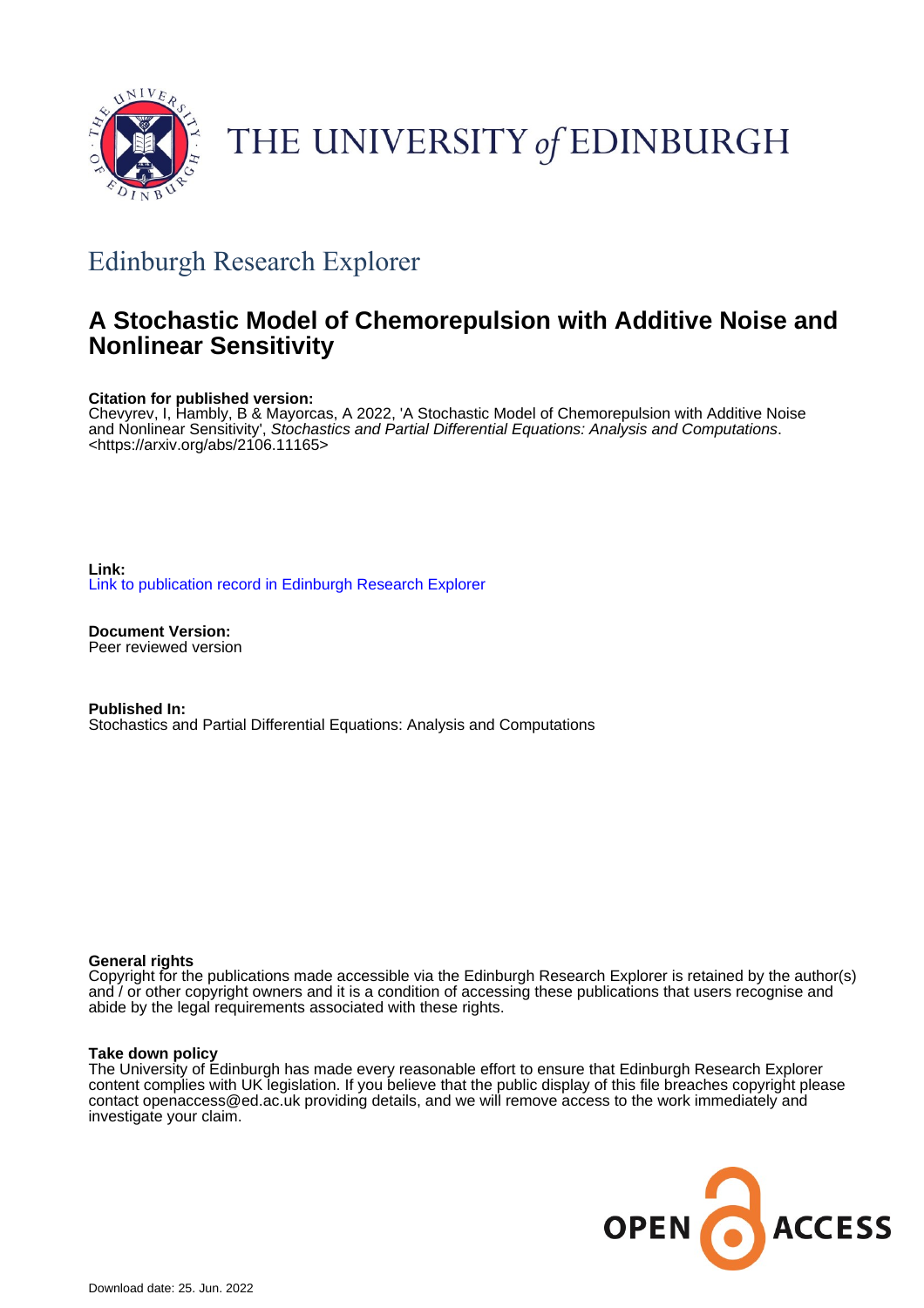## A Stochastic Model of Chemorepulsion with Additive Noise and Nonlinear Sensitivity

Ilya Chevyrev <sup>∗</sup><sup>1</sup> , Ben Hambly †<sup>2</sup> , and Avi Mayorcas ‡<sup>2</sup>

<sup>1</sup>School of Mathematics, University of Edinburgh, Edinburgh EH9 3FD, UK <sup>2</sup>Mathematical Institute, University of Oxford, Oxford, OX2 6GG, UK

February 14, 2022

#### Abstract

We consider a stochastic partial differential equation (SPDE) model for chemorepulsion, with non-linear sensitivity on the one-dimensional torus. By establishing an a priori estimate independent of the initial data, we show that there exists a pathwise unique, global solution to the SPDE. Furthermore, we show that the associated semigroup is Markov and possesses a unique invariant measure, supported on a Hölder– Besov space of positive regularity, which the solution law converges to exponentially fast. The a priori bound also allows us to establish tail estimates on the  $L^p$  norm of the invariant measure which are heavier than Gaussian.

Keywords: Chemotaxis; exponential ergodicity; advection-diffusion SPDE AMS 2020 Mathematics Subject Classification: Primary: 60H15, Secondary: 35K45; 37A25; 92B05

#### Declarations

- Data and Material: N/A
- Code: N/A

## 1 Introduction

We study the Cauchy problem and establish exponential ergodicity for the SPDE

<span id="page-1-0"></span>
$$
\begin{cases} \partial_t u - \partial_{xx} u = \chi \partial_x (u^2 \partial_x \rho_u) + \xi, & \text{on } \mathbb{R}_+ \times \mathbb{T}, \\ -\partial_{xx} \rho_u = u - \bar{u}, & \text{on } \mathbb{T}, \\ u|_{t=0} = \zeta, & \text{on } \mathbb{T}, \end{cases}
$$
 (1.1)

where  $\xi$  is a space-time white noise,  $\mathbb{T} := \mathbb{R}/\mathbb{Z}$  is the one dimensional torus with unit volume and  $\chi > 0$  is a positive constant. The spatial average,  $\bar{u} := \langle u, 1 \rangle_{L^2(\mathbb{T})}$ , is equal to the 0<sup>th</sup> Fourier mode and we will take  $\zeta$  to be a Hölder–Besov distribution of possibly negative regularity. Without loss of generality we assume that the solution to the second equation of  $(1.1)$  is mean free.

Without noise,  $(1.1)$  is a Keller–Segel model of chemorepulsion with nonlinear sensitivity and is an example from a wide family of parabolic PDE models of chemotaxis written, with some generality

<sup>∗</sup>Email: ichevyrev@gmail.com

<sup>†</sup>Email: hambly@maths.ox.ac.uk

<sup>‡</sup>Email: avimayorcas@gmail.com

Acknowledgments. AM gratefully acknowledges support from the EPSRC Centre For Doctoral Training in Partial Differential Equations: Analysis and Applications [grant number EP/L015811/1]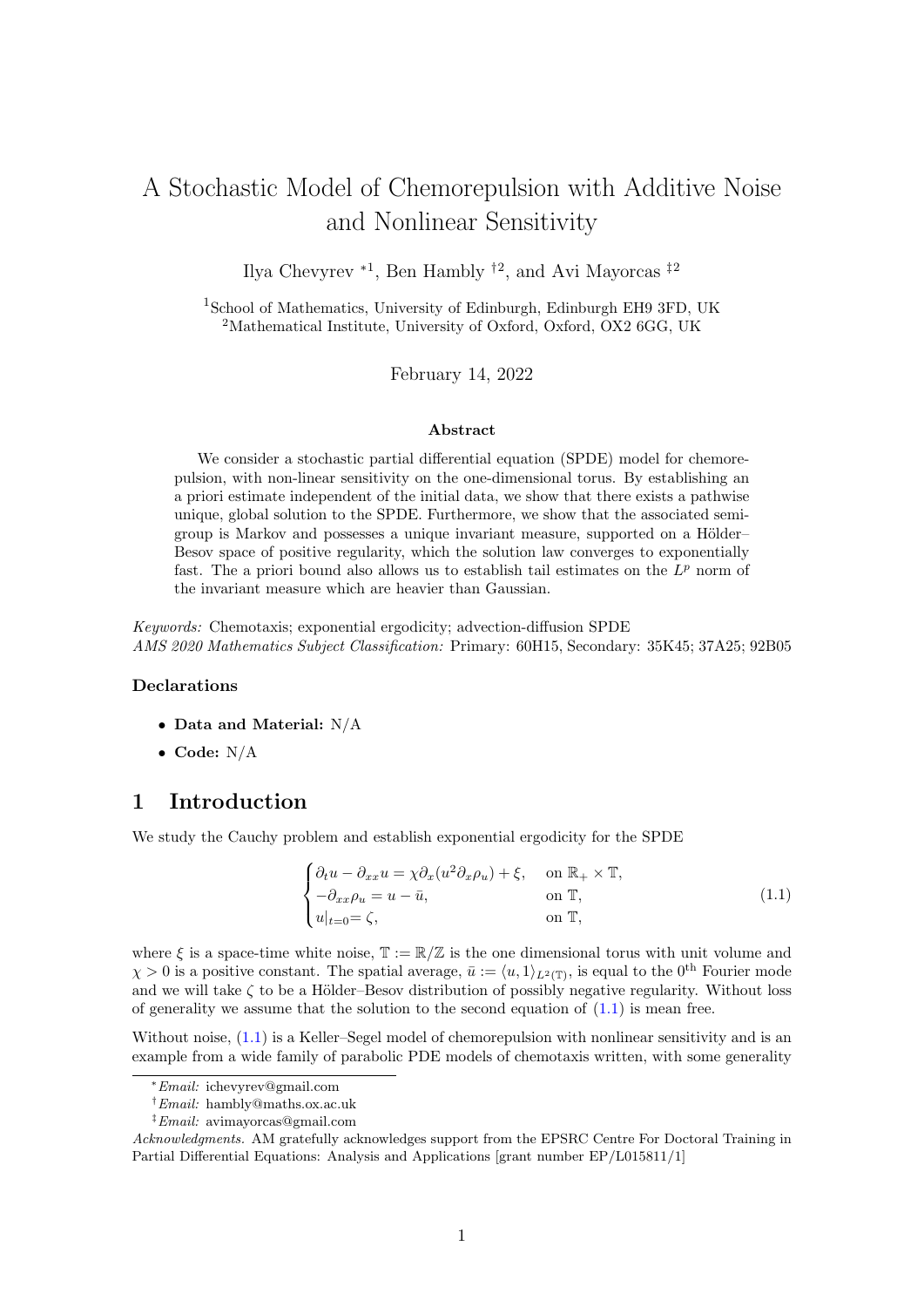on the *d*-dimensional torus,  $\mathbb{T}^d$ , for  $a \geq 0$ , as

<span id="page-2-0"></span>
$$
\begin{cases} \partial_t u - \Delta u = \nabla \cdot (f(u, \rho) \nabla \rho), & \text{on } \mathbb{R}_+ \times \mathbb{T}^d, \\ a \partial_t \rho - \Delta \rho = u - \bar{u}, & \text{on } \mathbb{R}_+ \times \mathbb{T}^d, \\ u|_{t=0} = u_0 \ge 0, & \rho|_{t=0} = \rho_0, & \text{on } \mathbb{T}^d. \end{cases}
$$
(1.2)

Chemotaxis refers to the directed movement of cells or bacteria in response to a chemical field. In [\(1.2\)](#page-2-0), u represents the cell or bacteria density,  $\rho$  the strength of the chemical field and  $f \in$  $C^{\infty}(\mathbb{R}^2;\mathbb{R})$  is a density dependent sensitivity function such that  $f(0, y) = 0$  for all  $y \in \mathbb{R}$ . The viscous terms are included to account for microscopic fluctuations in the cell and chemical diffusions. Chemorepulsion refers to a situation where cells are biased to move down the chemical gradient, modelled by choosing  $f(x, y) \geq 0$  for  $x \geq 0$ , while chemoattraction refers to the situation where cells are biased to move up the gradient, modelled by choosing  $f(x, y) \leq 0$  for  $x \geq 0$ . In situations of typical interest, the chemical field will be generated by the cell population itself, which leads to the nonlinearity in [\(1.2\)](#page-2-0). When  $f(u, \rho) = \chi u$ , for  $\chi \in \mathbb{R}$ , (1.2) is referred to as the Patlak-Keller–Segel model and was first introduced by Keller and Segel in [\[15\]](#page-30-0), building on earlier work by Patlak, [\[28\]](#page-31-0). When  $a = 0$ , [\(1.2\)](#page-2-0) is known as a parabolic-elliptic model and when  $a > 0$ , as a parabolic-parabolic model. A common feature of chemotaxis models is strongly differing behaviour in the chemorepulsive and chemoattractive settings. For example, in the parabolic-elliptic Patlak– Keller–Segel model  $(f(u, \rho) = \chi u, a = 0)$ , global well-posedness holds in all dimensions in the chemorepulsive regime  $(\chi > 0)$  and in both regimes (any  $\chi \in \mathbb{R}$ ) when  $d = 1$ . On the other hand, if  $d \geq 2$ , in the chemoattractive regime  $(\chi < 0)$  there exists a finite threshold  $-\infty < \bar{\chi}_d < 0$  such that, under some additional conditions when  $d > 2$ , the model exhibits finite time blow-up for all  $\chi < \bar{\chi}_d$ . We refer to [\[11,](#page-30-1) [29\]](#page-31-1) for a more detailed exposition of these phenomena and discussion of other models. For the one dimensional setting in particular see [\[12,](#page-30-2) [25\]](#page-30-3) and for the chemorepulsive setting see [\[33\]](#page-31-2).

In this paper we study  $(1.1)$ , a one-dimensional additive noise, stochastic version of  $(1.2)$  in the chemorepulsive and parabolic–elliptic  $(a = 0)$  regime, with nonlinear sensitivity function,  $f(u, \rho)$  $\chi u^2$ . Deterministic models including nonlinear sensitivity have been studied since the early work of Keller and Segel, see for example [\[7,](#page-30-4) [16,](#page-30-5) [18,](#page-30-6) [26\]](#page-30-7). These works focused on modelling nonlinear sensitivity with respect to the chemical signal, i.e.  $f(u, \rho) = \chi u \tilde{f}(\rho)$ . More recently there has been interest in modelling nonlinear sensitivity with respect to the cell density, i.e.  $f(u, \rho) = f(u)$ . This interest has been motivated, in part, by desires to include volume filling, saturation and density dependent (quorum sensing) regularisation effects into chemotaxis models, [\[9,](#page-30-8) [10,](#page-30-9) [13,](#page-30-10) [17,](#page-30-11) [31,](#page-31-3) [32\]](#page-31-4). The nonlinearity that we treat in  $(1.1)$  was already considered in the deterministic context in [\[17,](#page-30-11) [31\]](#page-31-3); in [\[17\]](#page-30-11) it was shown that in the chemorepulsive setting the parabolic-elliptic model exhibits global existence and convergence to equilibrium when  $\tilde{f}(u) \sim u^m$  for all  $m > 0$ . In this case, the nonlinear sensitivity models an increased response to the chemorepulsant when cell density is high.

While it is common to study chemotaxis using PDE models, SPDE approaches can be used to model exogenous processes, study meta-stability or replicate physically relevant fluctuations around the continuum limit. In this work we focus on an additive noise model for two reasons. Firstly, it is a relatively simple model for which we can accommodate space-time white noise and establish a full ergodic analysis. Secondly, it allows us to make meaningful comparisons with additive noise stochastic reaction-diffusion equations which have been extensively studied; we refer to [\[4,](#page-29-0) [20,](#page-30-12) [23,](#page-30-13) [27,](#page-30-14) [34\]](#page-31-5) for an incomplete list of works concerning these models. In particular, we highlight a comparison between our stochastic model,  $(1.1)$ , and those considered in [\[20\]](#page-30-12). As in the above works, the main technical step we require is to obtain sufficiently strong a priori bounds on the pathwise solution which are independent of the initial data. In our context we divide the solution into a regular and an irregular part and the key step is a careful analysis of the more regular, remainder equation exploiting the repulsive nature of our nonlinearity to compensate for lower order terms without definitive sign. This is the content of Theorem [4.4.](#page-11-0) Furthermore, we keep careful track of the exponents and constants through the proof, which in particular allows us to obtain a tail bound, which is heavier than Gaussian, on the  $L^p$  norm of the invariant measure. We give a detailed discussion on the implications of this bound and comparisons to the literature on stochastic reaction-diffusion equations in Remarks [4.5,](#page-14-0) [4.6](#page-14-1) and [4.7.](#page-14-2)

There are many natural questions that arise from our work. For this model it would be interesting to understand if the heavier than Gaussian tails that we establish are in fact optimal. Furthermore,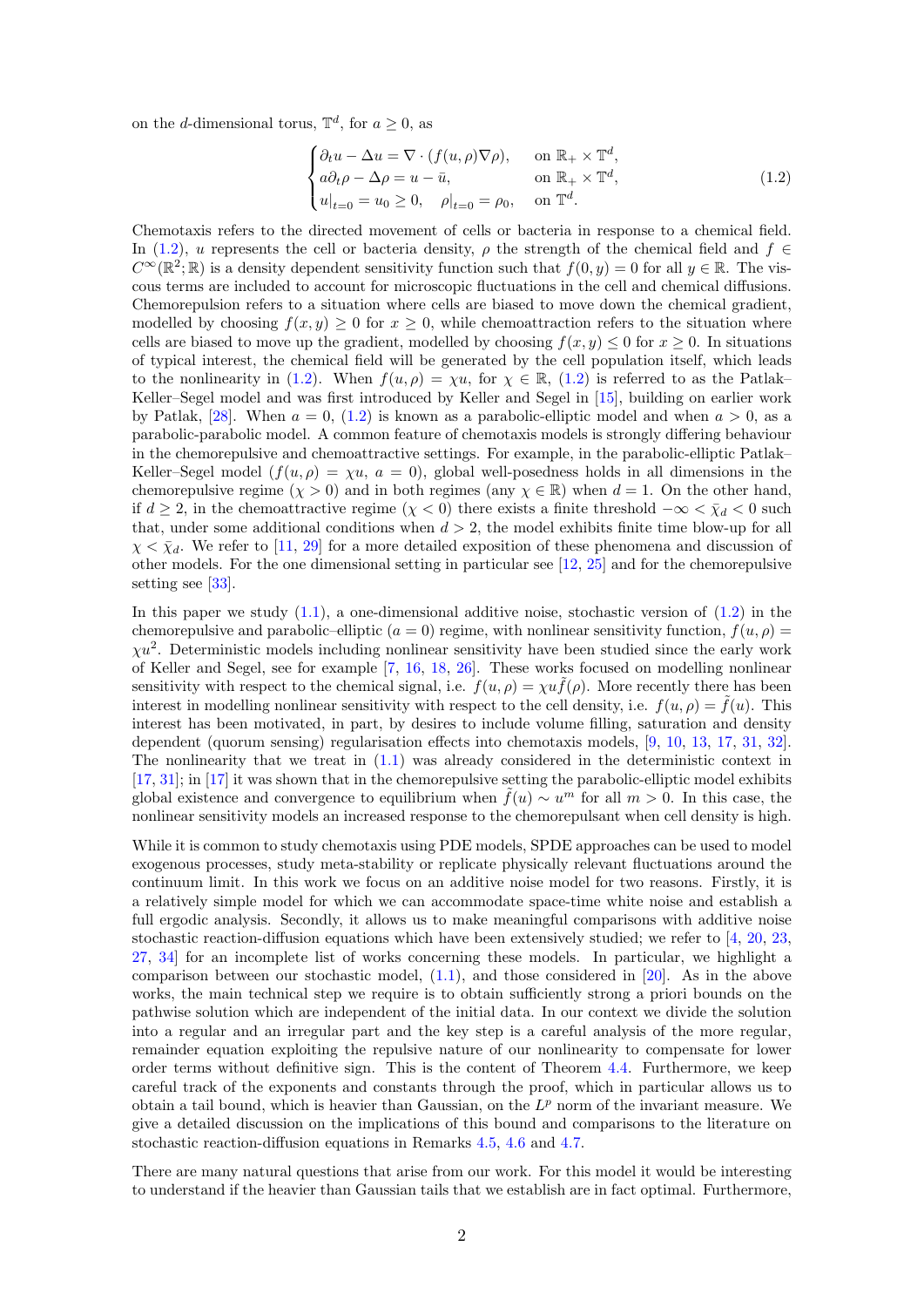applying our current methods, it appears that the low integrability of the solution, as compared with stochastic reaction-diffusion equations, imposes a significant barrier to considering  $m > 2$ in  $(1.1)$ . Understanding whether this is a genuine issue or simply one of methodology would be interesting. Going further, one could naturally ask if it is possible to extend the well-known global well-posedness of attractive chemotaxis models in one dimension, [\[12,](#page-30-2) [25\]](#page-30-3), to the stochastic case with white noise forcing. In addition, since chemotaxis is typically observed in two or three dimensions, extending the above study to higher dimensional versions would certainly be of interest. Using simple power counting one would expect  $(1.1)$  to be sub-critical in the sense of regularity structures, [\[8\]](#page-30-15), on  $\mathbb{R}_+ \times \mathbb{T}^d$  for  $d < 4$ . While local analysis is tractable in the presence of whitenoise forcing, establishing global well-posedness for the repulsive model in dimension two seems challenging by our current methods, see [\[19,](#page-30-16) Ch. 7]. Finally, beyond the additive noise case, both multiplicative and conservative noise models are highly relevant in the context of chemotaxis. Extending our results to those cases, especially in a two or three dimensional setting, is a natural goal.

In the remainder of the introduction we summarise some notation in Section [1.1,](#page-3-0) and present our main results in Section [1.2.](#page-4-0) In Section [2](#page-4-1) we recap the definitions and properties of the linear stochastic heat equation, which plays a key role in our analysis. In Section [3](#page-5-0) we obtain local well-posedness of  $(1.1)$  and some ancillary properties of the solution. Section [4](#page-9-0) contains the main contribution of this paper, establishing an a priori bound that is independent of the initial data and constitutes a *coming down from infinity property*. This a priori bound enables us to establish global well-posedness, existence of invariant measures and the tail bound, [\(1.5\)](#page-4-2), below. In Section [5](#page-15-0) we establish the existence of invariant measures to  $(1.1)$  and closely following the approach of  $[34]$ , we establish the strong Feller property, irreducibility, and exponential ergodicity of the associated semi-group. The appendices, [A](#page-27-0) and [B](#page-28-0) respectively contain summaries and useful properties of the inhomogeneous Hölder–Besov spaces and the stochastic heat equation on  $\mathbb{T}$ .

#### <span id="page-3-0"></span>1.1 Notation

Let  $\mathbb{N} = \{0, 1, \ldots\}$  denote the set of non-negative integers. For  $k \in \mathbb{N}$ , we denote by  $C^k(\mathbb{T})$  the space of k times continuously differentiable, 1-periodic, real functions. We denote by  $C^{\infty}(\mathbb{T})$  the space of smooth, periodic functions with values in R and  $\mathcal{S}'(\mathbb{T})$  for its dual. For  $k \in \mathbb{N}$ ,  $p \in [1,\infty)$ (resp.  $p = \infty$ ) we write  $W^{k,p}(\mathbb{T})$  for the spaces of periodic functions with p-integrable (resp. essentially bounded) weak derivatives up to  $k^{\text{th}}$  order, and write  $L^p(\mathbb{T}) = W^{0,p}(\mathbb{T})$ . We write  $\mathcal{B}_{p,q}^{\alpha}(\mathbb{T})$  for the Besov space associated to  $\alpha \in \mathbb{R}$ ,  $p,q \in [1,\infty]$  and use the shorthand  $\mathcal{C}^{\alpha}(\mathbb{T}) =$  $\mathcal{B}_{\infty,\infty}^{\alpha}(\mathbb{T})$ . Note that for  $\alpha \in \mathbb{N}$  the spaces  $\mathcal{C}^{\alpha}$  and  $C^{\alpha}$  are not equal. See [A](#page-27-0)ppendix A for a full definition.

For  $f \in \mathcal{S}'(\mathbb{T})$  we denote its spatial mean by  $\bar{f} := \langle 1, f \rangle_{L^2(\mathbb{T})}$ . For  $\mathfrak{m} \in \mathbb{R}$  we write, for example,  $\mathcal{S}'_{\mathfrak{m}}(\mathbb{T}), C^k_{\mathfrak{m}}(\mathbb{T}), \mathcal{C}^{\alpha}_{\mathfrak{m}}(\mathbb{T}), L^p_{\mathfrak{m}}(\mathbb{T})$ , for the corresponding spaces with the additional constraint that  $\bar{f}$ m. When the context is clear we drop dependence on the domain in order to lighten notation.

Given a Banach space E, a subset  $I \subseteq [0, \infty)$  and  $\kappa \in (0, 1)$ , we write  $C_I E := C(I; E)$  (resp.  $\mathcal{C}_I^{\kappa}E:=\mathcal{C}^{\kappa}(I;E))$  for the space of continuous (resp.  $\kappa$ -Hölder continuous) maps  $f: I \to E$  equipped with the norm  $||f||_{C_IE} := \sup_{t \in I} ||f_t||_E$  (resp.  $||f||_{C_I^*E} := ||f||_{C_IE} + \sup_{t \neq s \in I} \frac{||f_t - f_s||_E}{|t - s|^{\kappa}}$ ). For  $T > 0$ , we use the shorthand  $C_T E = C_{[0,T]} E$  and  $C_T^{\kappa} E = C_{[0,T]}^{\kappa} E$ . Note that the norm  $||f||_{C_T^{\kappa} E}$  is equivalent to  $||f_0||_E + \sup_{t \neq s \in [0,T]} \frac{||f_t - f_s||_E}{|t - s|^{\kappa}}$ . For  $\eta > 0$  we let  $C_{\eta;T}E := C_{\eta}((0,T]; E)$  be the set of continuous functions  $f:(0,T] \to E$  such that

$$
||f||_{C_{\eta;T}E} := \sup_{t \in (0,T]} (t^{\eta} \wedge 1) ||f_t||_E < \infty.
$$

For a Banach space, E, equipped with its Borel  $\sigma$ -algebra, E, we use the notation  $\mathcal{B}_h(E), \mathcal{C}_h(E)$  and  $\mathcal{C}_b^1(E)$  respectively for the sets of bounded Borel measurable, continuous and continuously Fréchet differentiable maps  $\Phi: E \to \mathbb{R}$ . We write  $\mathcal{P}(E)$  for the set of probability measures on E which we equip with the topology of weak convergence. For a sequence  $(\mu_n)_{n\geq 1} \subset \mathcal{P}(E)$  we write  $\mu_n \to \mu$ to indicate the weak convergence of  $(\mu_n)_{n>1}$  to  $\mu \in \mathcal{P}(E)$ . Using  $\overline{\Pi}_{\mu,\nu}$  to denote the set of all couplings between  $\mu, \nu \in \mathcal{P}(E)$ , we write the total variation distance as,

$$
\|\mu - \nu\|_{\text{TV}} := \sup_{A \in \mathcal{E}} |\mu(A) - \nu(A)| = \inf_{\pi \in \Pi_{\mu,\nu}} \iint_{E^2} \mathbb{1}_{x = y} \, \mathrm{d}\pi(x, y).
$$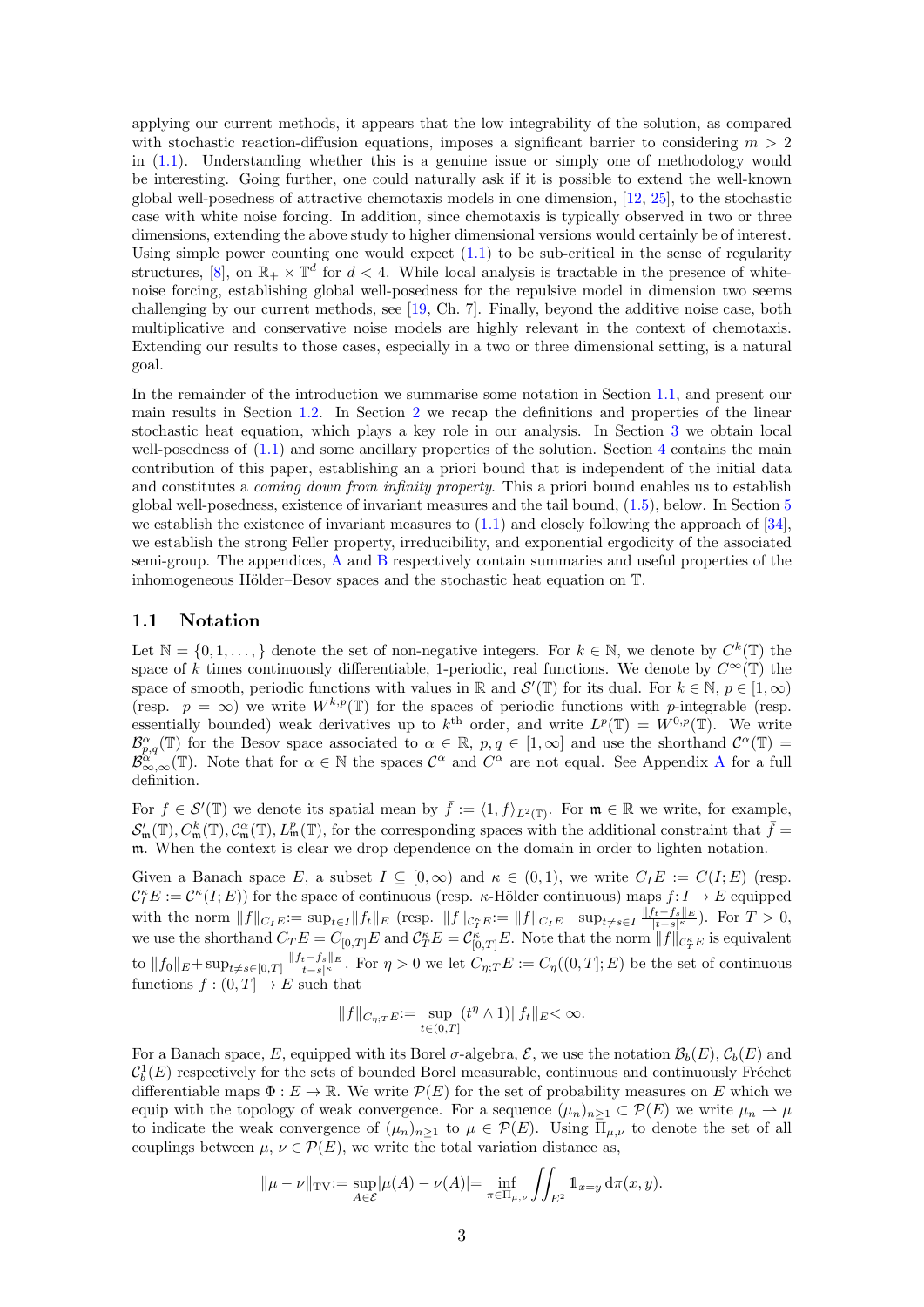We write  $\lesssim$  to indicate that an inequality holds up to a constant depending on quantities that we do not keep track of or are fixed throughout. When we do wish to emphasise the dependence on certain quantities, we either write  $\leq_{K,v}$  or define  $C := C(\alpha, p, d) > 0$  and write  $\leq C$ .

#### <span id="page-4-0"></span>1.2 Main Results

We fix a filtered probability space  $(\Omega, \mathcal{F}, (\mathcal{F}_t)_{t\geq 0}, \mathbb{P})$  carrying a mean-free, space-time white noise, ξ, defined in Section [2](#page-4-1) below. We fix  $\alpha_0 \in \left(-\frac{1}{2}, 0\right)$ ,  $\alpha \in \left(0, \alpha_0 + \frac{1}{2}\right)$  and  $\eta > 0$  such that,

<span id="page-4-6"></span>
$$
\frac{\alpha - \alpha_0}{2} < \eta < \frac{1}{4}.\tag{1.3}
$$

<span id="page-4-3"></span>**Theorem 1.1** (Global Well-Posedness). Let  $T > 0$ ,  $\mathfrak{m} \in \mathbb{R}$ ,  $\chi > 0$  and  $\zeta \in C^{\alpha_0}_{\mathfrak{m}}(\mathbb{T})$ . Then there exists a unique, probabilistically strong, mild solution,  $u(\zeta)$ , to [\(1.1\)](#page-1-0) such that P-a.s.  $u(\zeta) \in$  $C_{\eta;T} \mathcal{C}_{\mathfrak{m}}^{\alpha}(\mathbb{T}).$ 

Remark 1.2. While we frame Theorem [1.1](#page-4-3) as a probabilistic statement, the proof is mainly deterministic and based on PDE techniques. In the course of the proof we additionally establish local Lipschitz continuity of the solution in both initial data and the noise, see Proposition [4.8.](#page-14-3) This will be important in Section [5.3](#page-25-0) when we establish full support of the law on  $\mathcal{C}_{\mathfrak{m}}^{\alpha}(\mathbb{T})$ .

Remark 1.3. The statement of Theorem [1.1](#page-4-3) remains valid for  $\eta = \frac{\alpha - \alpha_0}{2}$ . However, we take  $\eta > \frac{\alpha - \alpha_0}{2}$  to simplify some statements and proofs below. In general we may think of  $\eta$  as being arbitrarily close to  $\frac{\alpha-\alpha_0}{2}$ .

Let  $\mathcal{L}(u_t(\zeta)) := u_t(\zeta) \# \mathbb{P} \in \mathcal{P}(\mathcal{C}^{\alpha}_{\mathfrak{m}}(\mathbb{T}))$  denote the law of the solution, started from  $\zeta \in \mathcal{C}^{\alpha_0}_{\mathfrak{m}}(\mathbb{T})$ , at time  $t > 0$ .

<span id="page-4-4"></span>**Theorem 1.4** (Exponential Ergodicity). Let  $\mathfrak{m} \in \mathbb{R}$  and  $\delta \in (0, 1/2)$ . Then there exists a unique measure  $\nu \in \mathcal{P}(\mathcal{C}_{\mathfrak{m}}^{1/2-\delta}(\mathbb{T}))$  which is invariant for the semi-group associated to [\(1.1\)](#page-1-0). Furthermore, v has full support in  $C_{\mathfrak{m}}^{1/2-\delta}$  and there exists  $c > 0$  such that for all  $t > 1$  and  $\zeta \in C_{\mathfrak{m}}^{\alpha_0}$ ,

<span id="page-4-7"></span>
$$
\|\mathcal{L}(u_t(\zeta)) - \nu\|_{\text{TV}} \le e^{-ct}.\tag{1.4}
$$

Finally, for any  $p \in [1,\infty)$  there exists  $\Lambda := \Lambda(p,\delta) > 0$  such that

<span id="page-4-2"></span>
$$
\int_{\mathcal{C}_{\mathfrak{m}}^{1/2-\delta}} \exp\left(\Lambda \|f\|_{L^p}^{1-2\delta}\right) \,\nu(\mathrm{d}f) < \infty. \tag{1.5}
$$

The proof of Theorem [1.1](#page-4-3) is completed at the end of Section [4](#page-9-0) and the proof of Theorem [1.4](#page-4-4) is completed at the end of Section [5.](#page-15-0)

## <span id="page-4-1"></span>2 Stochastic Heat Equation

In what follows we will decompose the solution  $u$  to  $(1.1)$  into a regular and irregular part, with the irregular part being the solution to a linear stochastic heat equation (SHE). We briefly recap some necessary definitions of space-time white noise, the solution to the SHE and some of its properties.

Definition 2.1 (White Noise). Given an abstract probability space  $(\Omega, \mathcal{F}, \mathbb{P})$  we say that an Rvalued, stochastic process, indexed by  $L^2(\mathbb{R}_+ \times \mathbb{T})$ ,  $\{\xi(\varphi) : \varphi \in L^2(\mathbb{R}_+ \times \mathbb{T})\}$ , defines a spatially mean-free space-time white noise if

1. 
$$
\mathbb{E}[\xi(\varphi)] = 0
$$
,  $\mathbb{E}[\xi(\varphi)\xi(\varphi')] = \langle \varphi, \varphi' \rangle_{L^2(\mathbb{R}_+\times\mathbb{T})}$  for all  $\varphi, \varphi' \in L^2(\mathbb{R}_+\times\mathbb{T})$ ,

2.  $\xi(\psi \otimes 1) = 0$  for all  $\psi \in L^2(\mathbb{R}_+),$  P-a.s.

For  $\varphi \in L^2(\mathbb{R}_+ \times \mathbb{T})$  we write  $\xi(\varphi)$  in the convenient form of a stochastic integral,

<span id="page-4-5"></span>
$$
\xi(\varphi) = \int_{\mathbb{R}_+} \int_{\mathbb{T}} \varphi(t, x) \xi(\mathrm{d}t, \, \mathrm{d}x), \tag{2.1}
$$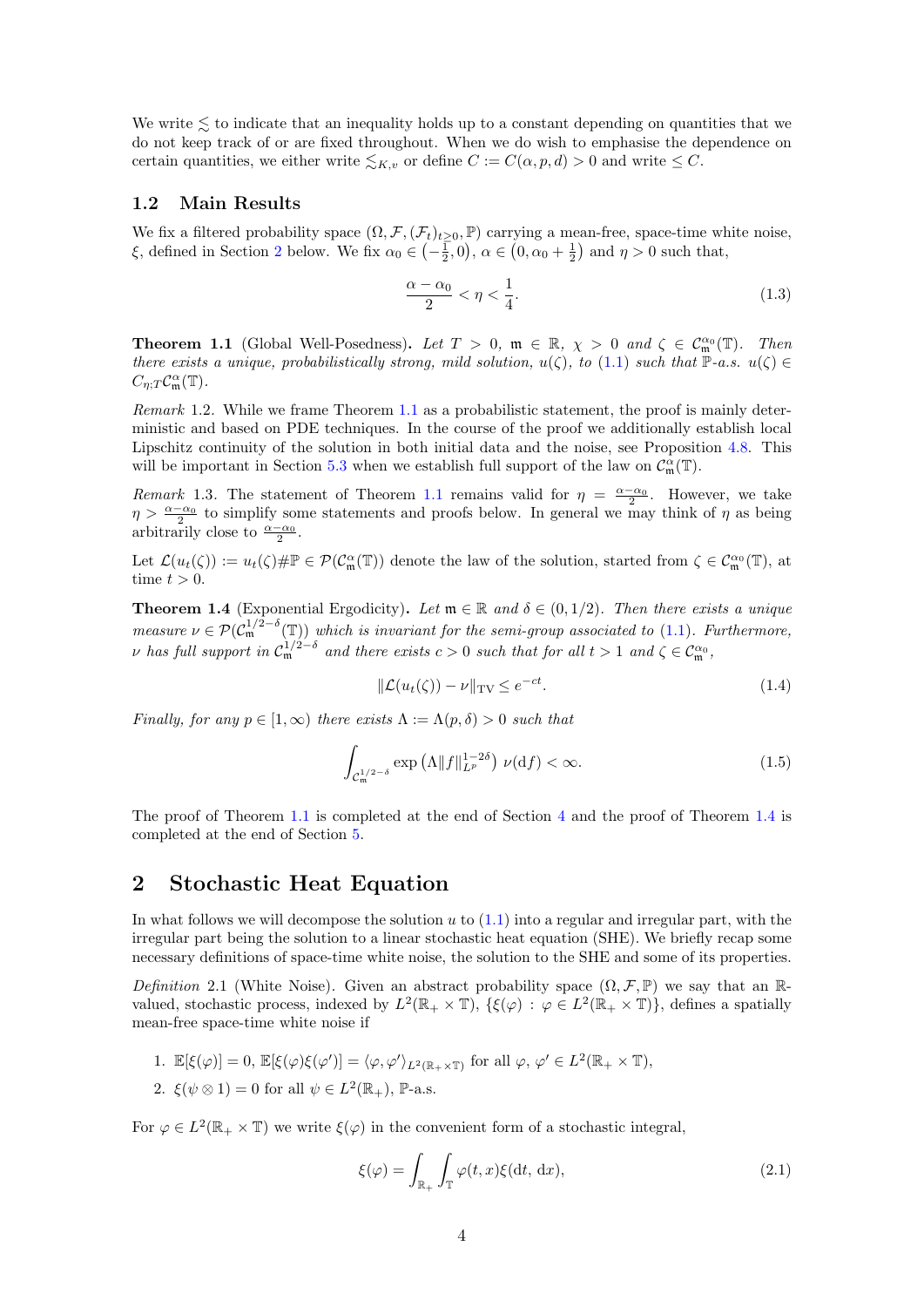even though  $\xi$  is almost surely not a measure. We refer to [\[6,](#page-30-17) Ch. 4] for further details and a proper construction of [\(2.1\)](#page-4-5).

We define the filtration

$$
(\tilde{\mathcal{F}}_t)_{t\geq 0} := \sigma\left(\left\{\xi(\varphi) \,:\, \varphi \in L^2(\mathbb{R}_+ \times \mathbb{T}), \, \varphi|_{(t,\infty)} \equiv 0\right\}\right),
$$

and let  $(\mathcal{F}_t)_{t>0}$  denote its usual augmentation.

<span id="page-5-4"></span>Definition 2.2. Let  $0 \le t_0 < T$  and H be the periodic heat kernel on T defined in [\(A.9\)](#page-28-1). We say that the  $\mathcal{S}'(\mathbb{T})$  valued process,

$$
(t_0, T] \ni t \mapsto v_{t_0, t}(\phi) := \int_{t_0}^t \int_{\mathbb{T}} (\mathcal{H}_{t-r} * \phi)(x) \, \xi(\mathrm{d}r, \mathrm{d}x) \quad \forall \phi \in C^\infty(\mathbb{T}), \tag{2.2}
$$

is a mild solution to the SHE, with zero initial condition at  $t = t_0$ .

<span id="page-5-1"></span>**Theorem 2.3.** The process  $[t_0, T] \ni t \mapsto v_{t_0,t}$  is, continuous, Markov,  $(\mathcal{F}_t)_{t \in [t_0, T]}$  adapted and for any  $\alpha < 1/2$ ,  $\kappa \in [0, 1/2)$  and  $p \ge 1$  there exists  $C := C(T, \alpha, \kappa, p) > 0$  such that,

$$
\mathbb{E}\left[\sup_{t \neq s \in [t_0, T]} \frac{\|v_{t_0, t} - v_{t_0, s}\|_{\mathcal{C}^{\alpha - 2\kappa}}^p}{|t - s|^{p\kappa}}\right] < C. \tag{2.3}
$$

 $\Box$ 

Furthermore, for any  $0 \le t_0 < t \le T$ , the law of  $v_{t_0,t}$  depends only on  $|t-t_0|$ .

Proof. See Appendix [B.](#page-28-0)

## <span id="page-5-0"></span>3 Local Well-Posedness

Throughout this section, we fix  $T > 0$  and  $\chi \in \mathbb{R}$  (not necessarily positive). From Theorem [2.3](#page-5-1) we see that P-a.s. the map  $t \mapsto v_{0,t}$  is finite only in  $C_T C_0^{\alpha}$ , for  $\alpha < 1/2$ . We therefore cannot expect to find solutions to [\(1.1\)](#page-1-0) of any higher regularity. Obtaining the a priori estimates in Section [4](#page-9-0) requires at least one degree of spatial regularity. Therefore, although the equation is not singular itself, we solve for a remainder process with higher regularity using a Da Prato–Debussche trick, [\[4\]](#page-29-0). Concretely we decompose the solution as  $u_t := w_t + Z_t$ , where  $t \mapsto Z_t$  is a deterministic function taking values in the Hölder–Besov space  $\mathcal{C}_0^{\alpha}$  with zero spatial mean. Subsequently we will take  $Z_t$ to be a P-a.s. realisation of the stochastic heat equation  $t \mapsto v_{0,t}$ . The unknown, w, solves,

<span id="page-5-2"></span>
$$
\begin{cases} \partial_t w - \partial_{xx} w = \chi \partial_x ((w+Z)^2 \partial_x \rho_{w+Z}), & \text{on } \mathbb{R}_+ \times \mathbb{T}, \\ -\partial_{xx} \rho_{w+Z} = w - \bar{w} + Z, & \text{on } \mathbb{T}, \\ w|_{t=0} = \zeta, & \text{on } \mathbb{T}. \end{cases}
$$
(3.1)

For the rest of this section, we fix  $\zeta \in C^{\alpha_0}(\mathbb{T})$  and  $Z \in C_T C_0^{\alpha}$ .

We first show that under suitable regularity assumptions on  $w$ , the right hand side of the first equation in [\(3.1\)](#page-5-2) is a well-defined element of  $C_{\eta;T} C^{\alpha}(\mathbb{T})$ .

<span id="page-5-3"></span>**Lemma 3.1.** Let  $w \in C_{\eta;T} C^{\alpha}$ . Then the map  $w \mapsto \Psi w$ , defined for any  $t \in (0,T]$ , by

$$
(\Psi w)_t := e^{t\Delta} \zeta + \int_0^t e^{(t-s)\Delta} \chi \partial_x ((w_s + Z_s)^2 \partial_x \rho_{w_s + Z_s}) ds,
$$
\n(3.2)

is well-defined from  $C_{\eta;T} \mathcal{C}^{\alpha}$  to itself.

*Proof.* Applying  $(A.10)$ , for any  $t > 0$ , we have that

$$
||e^{t\Delta}\zeta||_{\mathcal{C}^{\alpha}} \lesssim t^{-\frac{\alpha-\alpha_0}{2}} ||\zeta||_{\mathcal{C}^{\alpha_0}}.
$$
\n(3.3)

Concerning the integral term, expanding the square and applying Theorem  $A.5$ , along with  $(A.12)$ we obtain the bounds

$$
||w_s^2 \partial_x \rho_{w_s+Z_s}||_{\mathcal{C}^{\alpha}} \le ||w||_{\mathcal{C}^{\alpha}}^2 ||\partial_x \rho_{w_s+Z_s}||_{\mathcal{C}^{\alpha}} \lesssim ||w_s||_{\mathcal{C}^{\alpha}}^3 + ||w_s||_{\mathcal{C}^{\alpha}}^2 ||Z_s||_{\mathcal{C}^{\alpha}}
$$
  
\n
$$
2||w_s Z_s \partial_x \rho_{w_s+Z_s}||_{\mathcal{C}^{\alpha}} \le 2||w||_{\mathcal{C}^{\alpha}} ||Z_s||_{\mathcal{C}^{\alpha}} ||\partial_x \rho_{w_s+Z_s}||_{\mathcal{C}^{\alpha}} \lesssim 2||w_s||_{\mathcal{C}^{\alpha}}^2 ||Z_s||_{\mathcal{C}^{\alpha}} + 2||w_s||_{\mathcal{C}^{\alpha}} ||Z_s||_{\mathcal{C}^{\alpha}}^2
$$
  
\n
$$
||Z_s^2 \partial_x \rho_{w_s+Z_s}||_{\mathcal{C}^{\alpha}} \le ||Z_s||_{\mathcal{C}^{\alpha}}^2 ||\partial_x \rho_{w_s+Z_s}||_{\mathcal{C}^{\alpha}} \lesssim ||w_s||_{\mathcal{C}^{\alpha}} ||Z_s||_{\mathcal{C}^{\alpha}}^2 + ||Z_s||_{\mathcal{C}^{\alpha}}^3.
$$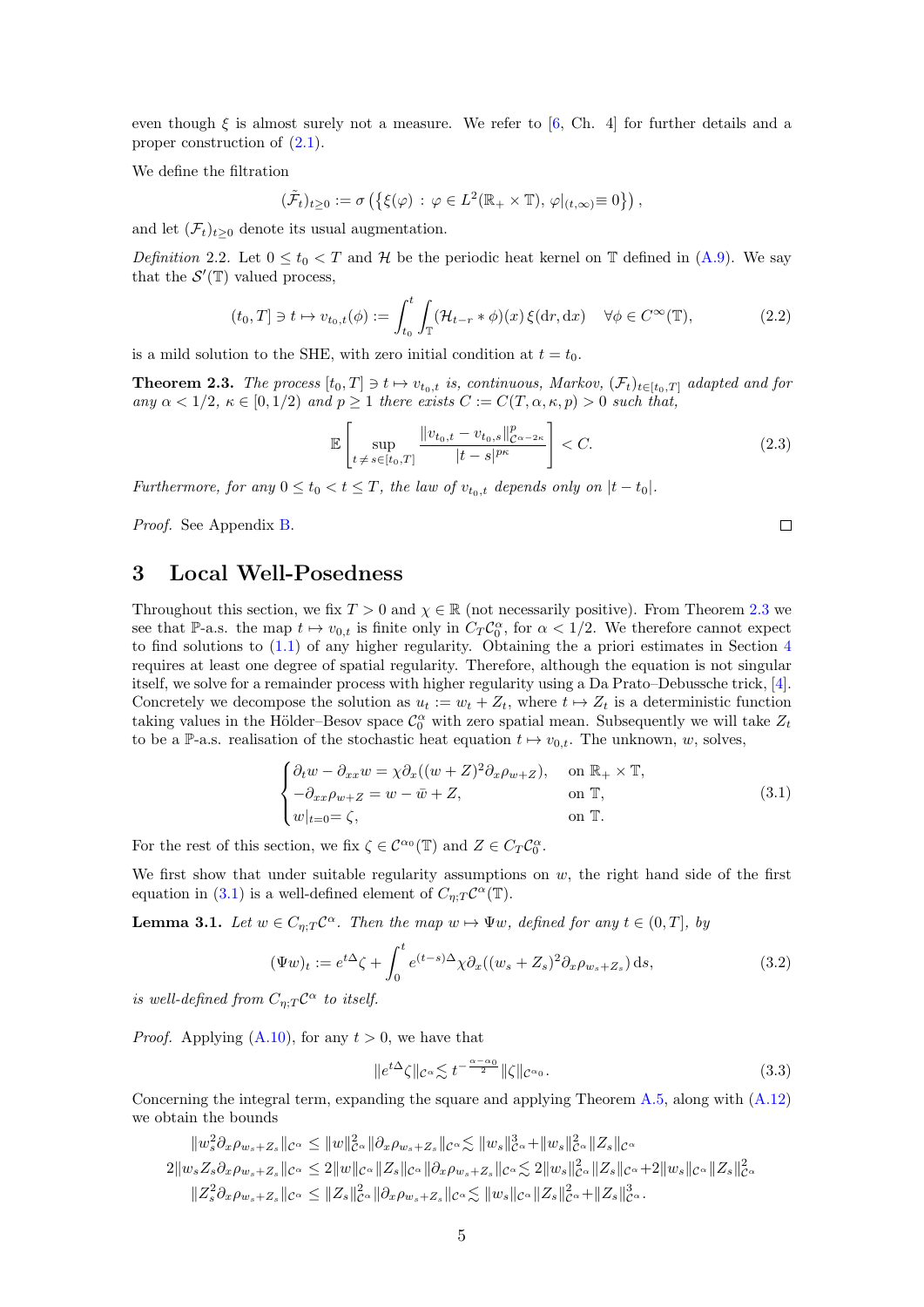Combining these yields that

<span id="page-6-6"></span>
$$
\|(w_s + Z_s)^2 \partial_x \rho_{w_s + Z_s} \|_{C^\alpha} \lesssim \sum_{k=0}^3 \binom{3}{k} \|w_s\|_{C^\alpha}^{3-k} \|Z_s\|_{C^\alpha}^k. \tag{3.4}
$$

Therefore, applying  $(A.10)$ ,  $(A.5)$  for any  $s < t \in (0, T \wedge 1]$  we have

$$
\|e^{(t-s)\Delta}\partial_x((w_s+Z_s)^2\partial_x\rho_{w_s+Z_s})\|_{\mathcal{C}^{\alpha}} \lesssim (t-s)^{-\frac{1}{2}} \|(w_s+Z_s)^2\partial_x\rho_{w_s+Z_s}\|_{\mathcal{C}^{\alpha}} \leq (t-s)^{-\frac{1}{2}}s^{-3\eta} \max_{k=0,\ldots,3} \left\{\|w\|_{C_{\eta;T}\mathcal{C}^{\alpha}}^{3-k} \|Z\|_{C_T\mathcal{C}^{\alpha}}^k\right\}.
$$

Since  $\eta < \frac{1}{4}$  we may integrate  $s^{-3\eta}$  near 0 and so for  $t \in (0, T \wedge 1]$  we have

<span id="page-6-2"></span>
$$
t^{\eta} \| (\Psi w)_t \|_{\mathcal{C}^{\alpha}} \lesssim t^{\eta - \frac{\alpha - \alpha_0}{2}} \| \zeta \|_{\mathcal{C}^{\alpha_0}} + t^{\frac{1}{2} - 2\eta} \max_{k=0,\dots,3} \left\{ \| w \|_{C_{\eta;T}C^{\alpha}}^{3-k} \| Z \|_{C_T C^{\alpha}}^k \right\}.
$$
 (3.5)

where both exponents are positive due to  $(1.3)$  and the norms on the right hand side are finite by assumption. For  $t > 1$  one may argue in almost exactly the same way, only splitting the time integral at  $t = 1$  and replacing the multiplication by  $t^{\eta}$  with  $(t \wedge 1)^{\eta}$ .  $\Box$ 

<span id="page-6-3"></span>Definition 3.2 (Mild Solutions to [\(3.1\)](#page-5-2)). We say that  $w \in C_{\eta, T} C^{\alpha}$  is a mild solution to (3.1) on [0, T] (started from  $\zeta$  and driven by Z) if for every  $t \in (0, T]$ ,

<span id="page-6-0"></span>
$$
w_t = e^{t\Delta}\zeta + \int_0^t e^{(t-s)\Delta}\chi \partial_x \left( (w_s + Z_s)^2 \partial_x \rho_{w_s + Z_s} \right) ds.
$$
 (3.6)

Remark 3.3. Lemma [3.1](#page-5-3) demonstrates that for any solution, the right hand side of [\(3.6\)](#page-6-0) is welldefined.

<span id="page-6-7"></span>**Theorem 3.4** (Local Well-Posedness of [\(3.1\)](#page-5-2)). Let  $\Re \ge 1$  be such that  $||Z||_{C_TC^{\alpha}}^3 + ||\zeta||_{C^{\alpha_0}}(T) \le \Re$ . Then there exists  $C > 0$ , independent of  $\Re$ ,  $\zeta$ , and Z, such that  $(3.1)$  has a unique mild solution  $w \in C_{\eta;T_*} \mathcal{C}^{\alpha}$  where

<span id="page-6-1"></span>
$$
T_* = \left(\frac{1}{C\Re}\right)^{\frac{1}{\theta}} \wedge T, \quad \text{with} \quad \theta := \left(\eta - \frac{\alpha - \alpha_0}{2}\right) \wedge \left(\frac{1}{2} - 2\eta\right). \tag{3.7}
$$

Furthermore

<span id="page-6-4"></span>
$$
\sup_{t \in (0,T_*]} t^{\eta} \|w_t\|_{\mathcal{C}^{\alpha}} \le 1 \tag{3.8}
$$

and

<span id="page-6-5"></span>
$$
\lim_{t \to 0} \|w_t - \zeta\|_{\mathcal{C}^{\alpha_0}} = 0. \tag{3.9}
$$

Proof. Denoting

$$
B_{T_*} := \Big\{ w \in C((0,T_*];\mathcal{C}^{\alpha}(\mathbb{T})) : \sup_{t \in (0,T_*]} t^{\eta} ||w_t||_{\mathcal{C}^{\alpha}} \leq 1 \Big\},\
$$

we will show that

$$
w \mapsto (\Psi w)_t := e^{t\Delta} \zeta + \int_0^t e^{(t-s)\Delta} \chi \partial_x ((w_s + Z_s)^2 \partial_x \rho_{w_s + Z_s}) ds,
$$

is a contraction on  $B_{T_*}$  for  $T_*$  defined by [\(3.7\)](#page-6-1) for  $C > 0$  sufficiently large. By [\(3.5\)](#page-6-2), for  $w \in B_{T_*}$ and  $t \in (0, T_*]$ , there exists  $C > 0$  such that

$$
t^{\eta} \Vert (\Psi w)_t \Vert_{\mathcal{C}^{\alpha}} \leq C t^{\left(\eta - \frac{\alpha - \alpha_0}{2}\right) \wedge \left(\frac{1}{2} - 2\eta\right)} \mathfrak{R},
$$

and so  $\Psi$  maps  $B_{T_*}$  into itself for  $T_*$  defined by [\(3.7\)](#page-6-1). To show that  $\Psi$  is a contraction we let  $w, \tilde{w} \in B_{T_*}$ . For any  $s \in (0, T_*]$ , using similar steps to those in the proof of  $(3.5)$ , we have that

$$
\begin{split} \|(w_s + Z_s)^2 \partial_x \rho_{w_s + Z_s} - (\tilde{w}_s + Z_s)^2 \partial_x \rho_{\tilde{w}_s + Z_s} \|_{\mathcal{C}^{\alpha}} \\ &\lesssim \|w_s - \tilde{w}_s\|_{\mathcal{C}^{\alpha}} \sum_{k=0}^2 {2 \choose k} \left(\|w_s\|_{\mathcal{C}^{\alpha}} \vee \|\tilde{w}_s\|_{\mathcal{C}^{\alpha}}\right)^{2-k} \|Z_s\|_{\mathcal{C}^{\alpha}}^k \\ &\lesssim \Re s^{-2\eta} \|w_s - \tilde{w}_s\|_{\mathcal{C}^{\alpha}}. \end{split}
$$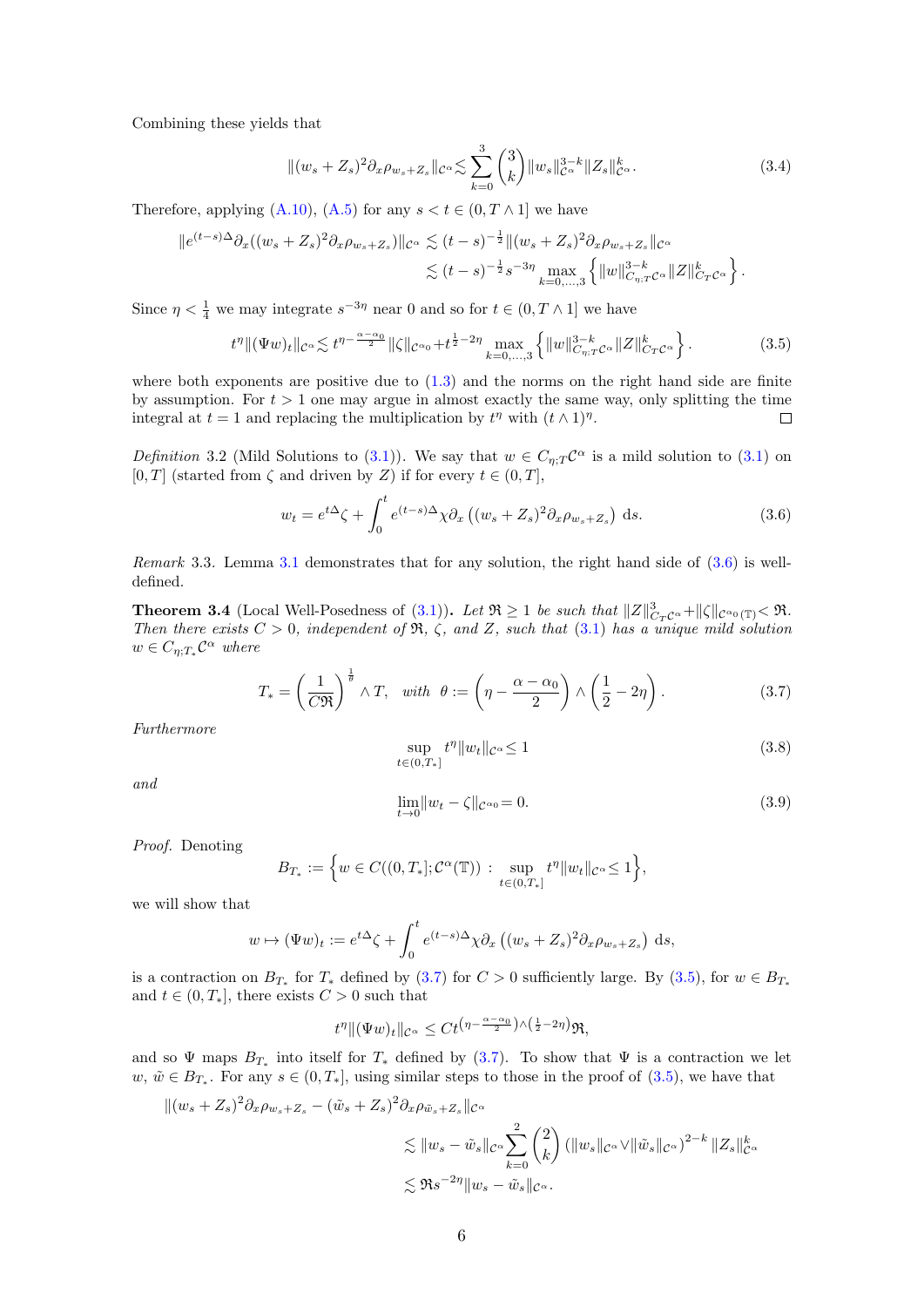So then, for any  $t \in (0, T_*]$ , we have

$$
t^{\eta} \| (\Psi w)_t - (\Psi \tilde{w})_t \|_{\mathcal{C}^{\alpha}} \leq t^{\eta} \int_0^t \| e^{(t-s)\Delta} \chi \partial_x ((w_s + Z_s)^2 \partial_x \rho_{w_s + Z_s} - (\tilde{w}_s + Z_s)^2 \partial_x \rho_{\tilde{w}_s + Z_s}) \|_{\mathcal{C}^{\alpha}} ds
$$
  

$$
\lesssim t^{\eta} \int_0^t (t-s)^{-\frac{1}{2}} \| (w_s + Z_s)^2 \partial_x \rho_{w_s + Z_s} - (\tilde{w}_s + Z_s)^2 \partial_x \rho_{\tilde{w}_s + Z_s} \|_{\mathcal{C}^{\alpha}} ds
$$
  

$$
\lesssim \Re t^{\frac{1}{2} - 2\eta} \| w - \tilde{w} \|_{C_{\eta; t} \mathcal{C}^{\alpha}}.
$$

It follows that there exists  $C > 0$  such that, for  $T_*$  given by [\(3.7\)](#page-6-1),

$$
\|\Psi w - \Psi \tilde{w}\|_{C_{\eta;T_*}\mathcal{C}^{\alpha}} \leq C \Re(T_*)^{\frac{1}{2}-2\eta} \|w - \tilde{w}\|_{C_{\eta;T_*}\mathcal{C}^{\alpha}}
$$
  

$$
\leq \frac{1}{2} \|w - \tilde{w}\|_{C_{\eta;T_*}\mathcal{C}^{\alpha}}.
$$

Hence  $\Psi$  is a contraction on  $B_{T_*}$ , and therefore there exists a unique fixed point  $w \in B_{T_*}$  of  $\Psi$ which, by construction, is a mild solution to  $(3.1)$  in the sense of Definition [3.2](#page-6-3) and satisfies  $(3.8)$ .

To show that w is the unique solution in all of  $C_{\eta;T_*} \mathcal{C}^{\alpha}$ , let  $\tilde{w}$  be another mild solutions of [\(3.1\)](#page-5-2). Then, by a similar argument to the above, there exists a  $\tilde{T}(\|w\|_{C_{\eta;T_*}\mathcal{C}^{\alpha}},\|\tilde{w}\|_{C_{\eta;T_*}\mathcal{C}^{\alpha}})=:\tilde{T}\in(0,T_*]$ such that  $w, \tilde{w} \in B_{\tilde{T}}$ . Since both must be fixed points of  $\Psi$  on  $B_{\tilde{T}}$  we have that  $w = \tilde{w}$  on  $[0, \tilde{T}]$ . Iterating the argument, using the same  $\tilde{T}$  at each step, shows that  $w = \tilde{w}$  on  $[0, T_*]$ .

To show [\(3.9\)](#page-6-5), observe first that  $\lim_{t\to 0} ||e^{t\Delta}\zeta - \zeta||_{\mathcal{C}^{\alpha_0}} = 0$  by Remark [A.7](#page-28-4) and so it only remains to show that the integral term converges to zero in  $\mathcal{C}^{\alpha_0}$ . Consider  $\tilde{\eta} \in \left(\frac{\alpha-\alpha_0}{2},\eta\right)$ . Since  $C_{\tilde{\eta};T_*}\mathcal{C}^{\alpha} \hookrightarrow$  $C_{\eta;T_*}$  $\mathcal{C}^{\alpha}$ , applying what we have proved so far to  $(\alpha_0,\alpha,\tilde{\eta})$  in place of  $(\alpha_0,\alpha,\eta)$ , we see that, for  $S > 0$  sufficiently small, w is also the unique mild solution to [\(3.1\)](#page-5-2) in  $C_{\tilde{\eta}$ ;  $S\mathcal{C}^{\alpha}$ , and that  $\sup_{t \in (0, S]} t^{\tilde{\eta}} \|w_t\|_{\mathcal{C}^{\alpha}} \leq 1.$  Applying [\(A.10\)](#page-28-2) and [\(3.4\)](#page-6-6), for all  $t \in (0, S]$ 

$$
\int_0^t \|e^{(t-s)\Delta} \partial_x ((w_s + Z_s)^2 \partial_x \rho_{w_s + Z_s} \|c^{\alpha_0} ds \lesssim \int_0^t (t-s)^{-\frac{\alpha_0 - \alpha + 1}{2}} s^{-3\tilde{\eta}} ds
$$
  
=  $t^{\frac{1}{2} + \frac{\alpha - \alpha_0}{2} - 3\tilde{\eta}}$ ,

where we used the fact that  $\frac{\alpha_0 - \alpha + 1}{2} \vee 3\tilde{\eta} < 1$  to evaluate the integral. We now choose  $\tilde{\eta}$  sufficiently close to  $\frac{\alpha-\alpha_0}{2}$  so that  $\frac{1}{2}+\frac{\alpha-\alpha_0}{2}-3\tilde{\eta}>0$ , from which  $(3.9)$  follows.

<span id="page-7-1"></span>**Lemma 3.5.** Suppose that  $w \in C_{\eta;T}C^{\alpha}$  is a mild solution to [\(3.1\)](#page-5-2). Then for all  $t_0 \in (0,T)$ ,  $\beta \in (\alpha, \alpha + 1)$  and  $\kappa \in (0, 1)$ ,

<span id="page-7-0"></span>
$$
\sup_{t \neq s \in [t_0, T]} \frac{\|w_t - w_s\|_{\mathcal{C}^{\beta - 2\kappa}}}{|t - s|^{\kappa}} < \infty. \tag{3.10}
$$

Proof. Applying [\(A.10\)](#page-28-2) gives

$$
||e^{t\Delta}\zeta||_{\mathcal{C}^{\beta}} \lesssim t^{-\frac{\beta-\alpha_0}{2}} ||\zeta||_{\mathcal{C}^{\alpha_0}}.
$$
\n(3.11)

Regarding the integral term, applying similar steps to those in the proof of  $(3.5)$  and the assumption  $\frac{1+\beta-\alpha}{2} < 1$ ,

$$
\int_0^t \|e^{(t-s)\Delta} \partial_x \left( (w_s + Z_s)^2 \partial_x \rho_{w_s + Z_s} \right) \|_{\mathcal{C}^\beta} ds \lesssim \int_0^t (t-s)^{-\frac{1+\beta-\alpha}{2}} s^{-3\eta} ds
$$
  
=  $t^{\frac{1}{2} - \frac{\beta-\alpha}{2} - 3\eta}$ . (3.12)

It follows that

$$
\sup_{t\in[t_0,T_*]} \|w_t\|_{\mathcal{C}^\beta}<\infty.
$$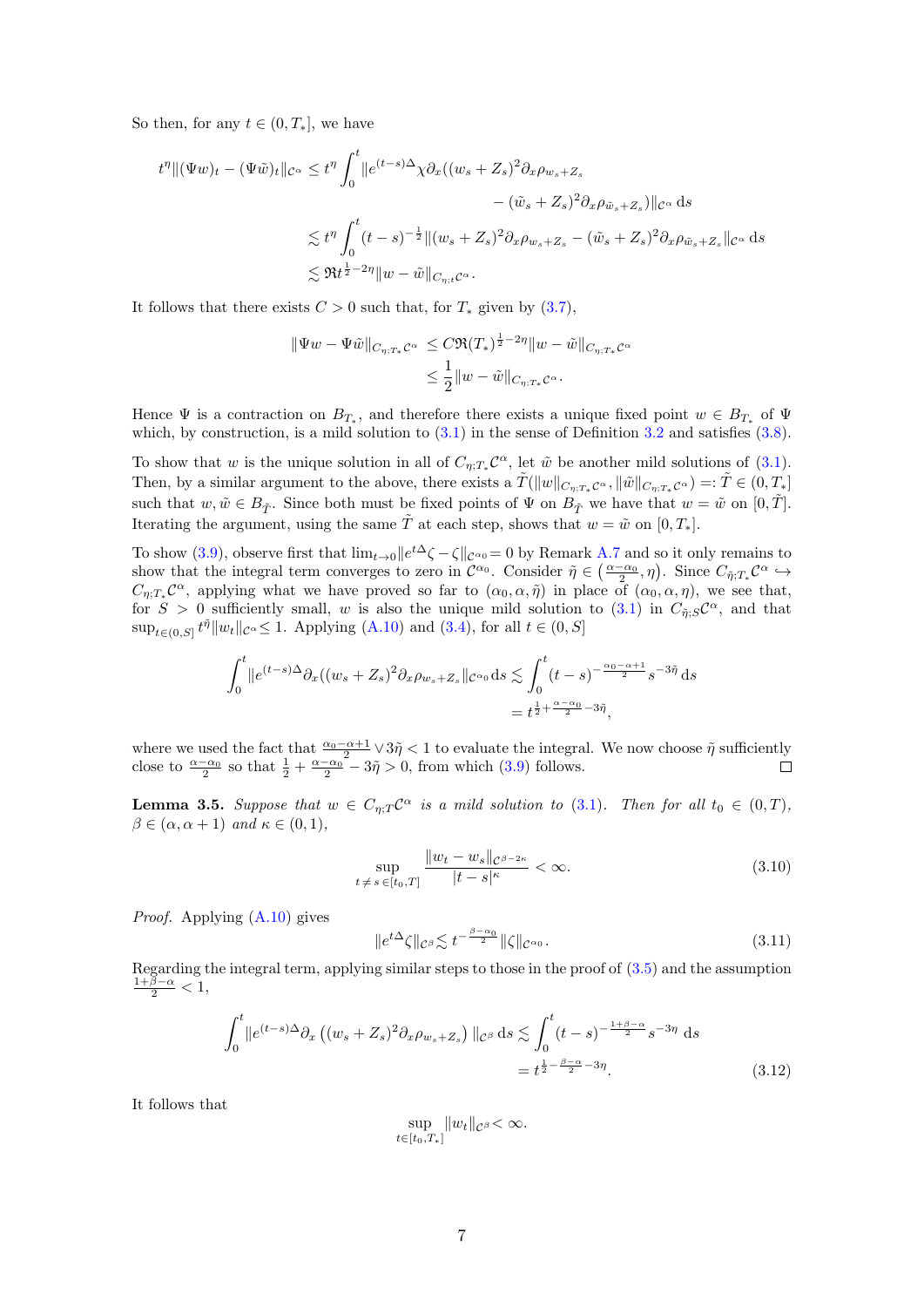Now, let  $0 < t_0 < s < t \leq T$  and  $\kappa \in [0,1)$ . Applying the triangle inequality and using the semi-group property, we have that

$$
||w_t - w_s||_{\mathcal{C}^{\beta - 2\kappa}} \le ||(e^{(t-s)-1)\Delta}w_s||_{\mathcal{C}^{\beta - 2\kappa}}
$$
  
+  $\int_s^t ||e^{(t-r)\Delta} \partial_x ((w_r + Z_r)^2 \partial_x \rho_{w_r + Z_r})||_{\mathcal{C}^{\beta - 2\kappa}}$  dr  
=:  $I_1(s, t) + \int_s^t I_2(r, t) dr$ .

Using  $(A.10)$  and  $(A.11)$ ,

$$
I_1(s,t) \lesssim \left\| \left( e^{(t-s)\Delta} - 1 \right) w_s \right\|_{\mathcal{C}^{\beta - 2\kappa}} \lesssim (t-s)^{\kappa} \|w_s\|_{\mathcal{C}^{\beta}}.
$$
 (3.13)

Since  $\beta - 1 < \alpha$  and  $\sup_{t \in [t_0, T_*]} ||Z_t||_{\mathcal{C}^{\alpha}} + ||w_t||_{\mathcal{C}^{\alpha}} < \infty$ , applying [\(A.10\)](#page-28-2) followed by [\(A.11\)](#page-28-5) and [\(3.4\)](#page-6-6), we obtain

$$
I_2(r,t) \lesssim (t-r)^{-\frac{1+\beta-2\kappa-(\beta-1)}{2}} \left\| ((w_r+Z_r)^2 \partial_x \rho_{w_r+Z_r}) \right\|_{\mathcal{C}^{\beta-1}} \lesssim (t-r)^{-1+\kappa}.
$$

Therefore

<span id="page-8-1"></span>
$$
\int_{s}^{t} I_{2}(r,t) \, \mathrm{d}r \lesssim (t-s)^{\kappa}.\tag{3.14}
$$

<span id="page-8-0"></span> $\Box$ 

Combining  $(3.13)$  and  $(3.14)$  we obtain  $(3.10)$ .

<span id="page-8-4"></span>**Lemma 3.6** (Mild Solutions are Weak Solutions). Let  $t_0 \in [0,T)$  and  $w \in C_{\eta;T}C^{\alpha}$  be a mild solution to [\(3.1\)](#page-5-2) on [0, T]. Then for any  $\phi \in C^{\infty}(\mathbb{T})$  and  $t \in [t_0, T]$ ,

<span id="page-8-2"></span>
$$
\langle w_t, \phi \rangle - \langle w_{t_0}, \phi \rangle = -\int_{t_0}^t \langle \partial_x w_s + \chi (w_s + Z_s)^2 \partial_x \rho_{w_s + Z_s}, \partial_x \phi \rangle \, \mathrm{d}s. \tag{3.15}
$$

Moreover, [\(3.15\)](#page-8-2) holds for all  $t_0 \in (0,T)$  and  $\phi \in C^1(\mathbb{T})$ .

*Proof.* From the mild form of the equation started from data  $w_{t_0}$  at  $t = t_0$ , it follows that for  $\phi \in C^{\infty}(\mathbb{T})$ 

$$
\int_{t_0}^t \langle w_s, \partial_{xx} \phi \rangle \, ds = \int_{t_0}^t \langle e^{s\Delta} w_{t_0}, \partial_{xx} \phi \rangle \, ds
$$

$$
+ \int_{t_0}^t \int_{t_0}^s \langle e^{(s-r)\Delta} \chi \partial_x ((w_r + Z_r)^2 \partial_x \rho_{w_r + Z_r}), \partial_{xx} \phi \rangle \, dr \, ds.
$$

Integrating by parts in the first term on the right hand side gives

<span id="page-8-3"></span>
$$
\int_{t_0}^t \langle e^{s\Delta} w_{t_0}, \partial_{xx} \phi \rangle \, \mathrm{d}s = \int_{t_0}^t \langle \partial_{xx} e^{s\Delta} w_{t_0}, \phi \rangle \, \mathrm{d}s = \langle e^{t\Delta} w_{t_0}, \phi \rangle - \langle w_{t_0}, \phi \rangle. \tag{3.16}
$$

Using the same argument for the second term on the right hand side we have that

$$
\left\langle e^{(s-r)\Delta}\partial_x((w_r+Z_r)^2\partial_x\rho_{w_r+Z_r}),\partial_{xx}\phi\right\rangle = \partial_s\left\langle e^{(s-r)\Delta}\partial_x((w_r+Z_r)^2\partial_x\rho_{w_r+Z_r}),\phi\right\rangle.
$$

Changing the order of integration gives

$$
\int_{t_0}^t \int_{t_0}^s \langle e^{(s-r)\Delta} \partial_x ((w_r + Z_r)^2 \partial_x \rho_{w_r + Z_r}), \partial_{xx} \phi \rangle \, dr \, ds
$$
  

$$
= \int_{t_0}^t \langle e^{(t-r)\Delta} \partial_x ((w_t + Z_t)^2 \partial_x \rho_{w_t + Z_t}), \phi \rangle \, dr
$$
  

$$
- \int_{t_0}^t \langle \partial_x ((w_r + Z_r)^2 \partial_x \rho_{w_r + Z_r}), \phi \rangle \, dr.
$$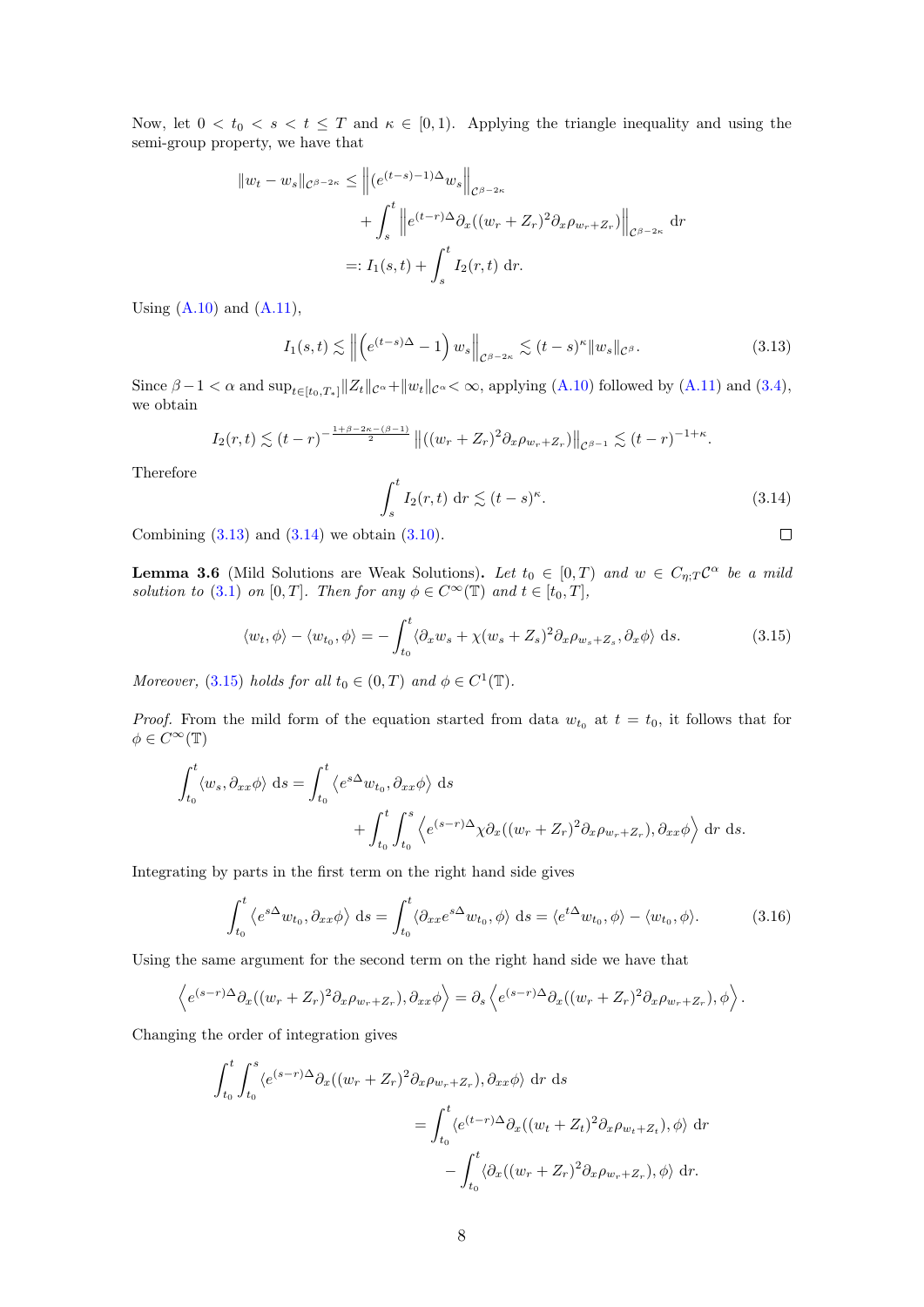Putting this together with [\(3.16\)](#page-8-3) gives that

$$
\int_{t_0}^t \langle w_s, \partial_{xx} \phi \rangle \, ds = \langle e^{t\Delta} w_{t_0}, \phi \rangle - \langle w_{t_0}, \phi \rangle + \int_{t_0}^t \langle e^{(t-r)\Delta} \chi \partial_x ((w_r + Z_r)^2 \partial_x \rho_{w_r + Z_r}), \phi \rangle \, dr
$$

$$
- \int_{t_0}^t \langle \chi \partial_x ((w_r + Z_r)^2 \partial_x \rho_{w_r + Z_r}), \phi \rangle \, dr.
$$

Rearranging and integrating the left hand side by parts once proves [\(3.15\)](#page-8-2) for any  $\phi \in C^{\infty}(\mathbb{T})$ . For  $t_0 \in (0,T)$ , by Theorem [3.4,](#page-6-7) we have that  $\sup_{t \in [t_0,T]} ||w_t||_{C^1} < \infty$ , so that the map  $C^1(\mathbb{T}) \ni \phi \mapsto$  $\int_{t_0}^t \langle \partial_x w_s + (w_s + Z_s)^2 \partial_x \rho_{w_s + Z_s}, \partial_x \phi \rangle ds$  is continuous. Approximating  $\phi \in C^1(\mathbb{T})$  by a smooth sequence gives the result.  $\Box$ 

It follows from the proof of Lemma [3.6](#page-8-4) that any solution to [\(3.1\)](#page-5-2) has constant spatial mean.

<span id="page-9-4"></span>**Corollary 3.7.** Let  $t \in [0, T]$  and  $w \in C_{\eta;T} C^{\alpha}$  be a mild solution to [\(3.1\)](#page-5-2). Then  $\bar{w}_t = \bar{\zeta}$ .

*Proof.* Applying Lemma [3.6](#page-8-4) with  $\phi \equiv 1$  and  $t_0 = 0$  gives  $\bar{w}_t = \langle w_t, 1 \rangle = \langle \zeta, 1 \rangle = \bar{\zeta}$ .

#### $\Box$

## <span id="page-9-0"></span>4 A Priori Estimate and Global Well-Posedness

In this section we make use of the specific sign choice  $\chi > 0$  in [\(1.1\)](#page-1-0) to obtain an a priori estimate on the solution in Theorem [4.4.](#page-11-0) Throughout this section we fix  $T > 0$ , and a zero spatial mean function  $Z \in C_T C_0^{\alpha}$ .

**Proposition 4.1** (Testing the Equation). Let  $0 < t_0 < t \leq T$ ,  $p \geq 2$  an integer,  $\zeta \in C^{\alpha_0}(\mathbb{T})$ , and  $w(\zeta) \in C_{\eta;T} C^{\alpha}$  be a mild solution to [\(3.1\)](#page-5-2) on [0, T]. Then

<span id="page-9-3"></span>
$$
\frac{1}{p(p-1)} \left( \|w_t\|_{L^p}^p - \|w_{t_0}\|_{L^p}^p \right) = -\int_{t_0}^t \langle w_s^{p-2} \partial_x w_s, \partial_x w_s \rangle \, ds \n- \int_{t_0}^t \langle \chi(w_s + Z_s)^2 \partial_x \rho_{w_s + Z_s}, w_s^{p-2} \partial_x w_s \rangle \, ds.
$$
\n(4.1)

*Proof.* Let  $\beta \in (1, \alpha + 1)$  and  $\kappa \in (1/2, \beta/2)$ . By Lemma [3.5,](#page-7-1)

<span id="page-9-1"></span>
$$
\sup_{s \neq r \in [t_0, T]} \frac{\|w_s - w_r\|_{L^\infty}}{|s - r|^\kappa} \le \sup_{s \neq r \in [t_0, T]} \frac{\|w_s - w_r\|_{\mathcal{C}^{\beta - 2\kappa}}}{|s - r|^\kappa} < \infty. \tag{4.2}
$$

Now, let  $\varphi \in C^{\infty}(\mathbb{R})$  and observe that for any  $t_0 \leq r < s \leq T$  we have the identity

$$
\langle w_s, \varphi(w_s) \rangle - \langle w_r, \varphi(w_r) \rangle = \langle w_s, \varphi(w_r) \rangle - \langle w_r, \varphi(w_r) \rangle + \langle w_s, \varphi(w_s) - \varphi(w_r) \rangle.
$$

So for any  $t \in (t_0, T]$ , and  $n \geq 2$ , defining a family of partitions, by setting  $t_i = t_0 + i(t - t_0)/n$ , for  $i = 0, \ldots, n$  and applying Lemma [3.6](#page-8-4) with the test function  $\varphi(w_{t_i})$ , we have

$$
\langle w_t, \varphi(w_t) \rangle - \langle w_{t_0}, \varphi(w_{t_0}) \rangle = -\sum_{i=0}^{n-1} \int_{t_i}^{t_{i+1}} \langle \partial_x w_s + \chi(w_s + Z_s)^2 \partial_x \rho_{w_s + Z_s}, \partial_x \varphi(w_{t_i}) \rangle ds
$$
  
+ 
$$
\sum_{i=0}^{n-1} \langle w_{t_{i+1}}, \varphi(w_{t_{i+1}}) - \varphi(w_{t_i}) \rangle
$$
  
=: 
$$
-I_n(t) + R_n(t).
$$

By continuity of  $s \mapsto \partial_x \varphi(w_s)$  we see that

<span id="page-9-2"></span>
$$
\lim_{n \to \infty} I_n(t) = \int_0^t \langle \partial_x w_s + \chi (w_s + Z_s)^2 \partial_x \rho_{w_s + Z_s}, \partial_x \varphi (w_s) \rangle \, ds. \tag{4.3}
$$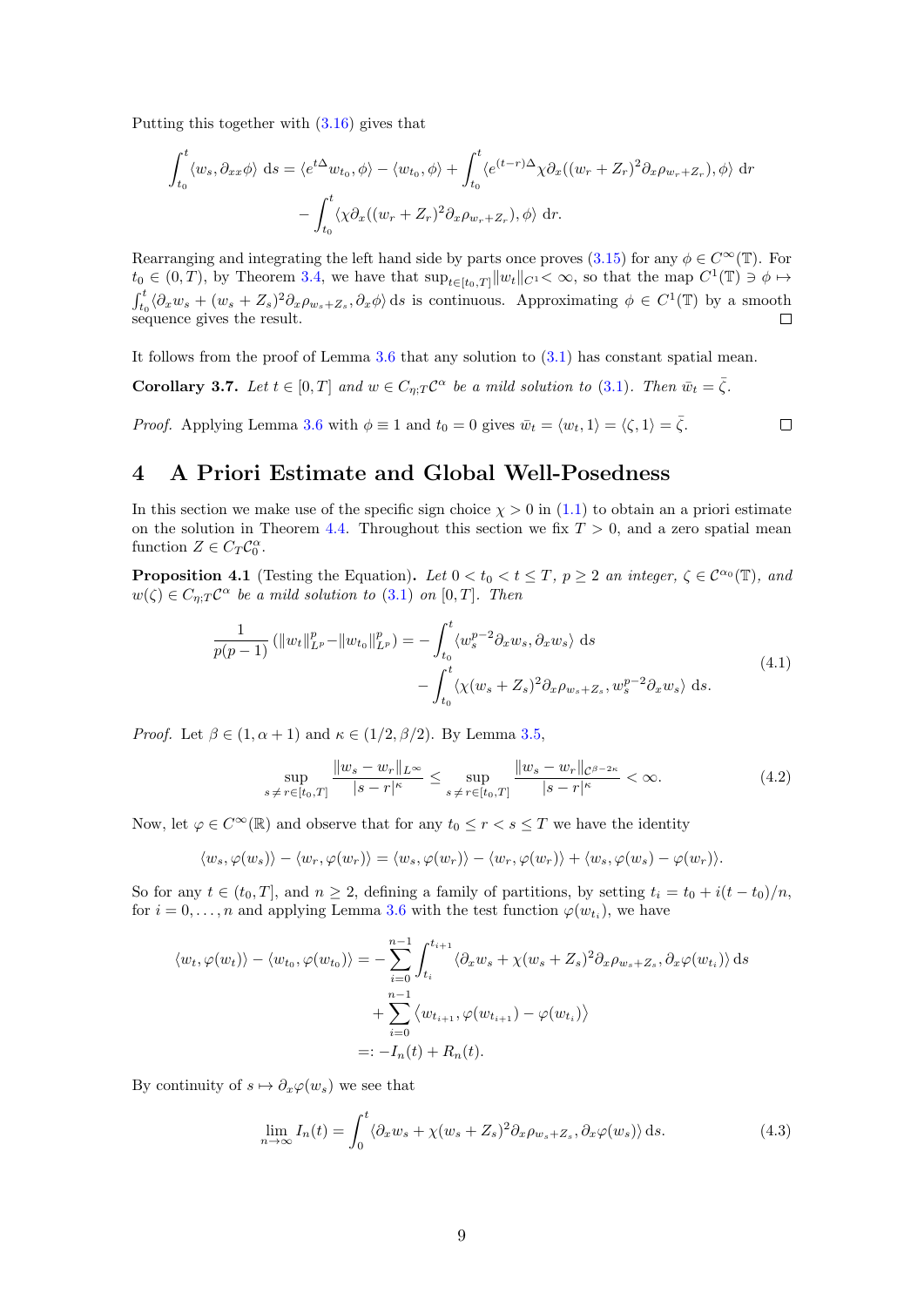For  $R<sup>n</sup>(t)$ , Taylor's formula gives

$$
R_n(t) = \sum_{i=0}^{n-1} \left[ \langle w_{t_{i+1}}, (w_{t_{i+1}} - w_{t_i}) \varphi'(w_{t_i}) \rangle + \langle w_{t_{i+1}}, \int_{w_{t_i}}^{w_{t_{i+1}}} \varphi''(y) (w_{t_{i+1}} - y) dy \rangle \right]
$$
  
=:  $R_{n;1}(t) + R_{n;2}(t)$ .

We show that  $R_2^n(t)$  converges to zero. Using  $(4.2)$ , we have the bound

$$
|R_{n;2}(t)| \lesssim \sup_{s \in [t_0,t]} \|w_s\|_{L^{\infty}} \sup_{\substack{i=0,\ldots,n-1 \\ y \in [w_{t_i},w_{t_{i+1}}]}} |\varphi''(y)| \sum_{i=0}^{n-1} \|w_{t_{i+1}} - w_{t_i}\|_{L^{\infty}}^2 \lesssim \sum_{i=0}^{(4,2)} |t_{i+1} - t_i|^{2\kappa},
$$

where we used that  $\varphi''$  is continuous. Regarding  $R_{n;1}(t)$ , we may apply Lemma [3.6](#page-8-4) once again to each bracket, this time with the test function  $w_{t_{i+1}}\varphi'(w_{t_i})$ , to give that

$$
R_{n;1}(t) = -\sum_{i=0}^{n-1} \int_{t_i}^{t_{i+1}} \langle \partial_x w_s + \chi(w_s + Z_s)^2 \partial_x \rho_{w_s + Z_s}, \partial_x (w_{t_{i+1}} \varphi'(w_{t_i})) \rangle ds.
$$

So again, by regularity of the map  $s \mapsto \partial_x w_s$  and  $\varphi$ , we have that

<span id="page-10-0"></span>
$$
\lim_{n \to \infty} R_n(t) = -\int_{t_0}^t \langle \partial_x w_s + \chi(w_s + Z_s)^2 \partial_x \rho_{w_s + Z_s}, \partial_x (w_s \varphi'(w_s)) \rangle \, ds. \tag{4.4}
$$

So combining  $(4.3)$  and  $(4.4)$  gives,

$$
\langle w_t, \varphi(w_t) \rangle - \langle w_{t_0}, \varphi(w_{t_0}) \rangle = -\int_{t_0}^t \langle \partial_x w_r + \chi(w_r + Z_r)^2 \partial_x \rho_{w_r + Z_r},
$$
  

$$
(2\varphi'(w_r) + w_r \varphi''(w_r)) \partial_x w_r \rangle \, dr.
$$

For  $\varphi(x) := x^{p-1}$  we have  $2\varphi'(x) + x\varphi''(x) = p(p-1)x^{p-2}$  and

$$
\langle w_t, w_t^{p-1} \rangle - \langle w_{t_0}, w_{t_0}^{p-1} \rangle = ||w_t||_{L^p}^p - ||w_{t_0}||_{L^p}^p,
$$

which gives  $(4.1)$ .

Observe that one of the terms appearing in the second term on the right hand side of [\(4.1\)](#page-9-3) is

$$
-\langle \partial_x \rho_w, w^p \partial_x w \rangle = -\frac{1}{p+1} \langle \partial_x \rho_w, \partial_x w^{p+1} \rangle = -\frac{1}{p+1} ||w^{p+2}||_{L^1} + \frac{1}{p+2} \langle \bar{w}, w^{p+1} \rangle.
$$

We will use this term in combination with the first term,  $-||w_t^{p-2}|\partial_x w_t|^2||_{L^1}$ , coming from the Laplacian, to obtain an a priori estimate in Theorem [4.4](#page-11-0) on  $||w_t||_{L^p}^p$  that is independent of the initial data. To do so we make use of an ODE comparison lemma which can be found with proof as [\[34,](#page-31-5) Lem. 3.8].

<span id="page-10-2"></span>**Lemma 4.2** (ODE Comparison). Let  $\lambda > 1$ ,  $c_1$ ,  $c_2 > 0$  and  $f:[0,T] \to [0,\infty)$  be differentiable and satisfying

$$
f'(t) + c_1 f(t)^{\lambda} \le c_2,
$$

for every  $t \in [0, T]$ . Then for all  $t \in (0, T]$ 

$$
f(t) \le \max\left\{ \left( \frac{tc_1(\lambda - 1)}{2} \right)^{-\frac{1}{\lambda - 1}}, \left( \frac{c_2}{c_1} \right)^{\frac{1}{\lambda}} \right\}.
$$

<span id="page-10-1"></span>Remark 4.3. For a given initial data  $\zeta \in C^{\alpha_0}(\mathbb{T})$ , a mild solution w on  $[0, T]$  to  $(3.1)$ , and a constant  $c \in \mathbb{R}$  with  $c \neq 0$ , we have that  $\tilde{w}_t = c w_t$  satisfies

$$
\tilde{w}_t = e^{t\Delta} \tilde{\zeta} + \int_0^t e^{(t-s)\Delta} c^{-2} \chi \partial_x ((\tilde{w}_s + \tilde{Z}_s)^2 \partial_x \rho_{\tilde{w}_s + \tilde{Z}_s}) ds ,
$$

where  $\tilde{\zeta} = c\zeta$  and  $\tilde{Z}_s = cZ_s$ . In particular, if  $\chi > 0$ , then setting  $c := \chi^{1/2}$  we see that any solution to [\(3.1\)](#page-5-2) is equal, up to a scalar multiple, to a solution to (3.1) with  $(\zeta, Z, \chi)$  replaced by  $(\tilde{\zeta}, \tilde{Z}, 1)$ . Conversely, if  $\bar{\zeta} \neq 0$ , then setting  $c := 1/\bar{\zeta}$  we see that any solution to [\(3.1\)](#page-5-2) is equal, up to a scalar multiple, to a solution to [\(3.1\)](#page-5-2) with  $(\zeta, Z, \chi)$  replaced by  $(\tilde{\zeta}, Z, c^2\chi)$  and where now  $\tilde{\zeta} \in C_1^{\alpha_0}(\mathbb{T})$ .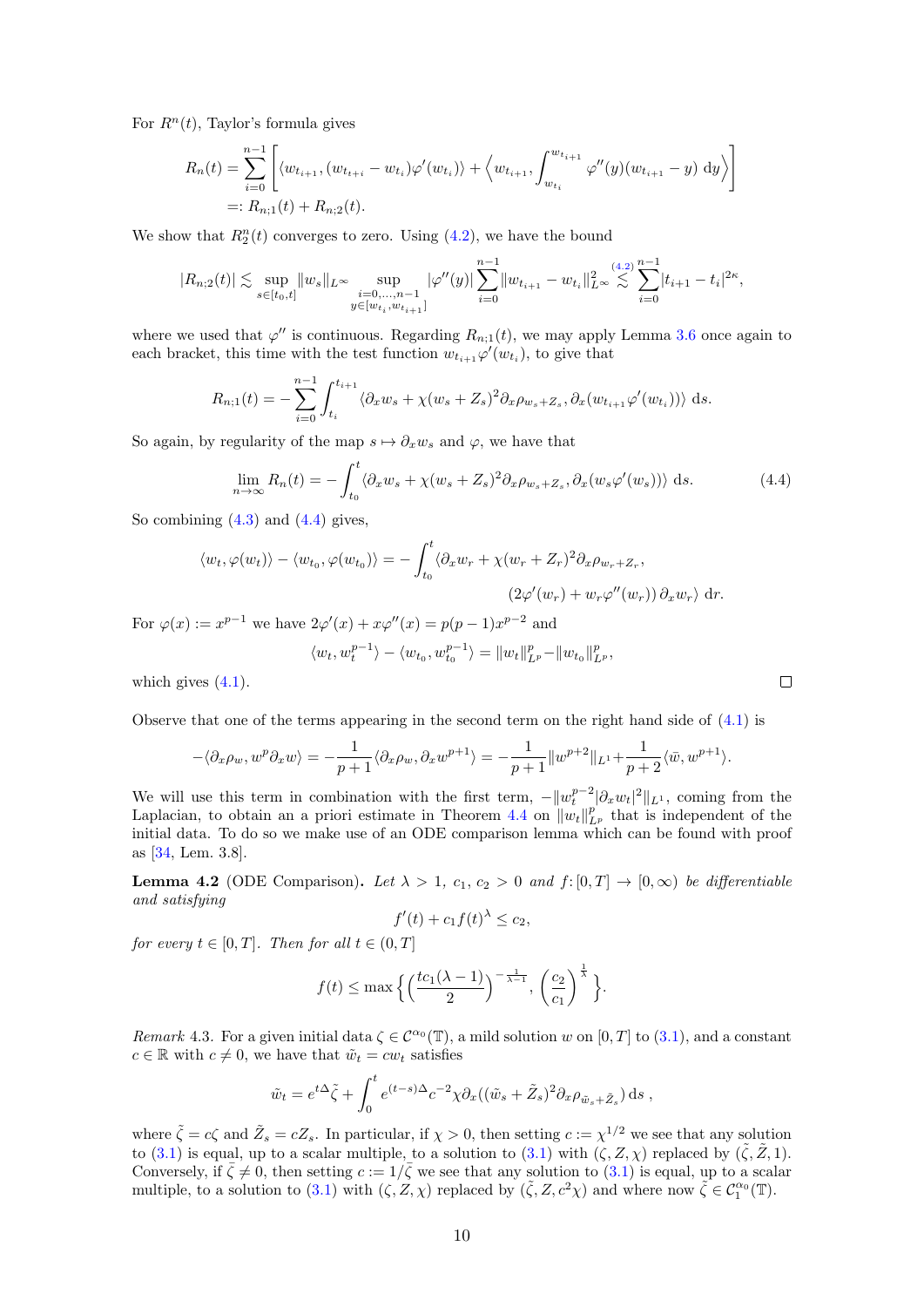In light of Remark [4.3,](#page-10-1) we phrase the following a priori estimate only for the case  $\bar{\zeta} \in \{0, 1\}.$ 

<span id="page-11-0"></span>**Theorem 4.4** (A Priori Bound on the Remainder). Let  $p \ge 2$  be an even integer,  $\chi > 0$ ,  $\mathfrak{m} \in \{0,1\}$ ,  $\zeta \in \mathcal{C}_{\mathfrak{m}}^{\alpha_0}(\mathbb{T})$  and  $w(\zeta) \in C_{\eta;T} \mathcal{C}^{\alpha}$  be a mild solution to  $(3.1)$  on  $[0,T]$ . Then there exists a constant  $C > 0$ , independent of  $\zeta$ ,  $\overline{Z}$ ,  $p$  and  $\chi$ , such that

<span id="page-11-5"></span>
$$
||w_t(\zeta)||_{L^p} \le \max\left\{ (\chi t/4)^{-\frac{1}{2}}, C(p \vee \chi)^{\gamma} ||Z||_{C_t}^{\frac{1}{\alpha}} c^{\alpha}, C(p \vee \chi)^{\frac{p+1}{p+2}} \mathfrak{m} \right\},\tag{4.5}
$$

where  $\gamma = \frac{p(1+\alpha)+2+\alpha}{\alpha(p+2)}$ .

*Proof.* Since  $t \mapsto \partial_x w_t$  and  $t \mapsto (w_t + Z_t)^2 \partial_x \rho_{w_t + Z_t}$  are both continuous mappings from  $(0, T]$  into  $L^{\infty}(\mathbb{T})$  by Lemma [3.5,](#page-7-1) we may differentiate  $(4.1)$  with respect to t in order to obtain

$$
\frac{1}{p(p-1)}\frac{\mathrm{d}}{\mathrm{d}t}||w_t||_{L^p}^p = -||w_t^{p-2}|\partial_x w_t|^2||_{L^1} - \chi \langle (w_t + Z_t)^2 \partial_x \rho_{w_t + Z_t}, w_t^{p-2} \partial_x w_t \rangle,
$$

where we used that  $p$  is even in the first term on the right hand side. Regarding the second term, since  $f \mapsto \partial_x \rho_f$  is linear, we have

$$
\langle (w_t + Z_t)^2 \partial_x \rho_{w_t + Z_t}, w_t^{p-2} \partial_x w_t \rangle = \langle \partial_x \rho_{w_t}, w_t^p \partial_x w_t \rangle + \langle \partial_x \rho_{Z_t}, w_t^p \partial_x w_t \rangle + 2 \langle Z_t \partial_x \rho_{w_t + Z_t}, w_t^{p-1} \partial_x w_t \rangle + \langle Z_t^2 \partial_x \rho_{w_t + Z_t}, w_t^{p-2} \partial_x w_t \rangle.
$$

Integrating the first term by parts, using that  $-\partial_{xx}\rho_{w_t} = w_t - \bar{\zeta}$  by Corollary [3.7](#page-9-4) and recalling that we have set  $\zeta = \mathfrak{m}$ ,

$$
\langle \partial_x \rho_{w_t}, w_t^p \partial_x w_t \rangle = \frac{1}{p+1} \langle \partial_x \rho_{w_t}, \partial_x w_t^{p+1} \rangle = \frac{1}{p+1} \langle w_t - \mathfrak{m}, w_t^{p+1} \rangle
$$
  
= 
$$
\frac{1}{p+1} ||w_t^{p+2}||_{L^1} - \frac{1}{p+1} \langle \mathfrak{m}, w_t^{p+1} \rangle,
$$

Therefore, applying the chain rule in the remaining terms gives

<span id="page-11-2"></span>
$$
\frac{1}{p(p-1)\chi} \frac{d}{dt} \|w_t\|_{L^p}^p = -\frac{1}{\chi} \|w_t^{p-2}|\partial_x w_t|^2\|_{L^1} - \frac{1}{p+1} \|w_t^{p+2}\|_{L^1} + \frac{1}{p+1} \langle \mathfrak{m}, w_t^{p+1} \rangle \n- \frac{1}{p+1} \langle \partial_x \rho_{Z_t}, \partial_x w_t^{p+1} \rangle - \frac{2}{p} \langle Z_t \partial_x \rho_{Z_t}, \partial_x w_t^p \rangle \n- \frac{1}{p-1} \langle Z_t^2 \partial_x \rho_{Z_t}, \partial_x w_t^{p-1} \rangle - \frac{2}{p} \langle Z_t, \partial_x \rho_{w_t} \partial_x w_t^p \rangle \n- \frac{1}{p-1} \langle Z_t^2, \partial_x \rho_{w_t} \partial_x w_t^{p-1} \rangle.
$$
\n(4.6)

We demonstrate that all terms without a definite sign can be bounded by a constant multiple of the two negative terms,

$$
\frac{1}{\chi}\|w_t^{p-2}|\partial_x w_t|^2\|_{L^1}+\frac{1}{p+1}\|w_t^{p+2}\|_{L^1}=:\frac{1}{\chi}A_t+\frac{1}{p+1}B_t.
$$

From Theorems [A.2](#page-27-3) and [A.8,](#page-28-6) for any  $\alpha \in \mathbb{R}$  and  $p, q \in [1, \infty]$ , we have that

<span id="page-11-4"></span>
$$
\|\partial_x \rho_w\|_{\mathcal{B}^{\alpha}_{p,q}} \lesssim \|w\|_{\mathcal{B}^{\alpha-\frac{1}{p}}_{1,q}}, \quad \text{and} \quad \|\partial_x \rho_w\|_{L^\infty} \lesssim \|w\|_{L^1}.
$$
 (4.7)

For any  $0 < q \leq p+2$ , by Jensen's inequality we have

<span id="page-11-1"></span>
$$
||w_t^q||_{L^1} \le B_t^{\frac{q}{p+2}}.\tag{4.8}
$$

Furthermore, by applying Cauchy–Schwarz followed by  $(4.8)$ , for  $\frac{2}{p} < q \leq p+1$  we have

<span id="page-11-3"></span>
$$
\|\partial_x w_t^q\|_{L^1} = q \|w_t^{q-1} \partial_x w_t\|_{L^1} \le q \|w_t^{2q-p}\|_{L^1}^{\frac{1}{2}} A_t^{\frac{1}{2}} \le q B_t^{\frac{2q-p}{2(p+2)}} A_t^{\frac{1}{2}}.
$$
\n
$$
(4.9)
$$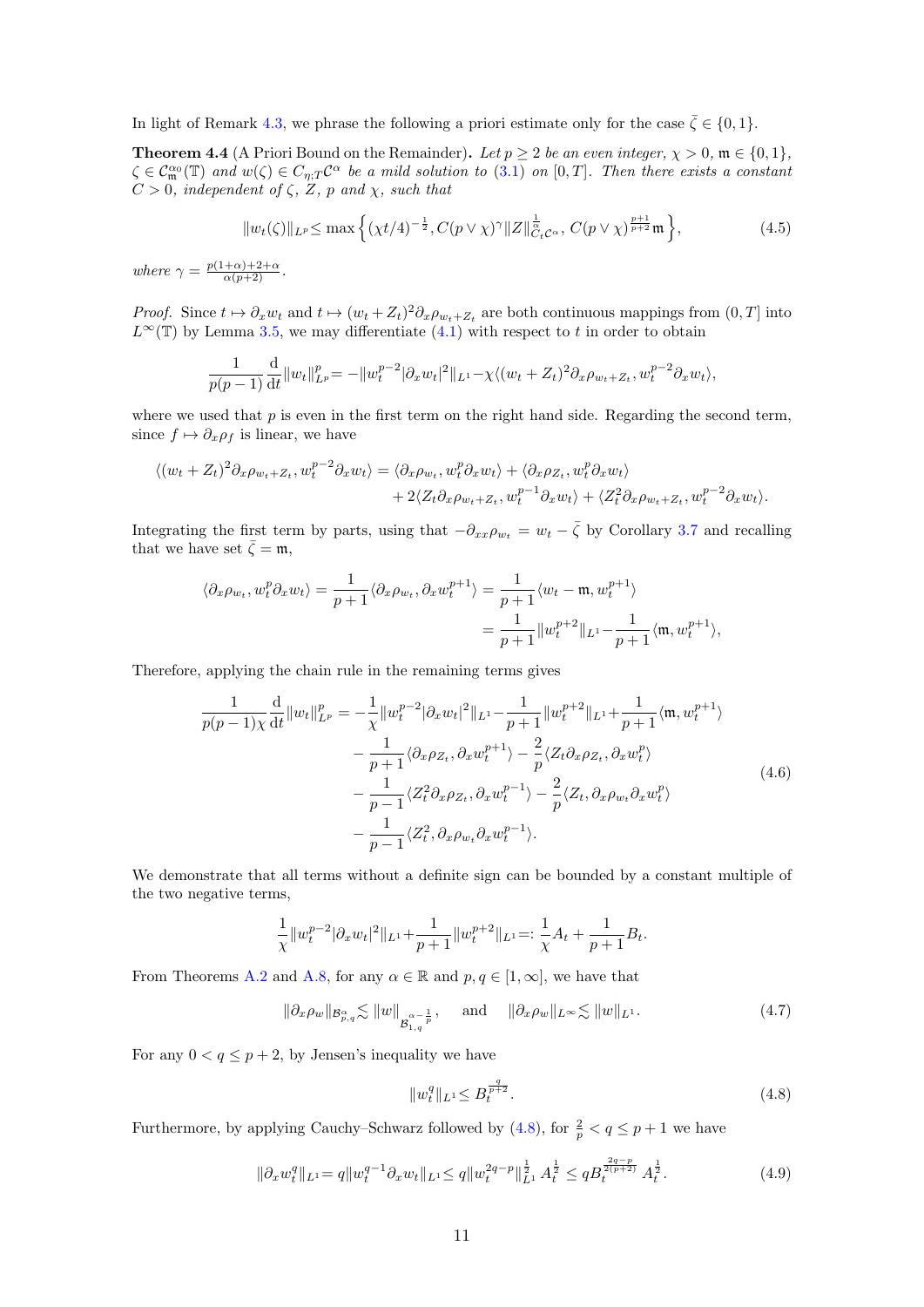To keep track of dependence on  $p$ , we also make use of the following inequality which readily follows from Young's inequality for products: for  $\gamma_1, \gamma_2 \in (1, \infty)$  such that  $\frac{1}{\gamma_1} + \frac{1}{\gamma_2} = 1$ ,  $a, b > 0$  and  $c \ge 1$ 

<span id="page-12-0"></span>
$$
ab < \frac{c^{\gamma_1 - 1}}{\gamma_1 - 1} a^{\gamma_1} + \frac{1}{c} b^{\gamma_2} \tag{4.10}
$$

(in fact  $ab < \frac{c^{\gamma_1-1}}{e(\gamma_1-1)}a^{\gamma_1} + \frac{1}{c}b^{\gamma_2}$ ). From now on we let  $C > 0, c \ge 1$  be constants, that are independent of  $\zeta$ , Z, p, and  $\chi$ . Later, we will fix  $c \geq 1$  sufficiently large at the end of the proof. If we write  $\leq$  in an inequality below, the implied proportionality constant is equal to  $C > 0$  which we take sufficiently large so that the inequality holds.

We work through the terms of  $(4.6)$  in order. For the third term of  $(4.6)$ , applying Hölder,  $(4.8)$ ,  $(4.10)$  and using that  $\mathfrak{m} \in \{0,1\}$ , we have,

<span id="page-12-5"></span>
$$
\frac{1}{p+1} |\langle \mathfrak{m}, w_t^{p+1} \rangle| \le \frac{\mathfrak{m}}{p+1} \| w_t^{p+1} \|_{L^1} \le \frac{\mathfrak{m}}{p+1} B_t^{\frac{p+1}{p+2}} \le \frac{\mathfrak{m} c^{p+1}}{(p+1)^2} + \frac{1}{c(p+1)} B_t. \tag{4.11}
$$

For the fourth term of  $(4.6)$ , we integrate by parts to give

<span id="page-12-1"></span>
$$
\frac{1}{p+1} |\langle \partial_x \rho_{Z_t}, \partial_x w_t^{p+1} \rangle| = \frac{1}{p+1} |\langle Z_t, w_t^{p+1} \rangle| \stackrel{(A.2)(4.8)}{\lesssim} \frac{1}{p} ||Z||_{C_t C^\alpha} B_t^{\frac{p+1}{p+2}} \n\leq \frac{C^{p+1}}{p^2} ||Z||_{C_t C^\alpha}^{\frac{p+2}{p+2}} + \frac{1}{cp} B_t.
$$
\n(4.12)

Concerning the two remaining terms of  $(4.6)$  involving  $\partial_x \rho_{Z_t}$ , we have for  $k = 1, 2$ 

<span id="page-12-2"></span>1 p + 1 − k |hZ k <sup>t</sup> ∂xρZ<sup>t</sup> , ∂xw p+1−k t i| ≤ <sup>1</sup> p + 1 − k kZ k <sup>t</sup> ∂xρZ<sup>t</sup> kL<sup>∞</sup> k∂xw p+1−k <sup>t</sup> kL<sup>1</sup> [\(A.7\)](#page-27-5), [\(A.13\)](#page-28-7), [\(4.9\)](#page-11-3) . kZtk k+1 <sup>C</sup><sup>α</sup> B p+2−2k 2(p+2) <sup>t</sup> A 1 2 t [\(4.10\)](#page-12-0) ≤ ckZtk 2(k+1) <sup>C</sup><sup>α</sup> B p+2−2k p+2 <sup>t</sup> + 1 c At [\(4.10\)](#page-12-0) . c p+2−k k p kZk k+1 k (p+2) <sup>C</sup>tC<sup>α</sup> + 1 c B<sup>t</sup> + 1 c At. (4.13)

(In the case  $p = k = 2$ , note that we do not need to apply  $(4.10)$  in the final line.) Combining [\(4.12\)](#page-12-1), [\(4.13\)](#page-12-2) and noting that  $\frac{3}{2}(p+2)$  is the highest power of  $||Z||_{C_tC^{\alpha}}$  encountered so far, we have that

<span id="page-12-6"></span>
$$
\sum_{k=0}^{2} \binom{2}{k} \frac{1}{p+1-k} |\langle Z_t^k \partial_x \rho_{Z_t}, \partial_x w_t^{p+1-k} \rangle| \lesssim \frac{c^{p+1}}{p} \|Z\|_{C_t C^\alpha}^{\frac{3}{2}(p+2)} + \frac{1}{c} B_t + \frac{1}{c} A_t. \tag{4.14}
$$

For the seventh term of [\(4.6\)](#page-11-2), we first integrate by parts and apply the triangle inequality to obtain

<span id="page-12-3"></span>
$$
\frac{1}{p}|\langle Z_t, \partial_x \rho_{w_t} \partial_x w_t^p \rangle| \leq \frac{1}{p} |\langle \partial_x Z_t, w_t^p \partial_x \rho_{w_t} \rangle| + \frac{1}{p} |\langle Z_t, w_t^{p+1} \rangle| + \frac{1}{p} |\langle Z_t, w_t^p \mathfrak{m} \rangle|.
$$
 (4.15)

Since  $\alpha \in (0, \frac{1}{2})$ , using Theorems [A.5](#page-27-1) and [A.4,](#page-27-6) we have

<span id="page-12-4"></span>
$$
||w_t^p \partial_x \rho_{w_t}||_{\mathcal{B}_{1,1}^{1-\alpha}} \leq ||w_t^p||_{L^{\frac{1}{1-\alpha}}} ||\partial_x \rho_{w_t}||_{\mathcal{B}_{\frac{1}{\alpha},1}^{1-\alpha}} + ||w_t^p||_{\mathcal{B}_{1,1}^{1-\alpha}} ||\partial_x \rho_{w_t}||_{L^{\infty}}
$$
\n
$$
\leq ||w_t^p||_{\mathcal{B}_{1,1}^{1-\alpha}} ||w_t||_{L^1}
$$
\n
$$
\leq ||\partial_x w_t^p||_{L^1}^{1-\alpha} ||w_t^p||_{L^1} + ||w_t^p||_{L^1} ||w_t||_{L^1}
$$
\n
$$
\leq ||\partial_x w_t^p||_{L^1}^{1-\alpha} ||w_t^p||_{L^1}^{1} + ||w_t^p||_{L^1} ||w_t||_{L^1}
$$
\n
$$
\leq ||\partial_x w_t^p||_{L^1}^{1-\alpha} B_t^{\frac{p\alpha+1}{p+2}} + B_t^{\frac{p+1}{p+2}}
$$
\n
$$
\leq p^{1-\alpha} B_t^{\frac{p(1+\alpha)+2}{2(p+2)}} A_t^{\frac{1-\alpha}{2}} + B_t^{\frac{p+1}{p+2}}.
$$
\n
$$
(4.16)
$$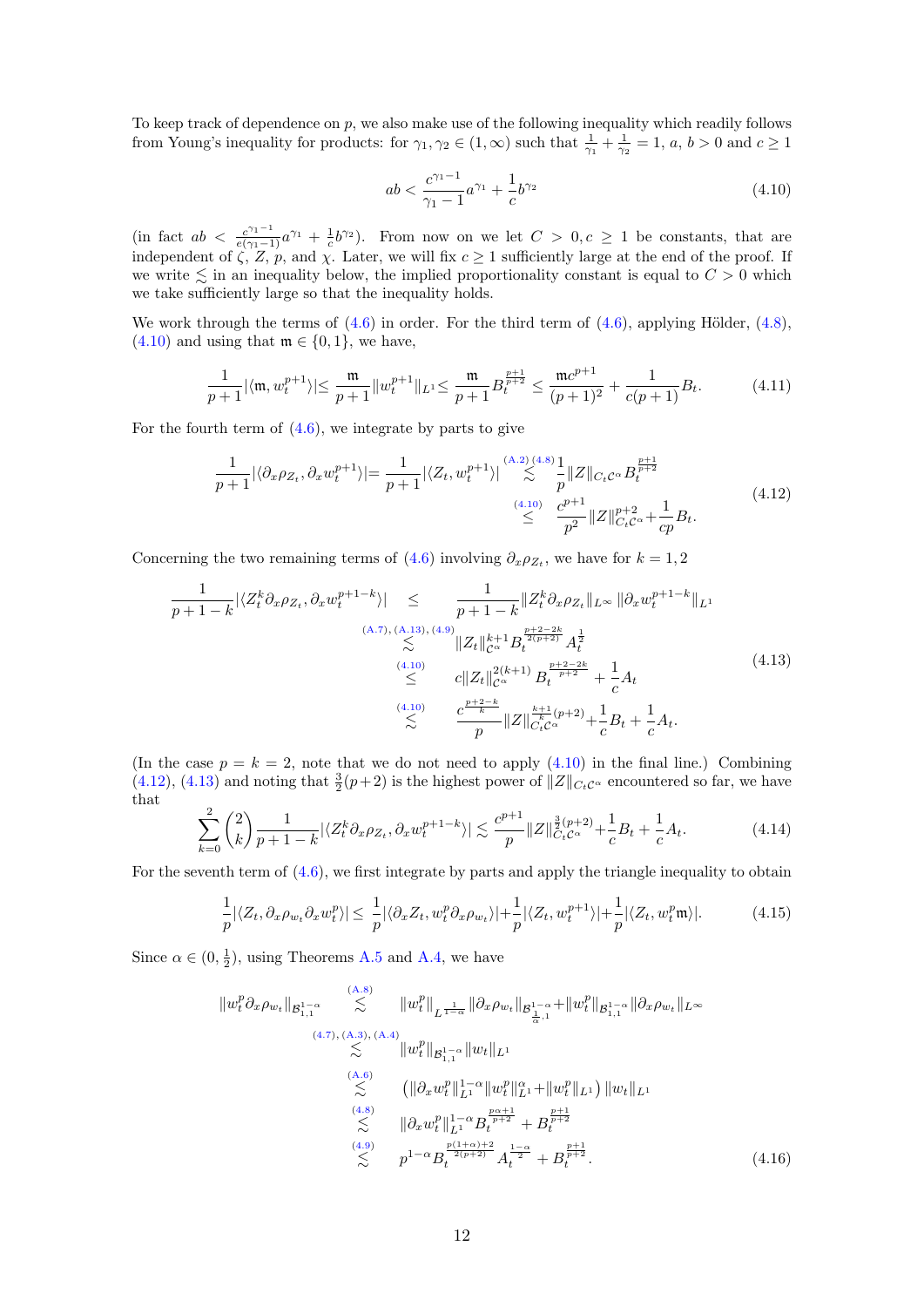Considering the first term of [\(4.15\)](#page-12-3), applying [\(4.16\)](#page-12-4) and then [\(4.10\)](#page-12-0) twice with  $\gamma_1 = \frac{2}{1+\alpha}$  and then with  $\gamma_1 = \frac{(p+2)(1+\alpha)}{2\alpha}$  $\frac{2(1+\alpha)}{2\alpha}$ , and using that  $p^{-\alpha} \leq 1$ ,

$$
\frac{1}{p} |\langle \partial_x Z_t, w_t^p \partial_x \rho_{w_t} \rangle| \underset{\leq}{\leq} \frac{1}{p} ||\partial_x Z_t||_{C^{\alpha-1}} ||w_t^p \partial_x \rho_{w_t}||_{\mathcal{B}_{1,1}^{1-\alpha}} \n\overset{(4.16)}{\leq} ||Z_t||_{C^{\alpha}} \left( B_t^{\frac{p(1+\alpha)+2}{2(p+2)}} A_t^{\frac{1-\alpha}{2}} + \frac{1}{p} B_t^{\frac{p+1}{p+2}} \right) \n\overset{(4.10)}{\leq} c ||Z||_{C_t C^{\alpha}}^{\frac{2}{1+\alpha}} B_t^{\frac{p(1+\alpha)+2}{(p+2)(1+\alpha)}} + \frac{c^{p+1}}{p^2} ||Z||_{C_t C^{\alpha}}^{p+2} \n+ \frac{1}{c} A_t + \frac{1}{p c} B_t \n\overset{(4.10)}{\leq} \frac{c^{\frac{p(1+\alpha)+2+\alpha}{\alpha}}}{p} ||Z||_{C_t C^{\alpha}}^{\frac{p+2}{\alpha}} + \frac{p+1}{cp} B_t + \frac{1}{c} A_t.
$$
\n(4.17)

Concerning the second term of  $(4.15)$ , we have

<span id="page-13-0"></span>
$$
\frac{1}{p} |\langle Z_t, w_t^{p+1} \rangle| \stackrel{(A.2), (4.8)}{\lesssim} \frac{1}{p} ||Z||_{C_t C^\alpha} B_t^{\frac{p+1}{p+2}} \stackrel{(4.10)}{\lesssim} \frac{c^{p+1}}{p} ||Z||_{C_t C^\alpha}^{p+2} + \frac{1}{pc} B_t. \tag{4.18}
$$

For the third term of [\(4.15\)](#page-12-3), by similar estimates and using that  $\mathfrak{m} \in \{0,1\}$  we have,

$$
\frac{1}{p} |\langle Z_t, w_t^p \mathfrak{m} \rangle| \stackrel{\text{(A.2)},\text{(4.8)}}{\lesssim} \frac{1}{p} \|Z\|_{C_t C^\alpha} \|B^{\frac{p}{p+2}} \stackrel{\text{(4.10)}}{\lesssim} \frac{c^p}{p^2} \|Z\|_{C_t C^\alpha}^{p+2} + \frac{c^p}{p^2} \mathfrak{m} + \frac{1}{cp} B_t \tag{4.19}
$$

Regarding the eighth and final term of [\(4.6\)](#page-11-2),

<span id="page-13-1"></span>
$$
\frac{1}{p-1} |\langle Z_t^2, \partial_x \rho_{w_t} \partial_x w_t^{p-1} \rangle| \underset{\leq}{\overset{(A,2),(A,7)}{\leq}} \frac{1}{p} \|Z\|_{C_t C^{\alpha}}^2 \|\partial_x \rho_{w_t}\|_{L^{\infty}} \|\partial_x w_t^{p-1}\|_{L^1}
$$
\n
$$
\overset{(4,7),(4,9)}{\leq} \|Z\|_{C_t C^{\alpha}}^2 B_t^{\frac{p}{2(p+2)}} A_t^{\frac{1}{2}}
$$
\n
$$
\overset{(4,10)}{\leq} c \|Z\|_{C_t C^{\alpha}}^4 B_t^{\frac{p}{p+2}} + \frac{1}{c} A_t
$$
\n
$$
\overset{(4,10)}{\leq} \frac{c^{p+1}}{p} \|Z\|_{C_t C^{\alpha}}^{2(p+2)} + \frac{1}{c} B_t + \frac{1}{c} A_t. \tag{4.20}
$$

So, since  $p + 1 \leq \frac{p(1+\alpha)+2+\alpha}{\alpha} =: \beta$  and  $c \geq 1$ , combining  $(4.17)-(4.20)$  $(4.17)-(4.20)$  $(4.17)-(4.20)$ ,

<span id="page-13-2"></span>
$$
\sum_{k=1}^{2} {2 \choose k} \frac{1}{p+1-k} |\langle Z_t^k, \partial_x \rho_{w_t} \partial_x w_t^{p+1-k} \rangle| \lesssim \frac{c^{\beta}}{p} \|Z\|_{C_t^i C^\alpha}^{\frac{p+2}{\alpha}} + \frac{c^p}{p^2} \mathfrak{m} + \frac{1}{c} B_t + \frac{1}{c} A_t. \tag{4.21}
$$

Since  $\frac{1}{4(p-1)} \leq \frac{3/4}{p+1}$ , combining [\(4.6\)](#page-11-2) with [\(4.11\)](#page-12-5), [\(4.14\)](#page-12-6), [\(4.21\)](#page-13-2) and choosing  $c \geq (p \vee \chi)C$  with  $C > 0$  the sufficiently large implied constant, we obtain that

$$
\frac{1}{\chi p(p-1)} \frac{d}{dt} ||w_t||_{L^p}^p \le \max \left\{ \frac{(C(p \vee \chi))^{\beta}}{p} ||Z||_{C_t^r}^{\frac{p+2}{\alpha}} , \frac{(C(p \vee \chi))^{p+1} \mathfrak{m}}{p^2} \right\}
$$

$$
- \frac{1}{4(p-1)} ||w_t^{p+2}||_{L^1}.
$$

By Jensen's inequality,  $(\|w_t\|_{L^p}^p)^{\frac{p+2}{p}} \leq \|w_t^{p+2}\|_{L^1}$ , so that for  $C > 0$  sufficiently large

$$
\frac{\mathrm{d}}{\mathrm{d}t}||w_t||_{L^p}^p + \frac{\chi p}{4} (||w_t||_{L^p}^p)^{\frac{p+2}{p}} \leq \chi \max \Big\{ p(C(p \vee \chi))^{\beta} ||Z||_{C_t^r}^{\frac{p+2}{\alpha}} , (C(p \vee \chi))^{p+1} \mathfrak{m} \Big\}.
$$

Applying Lemma [4.2](#page-10-2) with  $f(t) = ||w_t||_{L^p}^p$ ,  $\lambda = \frac{p+2}{p}$  and possibly increasing  $C > 0$ ,

$$
||w_t(\zeta)||_{L^p}^p \leq \max \left\{ (\chi t/4)^{-\frac{p}{2}}, (C(p \vee \chi))^{\beta_{\frac{p}{p+2}}} ||Z||_{C_tC^{\alpha}}^{\frac{p}{\alpha}}, (C(p \vee \chi))^{\frac{p(p+1)}{p+2}} \mathfrak{m}/p^{\frac{p}{p+2}} \right\},\
$$

for every  $t \in (0,T]$  and  $\zeta \in \mathcal{C}^{\alpha_0}$ . The stated bound, [\(4.5\)](#page-11-5), then follows after taking the  $p^{\text{th}}$  root on both sides and noticing that  $\gamma = \frac{\beta}{p+2} \leq \frac{4+3\alpha}{4\alpha}$ .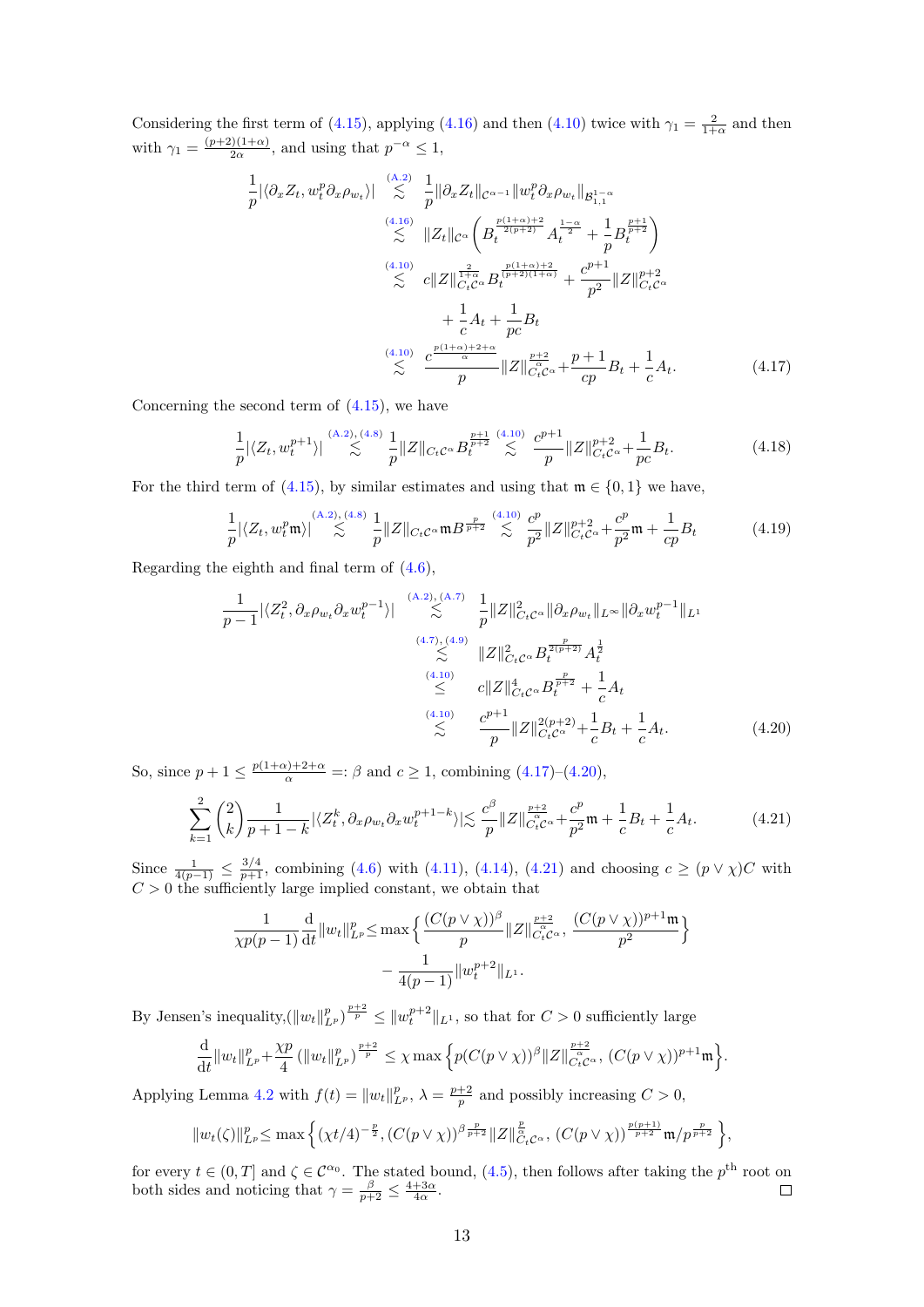<span id="page-14-0"></span>Remark 4.5. Observe that the bound [\(4.5\)](#page-11-5) is trivial in the limit  $p \to \infty$ , since  $\gamma \ge 1$  and so  $(p \vee \chi)^{\gamma} \to \infty$ . This is in contrast to [\[20\]](#page-30-12), where an a priori bound of the same form in  $L^{\infty}(\mathbb{T})$  is shown directly for stochastic reaction-diffusions.

<span id="page-14-1"></span>Remark 4.6. In  $[20]$ , the equivalent of  $(4.5)$ , in the context of stochastic reaction-diffusion equations, is established with  $||Z||_{C_T C^{\alpha}}^{1/\alpha}$  replaced by  $||Z||_{C_T C^{\alpha}}^{1/(1+\alpha)}$ . This leads to lighter than Gaussian tail bounds in the case of the reaction-diffusion equation, again contrasted with the heavier than Gaussian tails that we are able to establish for  $(1.1)$ , see Theorem [1.4.](#page-4-4)

<span id="page-14-2"></span>Remark 4.7. While a mild generalisation of this analysis to  $f(u)$ , smooth and asymptotically quadratic  $(c_1u^2 < f(u) < c_2u^2)$ , would likely be possible, more natural generalisations such as  $f(u) = |u|$  or  $f(u) = u^{m-1}$  for  $m \geq 5$  and odd, seem to present significant challenges. In the case of  $f(u) = |u|$ , since the testing argument we follow only applies to the remainder  $w = u - Z$ , the nonlinearity becomes

$$
\partial_x(|w_t + Z_t|\partial_x \rho_{w_t + Z_t}) = \partial_x(|w_t + Z_t|)\partial_x \rho_{w_t + Z_t} - |w_t + Z_t|(w_T - \bar{w} + Z_t).
$$

When testing with  $w_t^{p-1}$  this no longer produces the necessary damping term  $-\|w_t^{p+2}\|_{L^1}$  and so it is not directly clear how one could proceed in this case. Regarding higher polynomial powers, it appears that controlling the transport term causes a problem for  $m > 3$ . In particular estimating the equivalent of [\(4.15\)](#page-12-3) in the same way, leads us to control  $|\langle \partial_x Z, w^{p+m-2} \partial_x \rho_w \rangle|$ . Repeating similar estimates as in [\(4.16\)](#page-12-4) and [\(4.17\)](#page-13-0) lead to the condition  $m < \frac{3-\alpha}{1-\alpha}$ . For  $\alpha \in (0,1/2)$  this restricts us to  $m < 5$ . Letting  $\alpha \to 1$  would allow  $m \to \infty$ . Informally speaking, integrability of the solution resulting from the transport term appears to be linked to regularity of the noise - higher regularity leads to higher integrability. This was also observed in the case of stochastic reaction-diffusion equations in [\[20\]](#page-30-12). Note also that with  $\alpha \geq 1$  one could apply the testing argument directly to u, rather than working with the remainder. In [\[17\]](#page-30-11) it was in fact shown that for the same model but with  $\xi \equiv 0$ , global existence and convergence to equilibrium holds for all  $m > 0$ . In the case of more regular noise  $v \in C_T C^1(\mathbb{T})$ , we would therefore expect at least an analogue of Theorem [4.4](#page-11-0) to hold directly for u also for all  $m > 0$ .

<span id="page-14-3"></span>**Proposition 4.8.** Let  $\mathfrak{m} \in \{0,1\}$ ,  $\zeta \in C^{\alpha_0}_{\mathfrak{m}}(\mathbb{T})$  and  $Z \in C_T C_0^{\alpha}$ . Then there exists a unique mild solution  $w(\zeta) \in C_{\eta;T} C^{\alpha}$  to [\(3.1\)](#page-5-2). Furthermore, the map,

<span id="page-14-4"></span>
$$
\mathcal{S}: \mathcal{C}_{\mathfrak{m}}^{\alpha_{0}}(\mathbb{T}) \times C_{T} \mathcal{C}_{0}^{\alpha}(\mathbb{T}) \to C_{\eta;T} \mathcal{C}_{\mathfrak{m}}^{\alpha}(\mathbb{T})
$$
\n
$$
(\zeta, Z) \mapsto u(\zeta) := w(\zeta) + Z,
$$
\n(4.22)

is jointly, locally Lipschitz.

*Proof.* We recall from Theorem [3.4](#page-6-7) that there exists a  $T_* \in (0,1)$ , depending only on  $\|\zeta\|_{\mathcal{C}^{\alpha_0}}$  and  $||Z||_{C_T\mathcal{C}^{\alpha}}$ , such that a mild solution  $w \in C_{\eta;T_*}\mathcal{C}^{\alpha}$  exists to [\(3.1\)](#page-5-2). Without loss of generality let us assume  $T > T_*$  and that we fix an even  $p \in (-\frac{1}{\alpha_0}, \infty)$  so that  $L^p(\mathbb{T}) \hookrightarrow \mathcal{C}^{\alpha_0}(\mathbb{T})$ . In this case, it is clear that we can extend the solution for a positive time of existence so long as  $||w_t||_{L^p}$  remains finite. However, by Theorem [4.4,](#page-11-0)  $||w_t||_{L^p}$  is bounded above by a function of t independent of the initial data and so we may continue the solution to all of [0, T]. From Corollary [3.7,](#page-9-4) for  $u_t := w_t + Z_t$ , we have  $\bar{u}_t = \bar{\zeta} + \bar{Z}_t$ , for all  $t \in (0,T]$ . Similarly, for all  $t > 0$ ,  $||u_t||_{\mathcal{C}^{\alpha}} \le ||w_t||_{\mathcal{C}^{\alpha}} + ||Z_t||_{\mathcal{C}^{\alpha}}$ . Hence the solution map [\(4.22\)](#page-14-4) is well-defined and  $||u||_{C_{n,T}\mathcal{C}^{\alpha}}$  depends only on  $||Z||_{C_T\mathcal{C}^{\alpha}}$ .

To continue the proof, we state the following

<span id="page-14-5"></span>**Lemma 4.9.** Consider  $\Re$  > 0 and define the set

$$
D_{\mathfrak{R}} := \{(\zeta, Z) \in \mathcal{C}_{\mathfrak{m}}^{\alpha_0} \times C_T \mathcal{C}^{\alpha} : ||\zeta||_{\mathcal{C}^{\alpha_0}} + ||Z||_{C_T \mathcal{C}^{\alpha}} < \mathfrak{R}\}.
$$

Then for  $T_* = T_*(\mathfrak{R}) > 0$  sufficiently small,  $\mathscr{S}: D_{\mathfrak{R}} \to C_{\eta}((0, 2T_*)^{\mathfrak{L}}$  is K-Lipschitz where  $K = K(\mathfrak{R}) > 0.$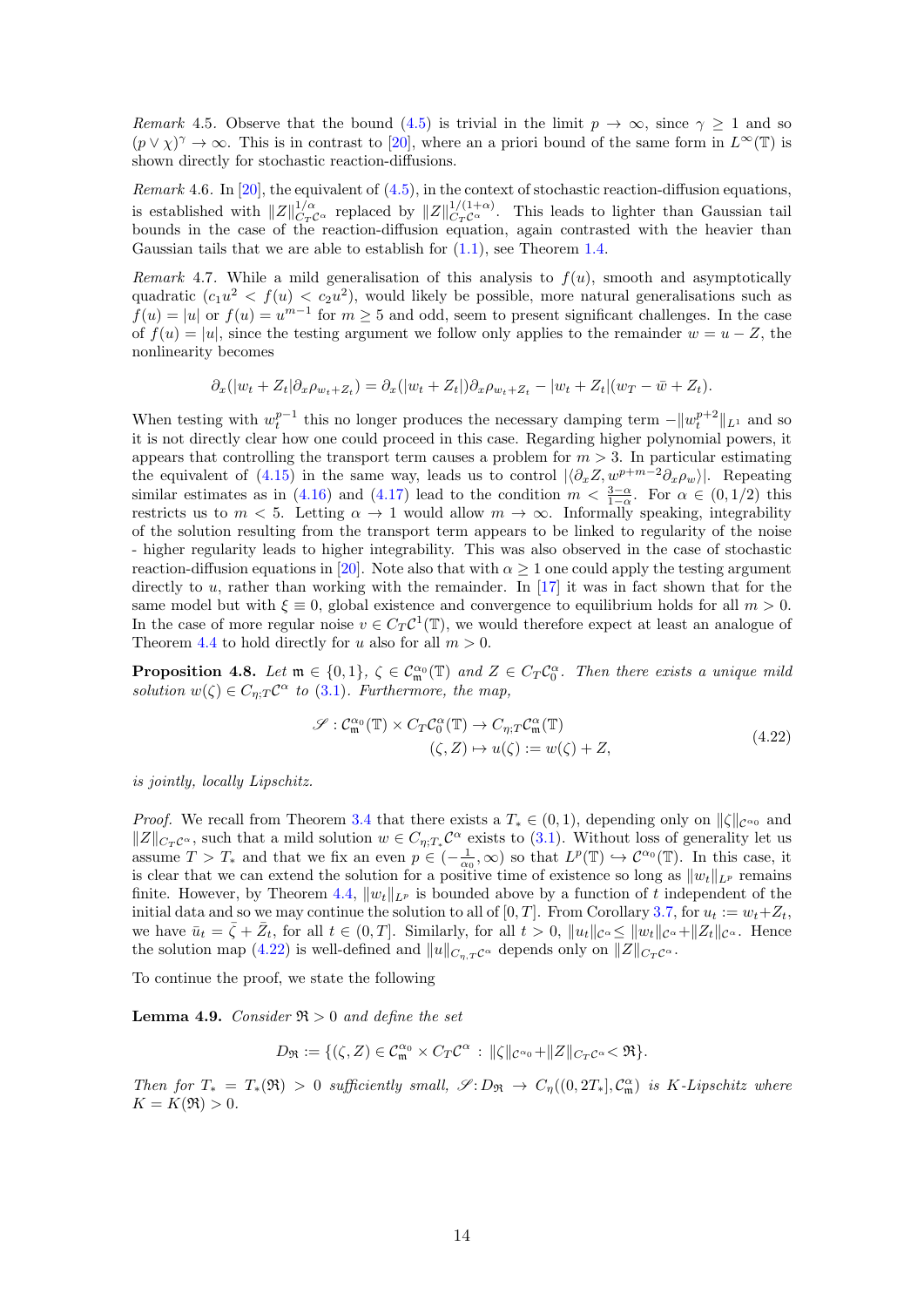*Proof.* Let  $(\zeta, Z), (\tilde{\zeta}, \tilde{Z}) \in D_{\Re}$  and consider the corresponding solutions

$$
u_t = e^{t\Delta}\zeta + \int_0^t e^{(t-s)\Delta}\chi \partial_x (u_s^2 \partial_x \rho_{u_s}) ds + Z_t,
$$
  

$$
\tilde{u}_t = e^{t\Delta}\tilde{\zeta} + \int_0^t e^{(t-s)\Delta}\chi \partial_x (\tilde{u}_s^2 \partial_x \rho_{\tilde{u}_s}) ds + \tilde{Z}_t.
$$

From Theorem [3.4,](#page-6-7) there exists  $T_*(\mathfrak{R}) > 0$  such that  $||u||_{C_{\eta;2T_*}\mathcal{C}^{\alpha}} \vee ||\tilde{u}||_{C_{\eta;2T_*}\mathcal{C}^{\alpha}} \leq 2$ . For  $t \in (0, 2T_*],$ using Theorem  $A.6$  and similar bounds as in the proof of Theorem  $3.4$  we see that

$$
||u_t - \tilde{u}_t||_{\mathcal{C}^{\alpha}} \lesssim t^{-\frac{\alpha-\alpha_0}{2}} ||\zeta - \tilde{\zeta}||_{\mathcal{C}^{\alpha_0}} + t^{\frac{1}{2}-3\eta} ||u - \tilde{u}||_{C_{\eta;t} \mathcal{C}^{\alpha}} + ||Z_t - \tilde{Z}_t||_{\mathcal{C}^{\alpha}},
$$

where the proportionality constant does not depend on  $\zeta, \tilde{\zeta}, Z, \tilde{Z}$ . So multiplying through by  $t^{\eta}$ and taking the supremum over  $t \in (0, 2T_*]$  we have that

$$
||u-\tilde{u}||_{C_{\eta;2T_*}\mathcal{C}^{\alpha}}\lesssim ||\zeta-\tilde{\zeta}||_{\mathcal{C}^{\alpha_0}}+T_*^{\frac{1}{2}-2\eta}||u-\tilde{u}||_{C_{\eta;S}\mathcal{C}^{\alpha}}+||Z-\tilde{Z}||_{C_T\mathcal{C}^{\alpha}}.
$$

By lowering  $T_*$  further, we obtain

$$
||u - \tilde{u}||_{C_{\eta;2T_*}\mathcal{C}^{\alpha}} \lesssim ||\zeta - \tilde{\zeta}||_{\mathcal{C}^{\alpha_0}} + ||Z - \tilde{Z}||_{C_T\mathcal{C}^{\alpha}}.
$$

We now prove that S is jointly locally Lipschitz. Consider  $\mathfrak{R} > 1$ ,  $D_{\mathfrak{R}}$ , and  $T_*(\mathfrak{R}) > 0$  as in Lemma [4.9.](#page-14-5) Then  $\mathscr S$  is  $K(\mathfrak R)$ -Lipschitz from  $D_{\mathfrak R}$  to  $C_{\eta}((0,2T_*)\mathcal{C}^{\alpha})$ . In particular, the map  $(\zeta, Z) \mapsto u|_{[T_*,2T_*]} \in C([T_*, 2T_*], \mathcal{C}^{\alpha})$  is  $K(\mathfrak{R})$ -Lipschitz. If  $T \leq 2T_*$ , then we are done. Hence, suppose  $T > 2T_*$ . We will prove that, for  $\overline{T}_*(\Re) \in (0,T_*)$  sufficiently small,  $u|_{[T_*+\overline{T}_*,T]} \in C([\overline{T}_*,T],\mathcal{C}^{\alpha})$ is a Lipschitz function of  $(\zeta, Z)$ , from which the conclusion will follow.

To this end, consider  $(\zeta, Z) \in D_{\Re}$  and let u be the corresponding solution. By the a priori estimate, for  $p \geq 2$  sufficiently large  $||u_t||_{\mathcal{C}^{\alpha_0}} \lesssim_{\alpha_0,p} ||u_t||_{L^p} \lesssim t^{-1/2} \vee \mathfrak{R}^{1/\alpha}$  for all  $t > 0$ . Therefore, there exists  $\overline{\mathfrak{R}}(\mathfrak{R}) > 0$  such that  $||u_t||_{\mathcal{C}^{\alpha_0}} \leq \overline{\mathfrak{R}}$  for all  $t \in [T_*, T]$ .

Let  $\bar{T}_{*}(\bar{\mathfrak{R}}) > 0$  be the constant from Lemma [4.9.](#page-14-5) Without loss of generality, we can assume that  $\overline{T}_* \leq T_*$  and that  $T = T_* + N \overline{T}_*$  for some integer  $N \geq 2$ . By the above remark, for all  $1 \leq n \langle N, u |_{[T_{*}+n\bar{T}_{*},T_{*}+(n+1)\bar{T}_{*}]} \in C([T_{*}+n\bar{T}_{*},T_{*}+(n+1)\bar{T}_{*}],\mathcal{C}^{\alpha})$  is a  $K(\mathfrak{R})$ -Lipschitz function of  $(u_{T_*+(n-1)\bar{T}_*}, Z) \in \mathcal{C}^{\alpha_0} \times C_T \mathcal{C}^{\alpha}$ . Combining these estimates together, it follows that  $u|_{[T_*+\bar{T}_*,T]} \in C([\bar{T}_*,T],\mathcal{C}^{\alpha})$  is a Lipschitz function of  $(\zeta, Z)$ .

We conclude this section with the proof of Theorem [1.1.](#page-4-3)

*Proof of Theorem [1.1.](#page-4-3)* From Theorem [2.3,](#page-5-1) for any  $T > 0$  and  $\alpha < \frac{1}{2}$ ,  $v_{0}$ ,  $\in C_T C_0^{\alpha}$  (in fact  $v_{0,+} \in \bigcap_{\kappa \in [0,1/2]} C_T^{\kappa} C_0^{\alpha-2\kappa}$ . Hence Proposition [4.8](#page-14-3) implies that P-a.s. there exists a unique mild solution  $u(\zeta) := w(\zeta) + v_{0,+} = \mathscr{S}(\zeta, v_{0,+})$  to [\(1.1\)](#page-1-0) on [0, T].  $\Box$ 

## <span id="page-15-0"></span>5 Invariant Measure

Having established global well-posedness of the SPDE  $(1.1)$  we turn to study its long time be-haviour. In this section we prove Theorem [1.4](#page-4-4) which implies existence and uniqueness of the invariant measure and demonstrates exponential convergence of the adjoint semi-group to the invariant measure in the topology of total variation.

By Remark [4.3,](#page-10-1) appropriately adjusting the spatial mean  $\mathfrak m$  of the initial condition  $\zeta$ , it suffices to prove Theorem [1.4](#page-4-4) in the case  $\chi = 1$ . We thus assume  $\chi = 1$  throughout this section.

<span id="page-15-1"></span>Definition 5.1. Let  $v_{t_0}$ , denote the mild solution to the stochastic heat equation as in Definition [2.2](#page-5-4) and denote  $v_t := v_{0,t}$ . For  $\zeta \in \mathcal{C}^{\alpha_0}$ , the process  $u(\zeta) := w(\zeta) + v = \mathscr{S}(\zeta, v)$ , with  $\mathscr{S}$  as defined in Proposition [4.8,](#page-14-3) is called the mild solution on [0, T] to [\(1.1\)](#page-1-0) with initial condition  $\zeta$ .

We define the semi-group associated to  $(1.1)$  by setting, for all  $t \geq 0$ ,

$$
P_t \Phi(\zeta) := \mathbb{E} \left[ \Phi(u_t(\zeta)) \right], \quad \text{ for all } \Phi \in \mathcal{B}_b(\mathcal{C}^{\alpha_0}(\mathbb{T})).
$$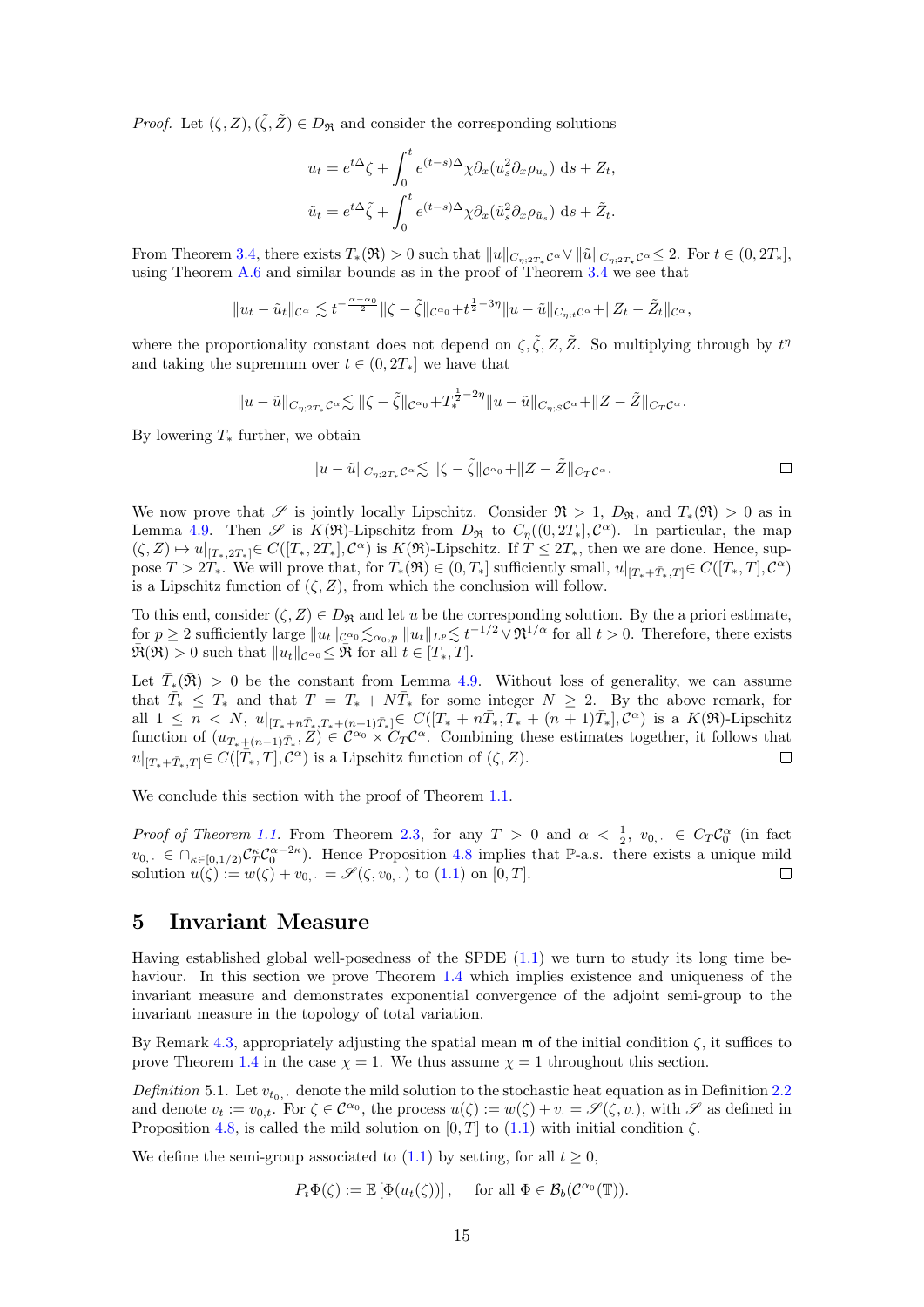We first show that  $(u_t)_{t>0}$  is a Markov process with Feller semi-group  $(P_t)_{t>0}$  and that for each  $\zeta \in \mathcal{C}_{\mathfrak{m}}^{\alpha_0}(\mathbb{T})$ , there exists a measure  $\nu_{\zeta} \in \mathcal{P}(\mathcal{C}_{\mathfrak{m}}^{\alpha_0})$ , invariant for  $(P_t)_{t>0}$ .

**Lemma 5.2.** Let u be a mild solution to [\(1.1\)](#page-1-0). Then for every  $t \in [0, T]$  and  $h \in (0, T - t)$  we have the identity

<span id="page-16-0"></span>
$$
u_{t+h} = \tilde{w}_{t,t+h} + v_{t,t+h},
$$
\n(5.1)

where  $\tilde{w}_{t,t+h}$  solves

<span id="page-16-4"></span>
$$
\tilde{w}_{t,t+h} = e^{h\Delta}u_t + \int_0^h e^{(h-r)\Delta} \partial_x((\tilde{w}_{t,t+r} + v_{t,t+r})^2 \partial_x \rho_{\tilde{w}_{t,t+r} + v_{t,t+r}}) dr.
$$
\n(5.2)

Proof. A simple consequence of the heat semi-group property.

<span id="page-16-5"></span>**Theorem 5.3.** For  $\mathfrak{m} \in \mathbb{R}$ , and  $\zeta \in C_{\mathfrak{m}}^{\alpha_0}(\mathbb{T})$ , let  $u(\zeta) \in C_{\eta;T}C^{\alpha}$  be the unique solution to [\(1.1\)](#page-1-0) as in Definition [5.1.](#page-15-1) Then for every  $p \in [1,\infty)$ , we have that

<span id="page-16-3"></span>
$$
\sup_{\zeta \in \mathcal{C}_{\mathfrak{m}}^{\alpha_0}(\mathbb{T})} \sup_{T > 0} \sup_{t \in (0,T]} \left( t^{\frac{p}{2}} \wedge 1 \right) \mathbb{E} \left[ \| u_t(\zeta) \|_{L^p}^p \right] < \infty. \tag{5.3}
$$

*Proof.* It suffices to consider  $T > 1$ . Consider first  $p \ge 2$  even. For  $t \in (0,1]$ , applying [\(4.5\)](#page-11-5) and Theorem [2.3,](#page-5-1)

<span id="page-16-1"></span>
$$
\mathbb{E} \left[ \|u_t\|_{L^p}^p \right] \lesssim \mathbb{E} \left[ \|w_t\|_{L^p}^p \right] + \mathbb{E} \left[ \|v_t\|_{L^p}^p \right] \lesssim t^{-\frac{p}{2}} + 1. \tag{5.4}
$$

For  $t \in (1, T]$  we employ the Markov decomposition  $(5.1)$  to give

$$
\mathbb{E} \left[ \|u_t\|_{L^p}^p \right] \lesssim \mathbb{E} \left[ \left\| \tilde{w}_{t-1,t} \right\|_{L^p}^p \right] + \mathbb{E} \left[ \left\| v_{t-1,t} \right\|_{L^p}^p \right].
$$

Then, observing that  $\tilde{w}_{t-1,t}$  solves  $(3.1)$  with initial condition  $u_{t-1}(\zeta)$  and driving path  $Z_t = v_{t-1,t}$ , by Theorem [4.4](#page-11-0) we have

$$
\mathbb{E} [\|\tilde{w}_{t-1,t}\|_{L^p}^p] \leq C_{p,\mathfrak{m}} \max \Big\{ \|v_{t-1,+}\|_{C_{[t-1,t]}C^{\alpha}}^{\frac{p}{\alpha}}, 1 \Big\}.
$$

So, since the law of  $v_{t-1,t}$  does not depend on  $t > 1$ , we have

<span id="page-16-2"></span>
$$
\sup_{\zeta \in \mathcal{C}_{\mathfrak{m}}^{\alpha_0}(\mathbb{T})} \sup_{T > 0} \sup_{t \in (1,T]} \mathbb{E} \left[ \| u_t(\zeta) \|_{L^p}^p \right] < \infty. \tag{5.5}
$$

Combining [\(5.4\)](#page-16-1) with [\(5.5\)](#page-16-2) proves [\(5.3\)](#page-16-3) for even  $p \ge 2$ . The case of general  $p \ge 1$  follows by Jensen's inequality.  $\Box$ 

#### 5.1 Existence of Invariant Measures

We use the decomposition [\(5.1\)](#page-16-0) to show that  $t \mapsto u_t$  defines a Markov process.

**Theorem 5.4.** Let  $\zeta \in C^{\alpha_0}(\mathbb{T})$  and  $u_t(\zeta)$  as in Definition [5.1.](#page-15-1) Then for any  $\Phi \in \mathcal{B}_b(C^{\alpha_0}(\mathbb{T}))$ 

$$
\mathbb{E}\left[\Phi(u_{t+h}(\zeta))\,|\,\mathcal{F}_t\right] = P_h(\Phi(u_t(\zeta)).
$$

In particular,  $t \mapsto u_t$  is a Markov process with associated Markov semi-group  $(P_t)_{t>0}$ .

*Proof.* Using the Markov decomposition  $(5.1)$  we see that

$$
\Phi(u_{t+h}(\zeta)) = \Phi(\tilde{w}_{t,t+h}(u_t(\zeta)) + v_{t,t+h}) = \Phi(u_{t,t+h}(u_t(\zeta))),
$$

where  $\tilde{w}_{t,t+h}(u_t(\zeta))$  solves [\(5.2\)](#page-16-4). We define

$$
\psi(u_t(\zeta), v_{t,t+h}) := \Phi(\tilde{w}_{t,t+h}(u_t(\zeta)) + v_{t,t+h})
$$

and then since  $u_t(\zeta)$  is  $\mathcal{F}_t$  measurable and  $v_{t,t+h} \perp \mathcal{F}_t$ , applying [\[6,](#page-30-17) Prop. 1.12], we have that

$$
\mathbb{E}\left[\Phi(u_{t+h}(\zeta))\,|\,\mathcal{F}_t\right] = \mathbb{E}[\Phi(u_{t,t+h}(u_t(\zeta)))] = P_h(\Phi(u_t(\zeta)))
$$

and so the claim is shown.

 $\Box$ 

 $\Box$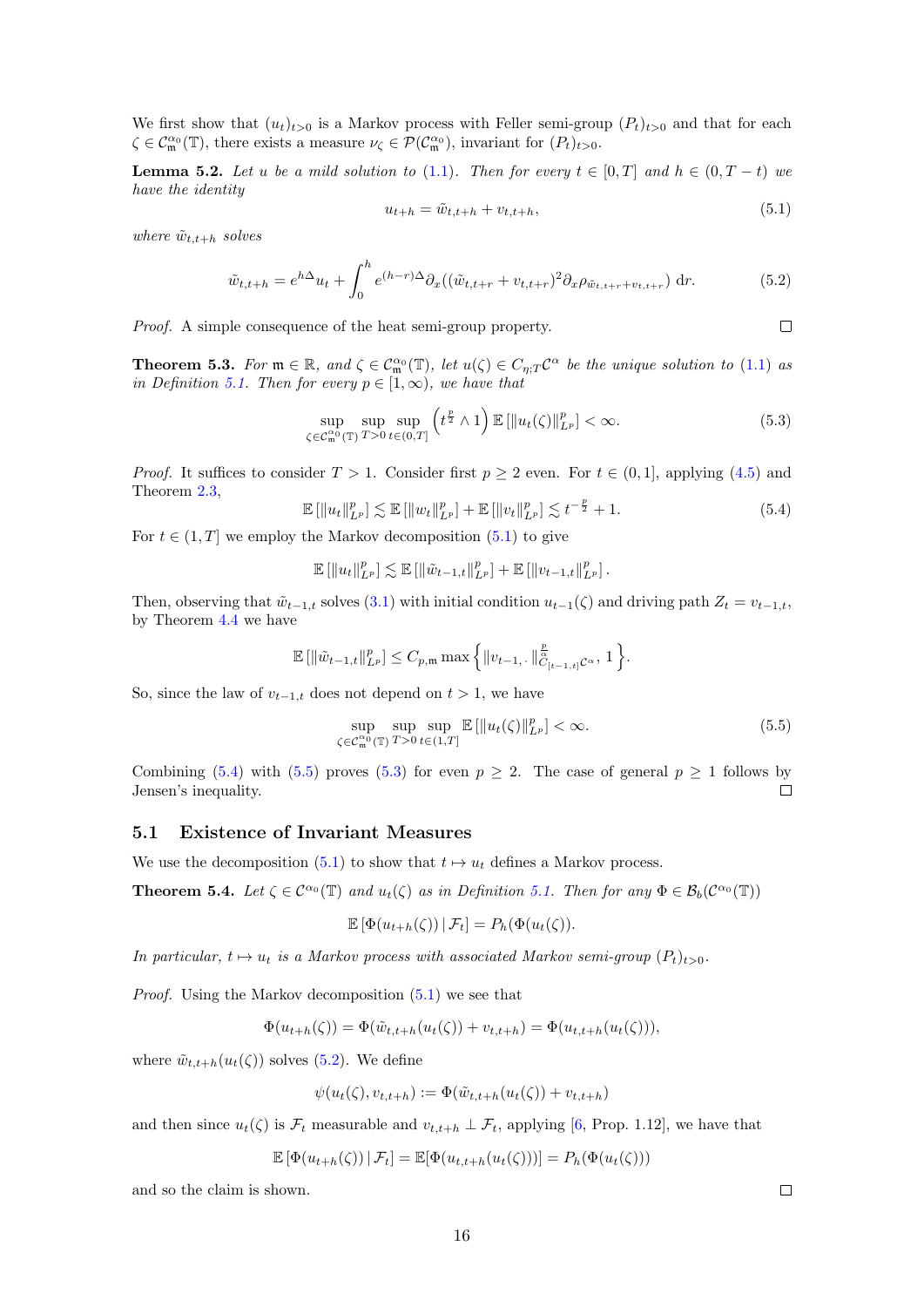The following lemma shows that  $(P_t)_{t>0}$  is a Feller semi-group in the sense of [\[5,](#page-30-18) Sec. 3.1].

**Lemma 5.5.** For any  $\Phi \in C_b(C^{\alpha_0}(\mathbb{T}))$  and  $t > 0$  we have that  $P_t\Phi \in C_b(C^{\alpha_0}(\mathbb{T}))$  and for any  $\zeta \in \mathcal{C}^{\alpha_0}$ ,  $\lim_{t \to 0} |P_t \Phi(\zeta) - \Phi(\zeta)| = 0$ .

Proof. By Proposition [4.8,](#page-14-3)  $\mathcal{C}^{\alpha_0}(\mathbb{T}) \ni \zeta \mapsto u_t(\zeta) \in \mathcal{C}^{\alpha}(\mathbb{T})$  is P-a.s. continuous for every  $t > 0$ . The fact that  $P_t \Phi \in C_b(C^{\alpha_0}(\mathbb{T}))$  thus follows from the dominated convergence theorem. The fact that  $\lim_{t\searrow0}$   $|P_t\Phi(\zeta) - \Phi(\zeta)| = 0$  for all  $\zeta \in C^{\alpha_0}$ ,  $\Phi \in C_b(C^{\alpha_0}(\mathbb{T}))$ , similarly follows the dominated convergence theorem and [\(3.9\)](#page-6-5).

We are now in a position to show the existence of an invariant measure,  $\nu_{\zeta} \in \mathcal{P}(\mathcal{C}_{\mathfrak{m}}^{\alpha_0})$  for every  $\zeta \in \mathcal{C}_{\mathfrak{m}}^{\alpha_0}(\mathbb{T}).$ 

<span id="page-17-3"></span>**Theorem 5.6.** Let  $\mathfrak{m} \in \mathbb{R}$ . Then for every  $\zeta \in C^{\alpha_0}_{\mathfrak{m}}(\mathbb{T})$ , there exists a measure  $\nu_{\zeta} \in \mathcal{P}(C^{\alpha_0}_{\mathfrak{m}}(\mathbb{T}))$ and an increasing sequence of times  $t_k \nearrow \infty$  such that,

$$
\frac{1}{t_k} \int_0^{t_k} P_r^* \, \delta_\zeta \, \mathrm{d}r \rightharpoonup \nu_\zeta, \quad \text{as } k \to \infty.
$$

Furthermore  $\nu_{\zeta}$  is invariant for  $(P_t)_{t>0}$ .

*Proof.* By the compact embedding  $L^p \hookrightarrow C^{\alpha_0}$  for sufficiently large  $p \ge 1$ , it follows from Theo-rem [5.3](#page-16-5) that the family of measures  $\{P_t^*\delta_{\zeta}\}_{t\geq 1,\zeta\in\mathcal{C}^{\alpha_0}(\mathbb{T})}$  is tight. In particular, for every sequence of times  $(t_k)_{k>0}$ ,  $(R_{t_k}^* \delta_{\zeta})_{k>0} := \left(\frac{1}{t_k} \int_0^{t_k} P_r^* \delta_{\zeta} dr\right)$ is a tight family of measures. Applying  $k>0$ Prokhorov's theorem gives the existence of a sequence  $(t_k)_{k>0}$  for which the necessary weak convergence holds. From [\[5,](#page-30-18) Thm. 3.1.1] we see that the limit measure is necessarily invariant for  $(P_t)_{t>0}.$  $\Box$ 

### <span id="page-17-4"></span>5.2 Strong Feller Property

We prove that  $(P_t)_{t>0}$  possesses the strong Feller property closely following the method employed in [\[34\]](#page-31-5). The main step is to establish a Bismut–Elworthy–Li (BEL) type formula, similar to that given in [\[34,](#page-31-5) Thm. 5.5].

For technical reasons in this section we replace [\(1.3\)](#page-4-6) with the assumption that  $\alpha_0 \in \left(-\frac{1}{3},0\right)$ ,  $\alpha \in (0, \alpha_0 + \frac{1}{3})$  and  $\eta > 0$  such that,

<span id="page-17-0"></span>
$$
\frac{\alpha - \alpha_0}{2} < \eta < \frac{1}{6}.\tag{5.6}
$$

We note that all previous results also hold for this more restrictive parameter range and this restriction does not affect the main result as stated, see the proof of Theorem [1.4](#page-4-4) at the conclusion of Section [5.4.](#page-26-0) Let  $(e_m)_{m\in\mathbb{Z}}$ ,  $e_m(x) = e^{i2\pi mx}$ , be the usual Fourier basis elements of  $L^2(\mathbb{T})$  and  $(\Delta_k)_{k≥-1}$  be the Littlewood–Paley projection operators, see [A](#page-27-0)ppendix A for more details. For  $\varepsilon \in (0,1)$ , we define  $\Pi_{\varepsilon}(L^2(\mathbb{T}))$  as the space of real functions spanned by  $\left\{ (e_m)_{|m| < \frac{1}{\varepsilon}} \right\}$  and

$$
\hat{\Pi}_{\varepsilon} := \sum_{-1 \leq k \leq -\log_2(9\varepsilon)} \Delta_k : L^2(\mathbb{T}) \to \Pi_{\varepsilon}(L^2(\mathbb{T}^d)).
$$

Observe that there exists  $\ell_{\varepsilon}:\mathbb{Z} \to [0,1]$  with  $\ell_{\varepsilon}(m) = 0$  for  $|m| \geq \frac{1}{\varepsilon}$  such that  $\mathcal{F}(\hat{\Pi}_{\varepsilon}f)(m) =$  $\ell_{\varepsilon}(m)\mathcal{F}f(m)$  where  $\mathcal F$  is the Fourier transform. Furthermore (see e.g. [\[34,](#page-31-5) p. 1213]),

- <span id="page-17-1"></span>i)  $\|\hat{\Pi}_{\varepsilon}\|_{\text{Op}(\mathcal{C}^{\beta};\mathcal{C}^{\beta})}:=\text{sup}$  $||u||_{\mathcal{C}^{\beta}} \leq 1$  $\|\hat{\Pi}_{\varepsilon}u\|_{\mathcal{C}^{\beta}} \leq 1$  for all  $\varepsilon \in (0,1)$  and  $\beta \in \mathbb{R}$ ,
- <span id="page-17-2"></span>ii) for every  $\beta \in \mathbb{R}$  and  $\delta > 0$ , there exists  $C > 0$  such that for all  $\varepsilon \in (0, 1)$

$$
\|\hat{\Pi}_{\varepsilon}f - f\|_{\mathcal{C}^{\beta-\delta}} \leq C\varepsilon^{\delta} \|f\|_{\mathcal{C}^{\beta}}.
$$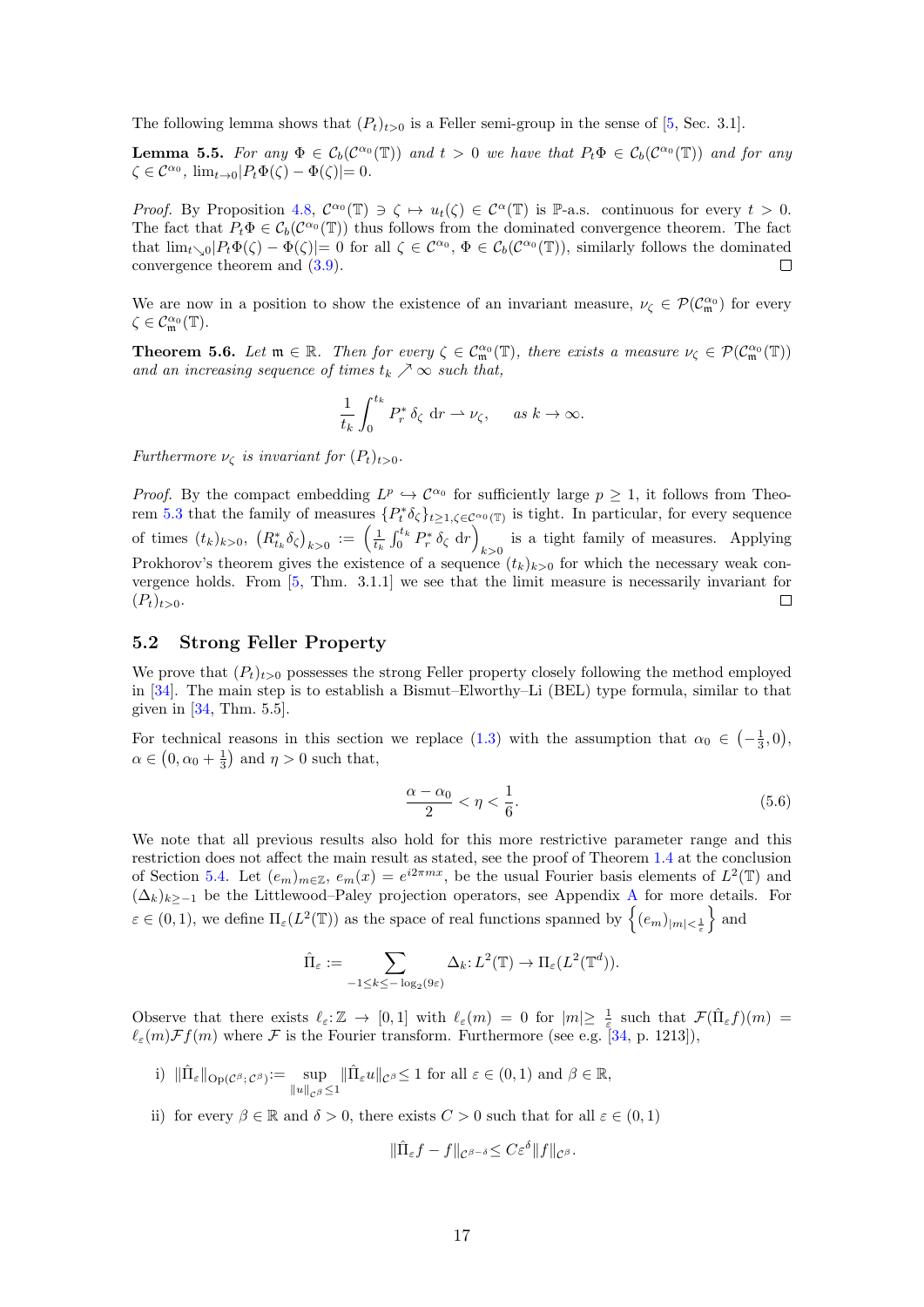We fix for the rest of the subsection  $\delta > 0$ 

$$
\alpha + \delta < \frac{1}{2}, \quad \eta - \frac{\alpha - \alpha_0 + \delta}{2} > 0, \quad \frac{1 - \delta}{2} - 3\eta > 0. \tag{5.7}
$$

Such a  $\delta$  exists due to  $(5.6)$ .

Consider now  $Z \in C_T C^{\alpha+\delta}$  and let  $Z_{\varepsilon;t} := \hat{\Pi}_{\varepsilon} Z_t$ . Consider likewise  $\zeta \in C^{\alpha_0}$  and let  $\zeta_{\varepsilon} := \hat{\Pi}_{\varepsilon} \zeta$ . We define a smooth approximation to  $(1.1)$ , with  $\chi = 1$  and deterministic noise, by

<span id="page-18-0"></span>
$$
u_{\varepsilon;t} = e^{t\Delta}\zeta_{\varepsilon} + \int_0^t e^{(t-s)\Delta}\partial_x \hat{\Pi}_{\varepsilon}(u_{\varepsilon,s}^2 \partial_x \rho_{u_{\varepsilon,s}}) ds + Z_{\varepsilon;t},
$$
\n(5.8)

where, as usual,

$$
-\partial_{xx}\rho_{u_{\varepsilon;t}} = u_{\varepsilon;t} - \bar{u}_{\varepsilon}, \text{ on } \mathbb{T}.
$$

Remark 5.7. We will later set, right before Theorem [5.13,](#page-22-0)  $Z_{\varepsilon} = \hat{\Pi}_{\varepsilon}v$ , where v is the SHE.

<span id="page-18-1"></span>**Theorem 5.8.** Let  $T > 0$ ,  $\zeta \in C_{\mathfrak{m}}^{\alpha_0}(\mathbb{T})$ , and  $Z \in C_T C^{\alpha+\delta}$ . For every  $\bar{\varepsilon} > 0$ , there exists  $\varepsilon_0(\bar{\varepsilon},T,\|\zeta\|_{C^{\alpha_0}}+\|Z\|_{C_T C^{\alpha+\delta}}) > 0$  such that, for every  $\varepsilon \in (0,\varepsilon_0)$  there exists a unique solution  $u_{\varepsilon} \in C_T \Pi_{\varepsilon}(L^2(\mathbb{T}))$  to [\(5.8\)](#page-18-0). Furthermore

<span id="page-18-3"></span>
$$
||u_t - u_{\varepsilon;t}||_{C_{\eta;T}C^{\alpha}} \le \bar{\varepsilon}.\tag{5.9}
$$

Proof. It follows from Properties [i\)](#page-17-1) and [ii\)](#page-17-2) of the projection and the same steps as in the proof of Theorem [3.4](#page-6-7) that for every  $\varepsilon > 0$  there exists  $T_{\varepsilon}(\|\zeta_{\varepsilon}\|_{C^{\alpha_0}} + \|Z_{\varepsilon}\|_{C_T C^{\alpha}}) > 0$ , such that  $u_{\varepsilon} \in C_{\eta;T_{\varepsilon}} C^{\alpha}$ solves [\(5.8\)](#page-18-0) and satisfies  $||u_{\varepsilon}||_{C_{\eta,T_{\varepsilon}}C^{\alpha}} \leq 1$ . The fact that  $u_{\varepsilon} \in C_{T_{\varepsilon}}\Pi_{\varepsilon}(L^2(\mathbb{T}))$  follows from the same argument as the end of Theorem [3.4](#page-6-7) since  $\zeta_{\varepsilon} \in C^{\infty}$ .

To continue, we state the following

<span id="page-18-2"></span>**Lemma 5.9.** Consider  $\Re$  > 0 and define  $D_{\Re}$  as in Lemma [4.9.](#page-14-5) There exists  $T_*(\Re) > 0$  such that, if  $(\zeta_{\varepsilon}, Z_{\varepsilon}), (\tilde{\zeta}, \tilde{Z}) \in D_{\Re}$ , then

$$
\|\tilde u_t-u_{\varepsilon;t}\|_{C_{\eta;T_*}\mathcal C^\alpha}\leq \|\zeta_\varepsilon-\tilde\zeta\|_{\mathcal C^\alpha\circ^{-\delta}}+\varepsilon^\delta+\|\tilde Z-Z_\varepsilon\|_{C_T\mathcal C^\alpha},
$$

where  $\tilde{u} = \mathscr{S}(\tilde{\zeta}, \tilde{Z})$  with  $\mathscr{S}$  as in Proposition [4.8.](#page-14-3)

*Proof.* There exists  $T_*(\mathfrak{R}) > 0$  such that  $\|\tilde{u}\|_{C_{n:2T_*}C^{\alpha}} + \|u_{\varepsilon}\|_{C_{n:2T_*}C^{\alpha}} \leq 2$ . For  $t \in (0, 2T_*],$ 

$$
\|\tilde{u}_t - u_{\varepsilon;t}\|_{\mathcal{C}^\alpha} \le \|e^{t\Delta}(\tilde{\zeta} - \zeta_{\varepsilon})\|_{\mathcal{C}^\alpha} + \int_0^t \|e^{(t-s)\Delta}\partial_x(\tilde{u}_s^2\partial_x\rho_{\bar{u}_s} - \hat{\Pi}_{\varepsilon}(u_{\varepsilon,s}^2\partial_x\rho_{u_{\varepsilon,s}}))\|_{\mathcal{C}^\alpha} ds
$$
  
+  $\|\tilde{Z}_t - Z_{\varepsilon;t}\|_{\mathcal{C}^\alpha}.$ 

Then

$$
||e^{t\Delta}(\tilde{\zeta}-\zeta_{\varepsilon})||_{\mathcal{C}^{\alpha}}\lesssim t^{-\frac{\alpha-\alpha_0+\delta}{2}}||\tilde{\zeta}-\zeta_{\varepsilon}||_{\mathcal{C}^{\alpha_0-\delta}},
$$

and applying the triangle inequality and using Property [ii\)](#page-17-2) of the projection,

$$
\begin{split} \|\tilde{u}_s^2 \partial_x \rho_{\bar{u}_s} - \hat{\Pi}_{\varepsilon} (u_{\varepsilon,s}^2 \partial_x \rho_{u_{\varepsilon,s}}) \|_{\mathcal{C}^{\alpha-\delta}} &\leq \|\tilde{u}_s^2 \partial_x \rho_{\tilde{u}_s} - u_{\varepsilon,s}^2 \partial_x \rho_{u_{\varepsilon,s}} \|_{\mathcal{C}^{\alpha}} \\ &+ \|u_{\varepsilon,s}^2 \partial_x \rho_{u_{\varepsilon,s}} - \hat{\Pi}_{\varepsilon} (u_{\varepsilon,s}^2 \partial_x \rho_{u_{\varepsilon,s}}) \|_{\mathcal{C}^{\alpha-\delta}} \\ &\lesssim s^{-2\eta} \|\tilde{u}_s - u_{\varepsilon,s} \|_{\mathcal{C}^{\alpha}} + \varepsilon^{\delta} s^{-3\eta} \\ &\leq s^{-3\eta} \|\tilde{u} - u_{\varepsilon} \|_{C_{\eta,s} \mathcal{C}^{\alpha}} + \varepsilon^{\delta} s^{-3\eta}. \end{split}
$$

Therefore, using that  $\eta < \frac{1}{6}$ , we may integrate  $||e^{(t-s)\Delta}\partial_x(\tilde{u}_s^2 \partial_x \rho_{\bar{u}_s} - \hat{\Pi}_{\varepsilon}(u_{\varepsilon,s}^2 \partial_x \rho_{u_{\varepsilon,s}}))||_{\mathcal{C}^{\alpha}}$  from 0 to t and take suprema to obtain

$$
\sup_{t \in (0,T_*)} t^{\eta} \|\tilde{u}_s - u_{\varepsilon,s}\|_{\mathcal{C}^{\alpha}} \lesssim T_*^{\eta - \frac{\alpha - \alpha_0 - \delta}{2}} \|\tilde{\zeta} - \zeta_{\varepsilon}\|_{\mathcal{C}^{\alpha_0 - \delta}} + T_*^{\frac{1 - \delta}{2} - 3\eta} \sup_{t \in (0,T_*)} t^{\eta} \|\tilde{u}_t - u_{\varepsilon,t}\|_{\mathcal{C}^{\alpha}} + T_*^{\frac{1 - \delta}{2} - 2\eta} \varepsilon^{\delta} + T_*^{\eta} \|\tilde{Z} - Z_{\varepsilon}\|_{C_T \mathcal{C}^{\alpha}}.
$$

After potentially lowering  $T_*(\mathfrak{R}) > 0$  further, we obtain

$$
\sup_{t\in(0,T_*]} t^{\eta} \|\tilde{u}_t - u_{\varepsilon;t}\|_{\mathcal{C}^{\alpha}} \le \|\tilde{\zeta} - \zeta_{\varepsilon}\|_{\mathcal{C}^{\alpha_0-\delta}} + \varepsilon^{\delta} + \|\tilde{Z} - Z_{\varepsilon}\|_{C_T\mathcal{C}^{\alpha}}.
$$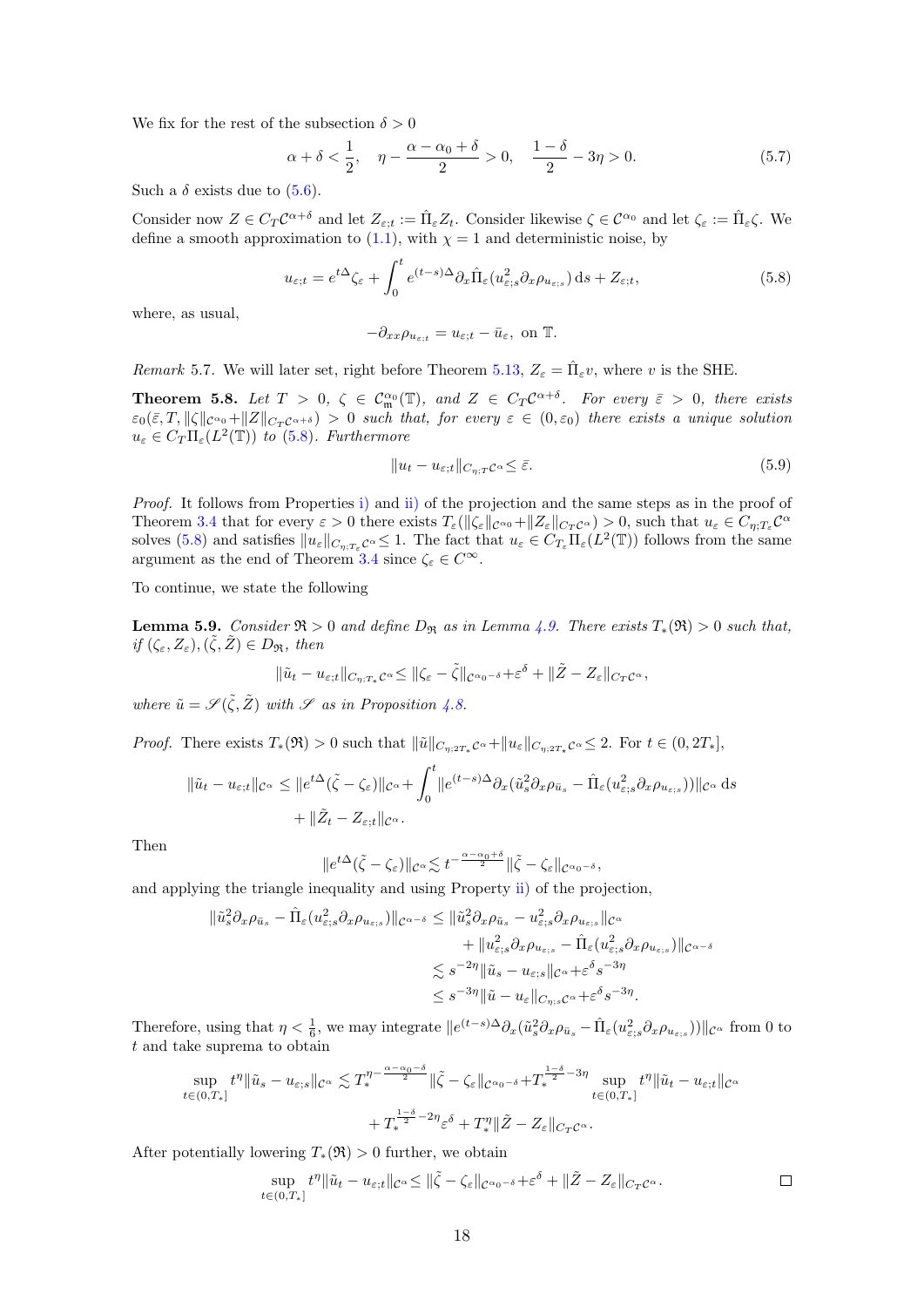To conclude the proof of Theorem [5.8,](#page-18-1) observe that  $\|\zeta - \Pi_{\varepsilon}\zeta\|_{\mathcal{C}^{\alpha_0-\delta}} \lesssim \varepsilon^{\delta} \|\zeta\|_{\mathcal{C}^{\alpha_0}}$  and  $\|Z_t - Z_{\varepsilon,t}\|_{\mathcal{C}^{\alpha}} \lesssim$  $\varepsilon^{\delta}||Z_t||_{\mathcal{C}^{\alpha+\delta}}$  by Property [ii\).](#page-17-2) By the a priori estimate, for every  $\mathfrak{R} > 0$  there exists  $T_*(\mathfrak{R}) > 0$ as in Lemma [5.9](#page-18-2) and  $\mathfrak{R}(\mathfrak{R}) > 0$  such that  $||u_t||_{\mathcal{C}^{\alpha_0}} \leq \mathfrak{R}$  for all  $t \in [T_*, T]$ . Iteratively applying Lemma [5.9](#page-18-2) as in the proof of Proposition [4.8,](#page-14-3) there exists  $\varepsilon_0(\mathfrak{R}) > 0$  sufficiently small such that  $||u_{\varepsilon;t}||_{\mathcal{C}^{\alpha}} \leq 2\bar{\mathfrak{R}}$  on  $[\bar{T}_*,\bar{T}]$  for all  $\varepsilon < \varepsilon_0$ , from which [\(5.9\)](#page-18-3) follows after another iterative application of Lemma [5.9.](#page-18-2)  $\Box$ 

By Theorem [5.8,](#page-18-1) for every  $\Re > 0$  and  $T > 0$ , there exists  $\varepsilon_0(\Re, T) > 0$  sufficiently small such that for all  $\varepsilon \in (0, \varepsilon_0)$  the solution map to  $(5.8)$ 

$$
\mathcal{S}^{\varepsilon} : A_{\mathfrak{R}} \to C_T \Pi_{\varepsilon}(L^2(\mathbb{T}))
$$
  

$$
(\zeta, Z) \mapsto u_{\varepsilon},
$$
 (5.10)

is well-defined and  $||u_{\varepsilon} - u||_{C_{\eta;T} \mathcal{C}^{\alpha}} \leq 1$ , where  $u = \mathscr{S}(\zeta, Z)$  and  $A_{\Re} := \{(\zeta, Z) \in C^{\alpha_0} \times C_T C^{\alpha + \delta} :$  $\|\zeta\|_{\mathcal{C}^{\alpha_0}}+\|Z\|_{C_T\mathcal{C}^{\alpha+\delta}}\leq \Re\}.$ 

We now fix for the remainder of the section  $\zeta \in \mathcal{C}_{\mathfrak{m}}^{\alpha_0}$ ,  $T > 0$ , and  $Z \in C_T \mathcal{C}^{\alpha+\delta}$  with  $Z_0 = 0$ . We let  $\varepsilon_0 > 0$  sufficiently small such that  $\mathscr{S}^{\varepsilon}(\zeta, Z)$  is well-defined and  $||u_{\varepsilon} - u||_{C_{\eta;T}C^{\alpha}} \leq 1$  for all  $\varepsilon \in (0, \varepsilon_0)$ . In the sequel we will always let  $\varepsilon \in (0, \varepsilon_0)$ .

We define  $N_{\varepsilon} := \{ m \in \mathbb{Z} : |m| < \frac{1}{\varepsilon}, m \neq 0 \}$  and further assume that  $Z_{\varepsilon,t} := \hat{\Pi}_{\varepsilon} Z_t$  is of the form

<span id="page-19-1"></span>
$$
Z_{\varepsilon;t} = \sum_{m \in N_{\varepsilon}} \int_0^t \ell_{\varepsilon}(m) e^{-4\pi^2 |m|^2 (t-s)} d\hat{B}_{m;s} e_m,
$$
\n(5.11)

where  $\{\hat{B}_m\}_{m\in\mathbb{Z},m\neq0}$  are functions  $\hat{B}_m\in C([0,T],\mathbb{C})$  which satisfy the reality condition

<span id="page-19-0"></span>
$$
\hat{B}_{-m} = \overline{\hat{B}_m}.\tag{5.12}
$$

We denote

$$
\hat{B}_{\varepsilon} := (\hat{B}_m)_{m \in N_{\varepsilon}} \in \bar{C}_T \mathbb{C}^{N_{\varepsilon}},
$$

where  $\bar{C}_T \mathbb{C}^{N_{\varepsilon}} \subset C_T \mathbb{C}^{N_{\varepsilon}}$  is the subspace of  $(\hat{B}_m)_{m \in N_{\varepsilon}}$  which satisfies the reality condition [\(5.12\)](#page-19-0).

<span id="page-19-5"></span>Remark 5.10. We will henceforth identify  $\bar{C}_T \mathbb{C}^{N_{\varepsilon}}$  with a subspace of  $C_T C_0^{\infty} \subset C_T C_0^{\alpha+\delta}$  by mapping  $(\hat{B}_m)_{m\in N_{\varepsilon}}$  to  $Z_{\varepsilon}$  via [\(5.11\)](#page-19-1). Observe that the integral in (5.11) is well-defined as a Riemann– Stieltjes integral for any  $\hat{B} \in \bar{C}_T \mathbb{C}^{N_{\varepsilon}}$ . For fixed  $\zeta \in \mathcal{C}^{\alpha_0}$ , we will treat in this way  $u_{\varepsilon}(\zeta, Z) :=$  $\mathscr{S}^{\varepsilon}(\zeta, Z)$  as a function of  $\hat{B}_{\varepsilon}$  whenever it is well-defined.

We now prove the differentiability of  $\mathscr{S}^{\varepsilon}$  with respect to both arguments separately, using  $\mathcal D$  for derivatives with respect to  $\hat{B}_{\varepsilon}$  and D for derivatives with respect to  $\zeta$ . For  $\Re \geq 1$ , we recall the definition of  $T_*(\mathfrak{R})$  given by  $(3.7)$ .

<span id="page-19-4"></span>**Lemma 5.11** (Derivative in Noise). There exists an open neighbourhood  $\mathcal{O}_{\hat{B}_{\varepsilon}} \subset \bar{C}_T \mathbb{C}^{N_{\varepsilon}}$  containing  $\hat{B}_\varepsilon$  such that  $u_\varepsilon(\zeta, \cdot)$  is Fréchet differentiable as a mapping from  $\mathcal{O}_{\hat{B}_\varepsilon}$  to  $C_T\Pi_\varepsilon L^2(\mathbb{T})$ . Furthermore, for any  $f \in \bar{C}_T \mathbb{C}^{N_{\varepsilon}}$ , such that  $f|_{t=0} = 0$ , the directional derivative  $\mathcal{D}_f u_{\varepsilon}$  satisfies the equation

<span id="page-19-2"></span>
$$
\mathcal{D}_{f} u_{\varepsilon;t} = \int_{0}^{t} e^{(t-s)\Delta} \partial_{x} \hat{\Pi}_{\varepsilon} \left( 2u_{\varepsilon;s} \mathcal{D}_{f} u_{\varepsilon;s} \partial_{x} \rho_{u_{\varepsilon;s}} + u_{\varepsilon;s}^{2} \partial_{x} \rho_{\mathcal{D}_{f} u_{\varepsilon;s}} \right) ds + \sum_{m \in N_{\varepsilon}} \int_{0}^{t} \ell_{\varepsilon}(m) e^{-4\pi^{2} |m|^{2} (t-s)} d f_{m;s} e_{m}.
$$
\n(5.13)

Finally, for  $\varepsilon \in (0, \varepsilon_0)$ , there exists a  $C(T, ||\zeta||_{C^{\alpha_0}}, ||Z_{\varepsilon}||_{C_TC^{\alpha}}) > 0$  such that,

<span id="page-19-3"></span>
$$
\|\mathcal{D}_f u_{\varepsilon}\|_{C_T C^{\alpha}} \le C \|f\|_{C_T \mathbb{C}^{N_{\varepsilon}}}.
$$
\n(5.14)

*Proof.* Integration by parts implies that, for any  $m \in \mathbb{Z}$  and  $f \in C_T \mathbb{C}$  with  $f_0 = 0$ 

$$
\int_0^t e^{-4\pi^2|m|^2(t-s)} \, \mathrm{d}f_s = f_t - 4\pi^2|m|^2 \int_0^t e^{-4\pi^2|m|^2(t-s)} f_s \, \mathrm{d}s.
$$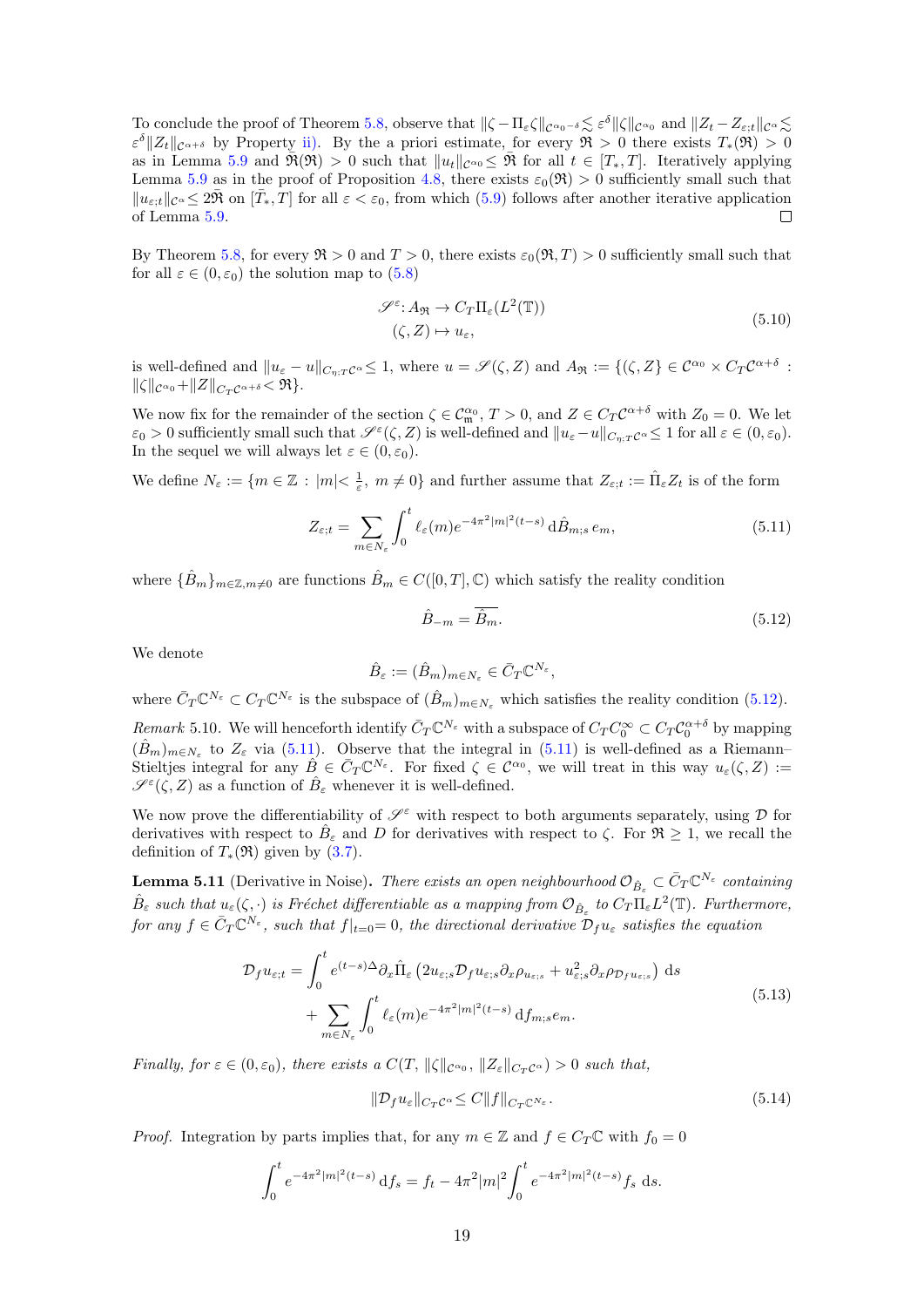It follows that  $Z_{\varepsilon}$  is a bounded, linear function of  $\hat{B}_{\varepsilon}$  with values in  $C_T \Pi_{\varepsilon} L_0^2(\mathbb{T})$ , and so is continuously Fréchet differentiable. Furthermore, for any  $f \in \overline{C}_T \mathbb{C}^{N_{\varepsilon}}$  with  $f_0 = 0$ 

$$
\mathcal{D}_f Z_{\varepsilon;t} = \sum_{m \in N_{\varepsilon}} \left( f_{m;t} - 4\pi^2 |m|^2 \int_0^t e^{-4\pi^2 |m|^2 (t-s)} f_{m;s} \, ds \right) \ell_{\varepsilon}(m) e_m,
$$

Regarding the approximate solution,  $u_{\varepsilon;t}$ , the mappings  $h \mapsto h^2$  and  $h \mapsto \partial_x \rho_h$  are Fréchet differentiable on  $\Pi_{\varepsilon}(L^2(\mathbb{T}))$ , so the map

$$
\Phi_T: (z, (f_m)_{m \in N_{\varepsilon}}) \mapsto -z + e^{-\Delta} \zeta_{\varepsilon} + \int_0^{\cdot} e^{(-s)\Delta} \partial_x \hat{\Pi}_{\varepsilon} (z_s^2 \partial_x \rho_{z_s}) ds \n+ \sum_{m \in N_{\varepsilon}} \int_0^{\cdot} \ell_{\varepsilon}(m) e^{-4\pi^2 |m|^2 (t-s)} df_{m;s} e_m,
$$

is Fréchet differentiable as a mapping  $\Phi_T: (C_T \Pi_\varepsilon L^2(\mathbb{T}), \bar{C}_T \mathbb{C}^{N_{\varepsilon}}) \to C_T \Pi_\varepsilon L^2(\mathbb{T})$  and is such that  $\Phi_T(u_\varepsilon, \hat{B}_\varepsilon) = 0$ . Moreover, writing  $\mathscr D$  for the Fréchet derivative,

$$
(\mathscr{D}\Phi_{T_*})(u_{\varepsilon},\hat{B}_{\varepsilon})(\,\cdot\,,0)\colon C_{T_*}\Pi_{\varepsilon}L^2(\mathbb{T})\to C_{T_*}\Pi_{\varepsilon}L^2(\mathbb{T})
$$

is a Banach space isomorphism for  $T_*(||u_\varepsilon||_{C_T C^\alpha}) > 0$  sufficiently small. Applying the implicit function theorem for Banach spaces, [\[1,](#page-29-1) Thm. 2.3], we obtain that  $u_{\varepsilon}(\zeta, \cdot)|_{[0,T_*]}$  is Fréchet differentiable in a neighbourhood of  $\hat{B}_{\varepsilon}$ . Patching together a sufficient (but finite) number of intervals of length  $T_*$  to cover [0, T], we obtain the first claim.

To derive [\(5.13\)](#page-19-2), recall that the Fréchet and Gateaux derivatives of a Fréchet differentiable map agree. Hence, for any  $f \in \overline{C}_T \mathbb{C}^{N_{\varepsilon}}, \mathcal{D}_f u_{\varepsilon} = \frac{d}{d\lambda} \mathscr{S}^{\varepsilon}(\zeta, \hat{B}_{\varepsilon} + \lambda f_{\varepsilon})|_{\lambda=0}$  from which [\(5.13\)](#page-19-2) follows now from the approximate equation,  $(5.8)$ . We finally show  $(5.14)$ . By the triangle inequality, the properties of  $\hat{\Pi}_{\varepsilon}$ , [\(A.13\)](#page-28-7) and applying [\(A.10\)](#page-28-2), for any  $t \in [0, T]$ ,

$$
\|\mathcal{D}_f u_{\varepsilon;t}\|_{\mathcal{C}^\alpha}\lesssim \|u_\varepsilon\|_{C_{\eta;t}\mathcal{C}^\alpha}^2 \int_0^t s^{-\frac12-2\eta}\|\mathcal{D}_f u_{\varepsilon;s}\|_{\mathcal{C}^\alpha}\,\mathrm{d} s+\sup_{s\in[0,t]}|f_s|_{\mathbb{C}^{N_\varepsilon}}.
$$

Therefore, by Grönwall's inequality, there exists  $C > 0$  such that

$$
\|\mathcal{D}_f u_{\varepsilon;t}\|_{\mathcal{C}^\alpha} \lesssim \|f\|_{C_T\mathbb{C}^{N_\varepsilon}} \exp\big(Ct^{\frac{1}{2}-2\eta}\|u_\varepsilon\|_{C_{\eta;t}\mathcal{C}^\alpha}^2\big).
$$

Due to the global existence of  $u_{\varepsilon} \in C_{\eta,T} C^{\alpha}$  (shown in Theorem [5.8](#page-18-1) for  $\varepsilon \in (0,\varepsilon_0)$  where  $\varepsilon_0$  depends on  $\|\zeta\|_{\mathcal{C}^{\alpha_0}}, \|Z_{\varepsilon}\|_{C_T\mathcal{C}^{\alpha}}$ , for a new constant  $C(T, \|\zeta\|_{\mathcal{C}^{\alpha_0}}, \|Z\|_{C_T\mathcal{C}^{\alpha}}) > 0$ ,

$$
\|\mathcal{D}_f u_\varepsilon\|_{C_T C^\alpha} \leq C \|f\|_{C_T C^{N_\varepsilon}}.
$$

 $\Box$ 

Regarding the derivative of  $u_\varepsilon(\zeta)$  with respect to the initial condition, for  $g \in C^{\alpha_0}$ , we set  $g_\varepsilon := \hat{\Pi}_\varepsilon g$ and then for any  $0 \leq s \leq t \leq T$  we let  $J_{s,t}^{\varepsilon} g$  solve the equation

<span id="page-20-1"></span>
$$
J_{s,t}^{\varepsilon}g = e^{(t-s)\Delta}g_{\varepsilon} + \int_{s}^{t} e^{(t-r)\Delta}\partial_{x}\hat{\Pi}_{\varepsilon}[2u_{\varepsilon;r}\partial_{x}\rho_{u_{\varepsilon;r}}J_{s,r}^{\varepsilon}g + u_{\varepsilon;r}^{2}\partial_{x}\rho_{J_{s,r}^{\varepsilon}g}] dr.
$$
 (5.15)

We show below that for any  $\zeta \in C^{\alpha_0}(\mathbb{T})$  and  $t \in [0,T]$ ,  $J_{0,t}^{\varepsilon}g = D_g u_{\varepsilon}(\zeta)$ , the directional derivative of  $u_{\varepsilon}(\zeta)$  in  $\zeta$ . Note that  $J^{\varepsilon}$  satisfies the flow property, that is for  $0 \leq s \leq t \leq T$  one has  $J^{\varepsilon}_{0,t} = J^{\varepsilon}_{s,t} J^{\varepsilon}_{0,s}$ . In particular  $J_{s,s}^{\varepsilon} = id$ .

<span id="page-20-2"></span>**Lemma 5.12.** There exists an open neighbourhood  $\mathcal{O}_{\zeta_{\varepsilon}} \subset \Pi_{\varepsilon}(L^2(\mathbb{T}))$  containing  $\zeta_{\varepsilon}$  such that  $u_\varepsilon(\,\cdot\,,\hat{B}_\varepsilon)$  is Fréchet differentiable as a mapping from  $\mathcal{O}_{\zeta_\varepsilon}$  to  $C_T\Pi_\varepsilon(L^2(\mathbb{T}))$ . For any  $g\in\mathcal{C}^{\alpha_0}$ , the derivative is given by  $D_g u_{\varepsilon,t}(\zeta) = J_{0,t}^{\varepsilon} g$ . Furthermore, setting  $\mathfrak{R} = ||Z||_{C_T} c^{\alpha} + ||\zeta||_{C^{\alpha_0}}$ , there exists  $C(\mathfrak{R}) > 0$  and  $T_*(\mathfrak{R}) > 0$  such that for all  $t \in (0, T_*]$ 

<span id="page-20-0"></span>
$$
\sup_{s \in [0,t]} s^{\eta} \| J_{0,s}^{\varepsilon} g \|_{\mathcal{C}^{\alpha}} \le C \| g \|_{\mathcal{C}^{\alpha} 0}.
$$
\n(5.16)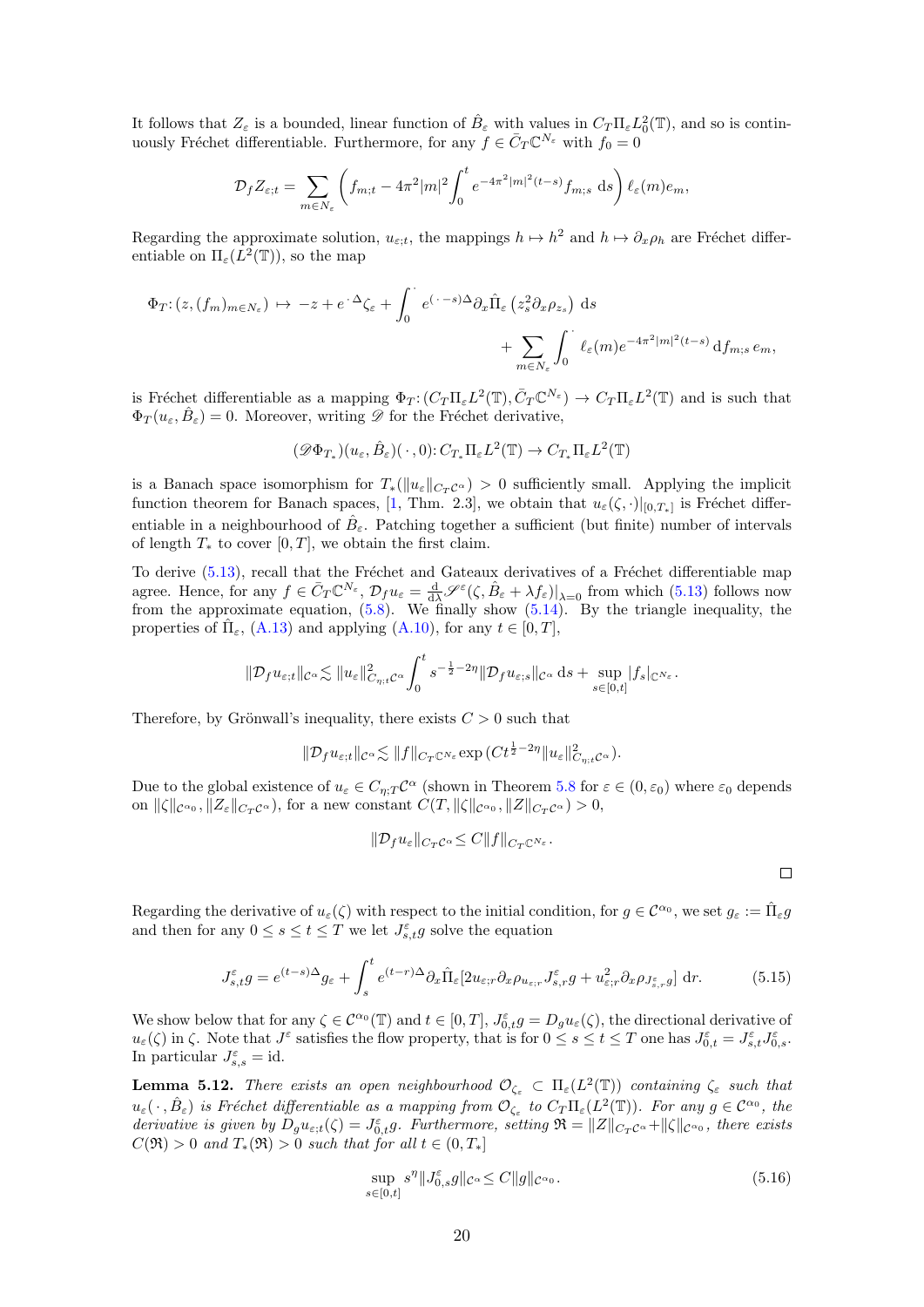*Proof.* The same argument as in the proof of Lemma [5.11](#page-19-4) shows that the map  $\Pi_{\varepsilon} L_{\mathfrak{m}}^2(\mathbb{T}) \ni \zeta_{\varepsilon} \mapsto$  $u_{\varepsilon}(\zeta) \in C_T \Pi_{\varepsilon}(L^2_{\mathfrak{m}}(\mathbb{T}))$  is Fréchet differentiable in a neighbourhood of  $\zeta_{\varepsilon}$ . It is then readily checked that on  $\mathcal{O}_{\zeta_{\varepsilon}}$ , for any  $g \in \mathcal{C}^{\alpha_0}$  the Fréchet derivative is equal to the map  $t \mapsto J_{0,t}^{\varepsilon} g$ .

To prove [\(5.16\)](#page-20-0), observe that

$$
||J_{0,s}^{\varepsilon}g||_{\mathcal{C}^{\alpha}} \lesssim s^{-\frac{\alpha-\alpha_{0}}{2}}||g||_{\mathcal{C}^{\alpha_{0}}} + ||u_{\varepsilon}||_{C_{\eta;s}\mathcal{C}^{\alpha}}^{2}\int_{0}^{s}(s-r)^{-\frac{1}{2}}r^{-2\eta}||J_{0,r}^{\varepsilon}g||_{\mathcal{C}^{\alpha}}\,dr.
$$

Therefore, for any  $t \in (0, T]$ ,

$$
\sup_{s\in[0,t]}s^\eta\|J^\varepsilon_{0,s}g\|_{\mathcal{C}^\alpha}\lesssim t^{\eta-\frac{\alpha-\alpha_0}{2}}\|g\|_{\mathcal{C}^{\alpha_0}}+t^{\frac{1}{2}-\eta}\|u_\varepsilon\|^2_{C_{\eta;t}\mathcal{C}^\alpha}\sup_{s\in[0,t]}s^\eta\|J^\varepsilon_{0,s}g\|_{\mathcal{C}^\alpha}.
$$

Since  $||u_{\varepsilon} - u||_{C_{n:T}} c^{\alpha} \leq 1$ , by Theorem [3.4](#page-6-7) there exists a  $T_*(\mathfrak{R}) \in (0,1)$  such that  $||u_{\varepsilon}||_{C_{n:T_*}} c^{\alpha} \leq 2$ . Hence, for all  $t \in (0, T_*],$ 

$$
\sup_{s\in[0,t]}s^{\eta}\|\bar{J}_{0,s}^{\varepsilon}g\|_{\mathcal{C}^{\alpha}}\lesssim t^{\eta-\frac{\alpha-\alpha_0}{2}}\|g\|_{\mathcal{C}^{\alpha_0}}+t^{\frac{1}{2}-\eta}\sup_{s\in[0,t]}s^{\eta}\|\bar{J}_{0,s}^{\varepsilon}g\|_{\mathcal{C}^{\alpha}},
$$

so then choosing a sufficiently small time  $t_1(\mathfrak{R}) \in (0, t],$ 

$$
\sup_{s\in[0,t_1]}s^\eta\|J^\varepsilon_{0,s}g\|_{\mathcal{C}^\alpha}{\lesssim t_1^{\eta-\frac{\alpha-\alpha_0}{2}}\|g\|_{\mathcal{C}^{\alpha_0}}}.
$$

Repeating this procedure, we find a constant  $C := C(\mathfrak{R}) > 0$  such that

$$
\sup_{s\in[0,t]} s^{\eta} \|J_{0,s}^{\varepsilon}g\|_{\mathcal{C}^{\alpha}} \leq C \|g\|_{\mathcal{C}^{\alpha_0}}, \quad \forall \, t\in(0,T_*].
$$

 $\Box$ 

We finally reintroduce probability and consider in the remainder of the section a finite dimensional approximation  $B_{\varepsilon:t}$  of the white noise defined by

$$
B_{\varepsilon;t} := \sum_{m \in N_{\varepsilon}} e_m \hat{B}_{t;m}, \quad \hat{B}_{m;t} := \xi(\mathbb{1}_{[0,t]} \times e_m), \quad \text{ for } m \in N_{\varepsilon}.
$$

Note that  $(\hat{B}_m)_{m \in N_{\varepsilon}}$  is a family of complex valued Brownian motions which satisfy the reality condition  $(5.12)$ . Our approximation of the SHE corresponding to  $(5.11)$  is then

$$
v_{\varepsilon;s,t} := \hat{\Pi}_{\varepsilon} v_{s,t} = \sum_{m \in N_{\varepsilon}} \int_s^t \ell_{\varepsilon}(m) e^{-4\pi^2 |m|^2 (t-r)} \, d\hat{B}_{m;r} \, e_m,\tag{5.17}
$$

By Remark [5.10,](#page-19-5) since  $\hat{B}_{\varepsilon} \in \overline{C}_T \mathbb{C}^{N_{\varepsilon}}, (s,t) \mapsto v_{\varepsilon;s,t}$  is well defined pathwise. Furthermore, by Property [ii\),](#page-17-2) there exists a P-null set  $\mathcal{N} \subset \Omega$  such that, fixing any realisation  $\xi(\omega)$  for  $\omega \in \Omega \setminus \mathcal{N}$ gives realisations of  $v_{\varepsilon}(\omega)$ ,  $v(\omega)$  and for which  $v_{\varepsilon,0}$ ,  $(\omega) \to v_{0}$ ,  $(\omega)$  in  $C_T^{\kappa} C^{\alpha-2\kappa}$  for every  $\kappa \in [0,1/2)$ . In the rest of the subsection, we will let  $v_{\varepsilon}$  denote the random path  $t \mapsto v_{\varepsilon;0,t}$ .

For each  $\varepsilon > 0$ , the Cameron–Martin space of  $\hat{B}_{\varepsilon}$  is

$$
\mathcal{CM}^{\varepsilon} = \overline{W}_0^{1,2}([0,T];\mathbb{C}^{N_{\varepsilon}}) := \left\{ f \in L^2([0,T];\mathbb{C}^{N_{\varepsilon}}) : \partial_t f \in L^2([0,T];\mathbb{C}^{N_{\varepsilon}}), \right\}
$$
  

$$
f_{-m} = \overline{f}_m, f|_{t=0} = 0 \right\}.
$$

By the Sobolev embedding,  $W^{1,2}(\mathbb{R}) \hookrightarrow C^{1/2}(\mathbb{R})$ , we see  $\mathcal{CM}^{\varepsilon} \subset \overline{C}_T \mathbb{C}^{N_{\varepsilon}}$ . Therefore, Lemma [5.11](#page-19-4) applies with  $f \in \mathcal{CM}^{\varepsilon}$ . We also choose a smooth, compactly supported, cut-off function  $\Theta : \mathbb{R}_+ \to$ [0, 1] such that  $\Theta(z) = 1$  for  $z < \frac{1}{2}$  and  $\Theta(z) = 0$  for  $z \ge 1$ .

We introduce the notion of right sided derivatives,  $\mathcal{D}^+$ , of  $||Z||_{C_TC^{\alpha}}$ , which, for  $f \in \overline{C}_T C^{\alpha}$ , is defined by

$$
\mathcal{D}_f^+\|Z\|_{C_T\mathcal{C}^\alpha}:=\lim_{\lambda\searrow 0}\frac{\|Z+\lambda f\|_{C_T\mathcal{C}^\alpha}-\|Z\|_{C_T\mathcal{C}^\alpha}}{\lambda}.
$$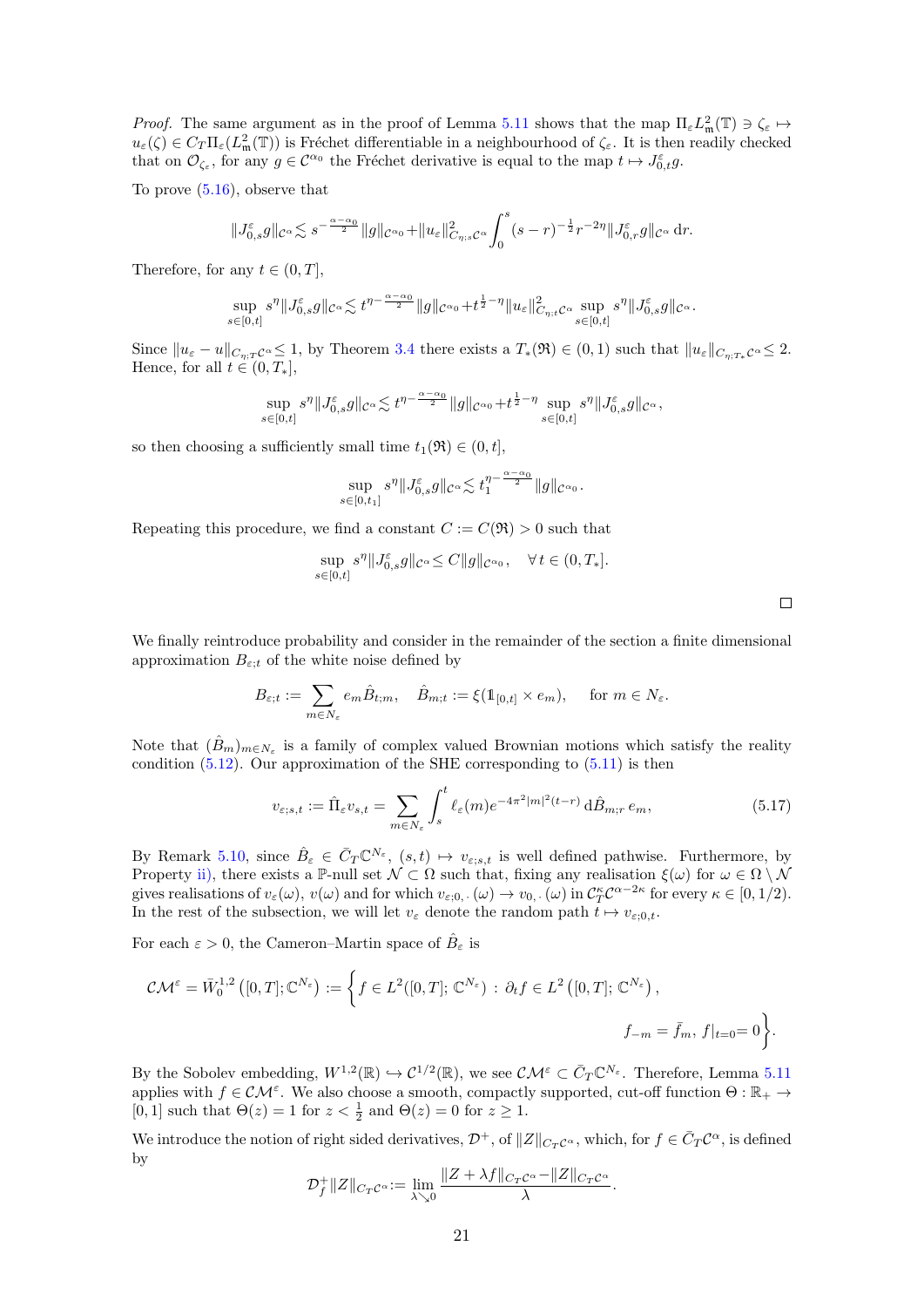<span id="page-22-0"></span>**Theorem 5.13** (Bismut–Elworthy–Li Formula). Let  $t > 0$ ,  $\zeta \in C^{\alpha_0}_{\mathfrak{m}}(\mathbb{T})$ ,  $\Phi \in C_b^1(\mathcal{C}^{\alpha_0}(\mathbb{T}))$  and  $f^{\varepsilon}$  be a  $\mathcal{CM}^{\varepsilon}$  valued process taking for which  $\partial_t f^{\varepsilon}$  is adapted and such that  $\|\partial_t f^{\varepsilon}\|_{L^2([0,t];\mathbb{C}^{N_{\varepsilon}})} \leq C$ , P-a.s. for a deterministic constant  $C := C(t)$ . Then we have the identity

<span id="page-22-1"></span>
$$
\mathbb{E}[\mathcal{D}_{f^{\varepsilon}}[\Phi(u_{\varepsilon;t}(\zeta,\hat{B}_{\varepsilon}))]\Theta(\|v_{\varepsilon}\|_{C_{t}C^{\alpha}})] = \mathbb{E}\Big[\Phi(u_{\varepsilon;t}(\zeta,\hat{B}_{\varepsilon}))\Theta(\|v_{\varepsilon}\|_{C_{t}C^{\alpha}})\int_{0}^{t}\partial_{t}f_{s}^{\varepsilon}\cdot\mathrm{d}\hat{B}_{\varepsilon;s}\Big] \n- \mathbb{E}\Big[\Phi(u_{\varepsilon;t}(\zeta,\hat{B}_{\varepsilon}))\Theta'(\|v_{\varepsilon}\|_{C_{t}C^{\alpha}})\mathcal{D}_{f^{\varepsilon}}^{+}\|v_{\varepsilon}\|_{C_{t}C^{\alpha}}\Big],
$$
\n(5.18)

where we recall that  $f^{\varepsilon}$  is identified with a function in  $C_t C_0^{\infty}$  as in Remark [5.10.](#page-19-5)

Proof. For any  $f^{\varepsilon} \in \mathcal{CM}^{\varepsilon}$  and  $\lambda > 0$ , define the shift operator  $\mathcal{T}_{f^{\varepsilon}}^{\lambda} \hat{B}_{\varepsilon} := \hat{B}_{\varepsilon} + \lambda f^{\varepsilon}$ . Define further

$$
u_{\varepsilon}^{\lambda;f}(\zeta) := \mathscr{S}^{\varepsilon}\left(\zeta, \mathcal{T}_{f^{\varepsilon}}^{\lambda} \hat{B}^{\varepsilon}\right),
$$
  

$$
\mathcal{T}_{f^{\varepsilon}}^{\lambda} v_{\varepsilon;0,t} := \sum_{m \in N_{\varepsilon}} \int_{0}^{t} \ell_{\varepsilon}(m) e^{-4\pi^{2}|m|^{2}(t-r)} (\mathrm{d}\hat{B}_{r}^{m} + \lambda \partial_{t} f_{m;r}^{\varepsilon} \mathrm{d}r) e_{m}.
$$

We now look for a family of measures  $\mathbb{P}_{\lambda}$  such that the law of  $\mathcal{T}_{f^{\varepsilon}}^{\lambda} \hat{B}^{\varepsilon}$  under  $\mathbb{P}_{\lambda}$  is equal to the law of  $\hat{B}^{\varepsilon}$  under  $\mathbb P$  for each  $\lambda$ . The assumptions on  $f^{\varepsilon}$  imply that Novikov's condition [\[30,](#page-31-6) Ch. 8, Prop. 1.15] is satisfied by  $\lambda \partial_t f^{\varepsilon}$ . Hence, by Girsanov's theorem [\[30,](#page-31-6) Ch. 4, Thm. 1.4], the desired measure  $\mathbb{P}_{\lambda}$  is given by

$$
\frac{\mathrm{d}\mathbb{P}_{\lambda}}{\mathrm{d}\mathbb{P}} := A_t^{\lambda}, \quad A_t^{\lambda} := \exp\left(-\lambda \int_0^t \partial_t f_s^{\varepsilon} \cdot \mathrm{d}\hat{B}_s^{\varepsilon} - \frac{\lambda^2}{2} \int_0^t |\partial_t f_s^{\varepsilon}|^2 \,\mathrm{d}s\right).
$$

As a consequence, and using  $\mathbb{E}_{\mathbb{P}_{\lambda}}[\cdot] = \mathbb{E}[\cdot A_t^{\lambda}],$  we have

$$
\frac{\mathrm{d}}{\mathrm{d}\lambda}\mathbb{E}\left[\Phi(u^{\lambda;f^{\varepsilon}}_{\varepsilon;t}(\zeta))\Theta(\|\mathcal{T}^{\lambda}_{f^{\varepsilon}}v_{\varepsilon}\|_{C_t\mathcal{C}^{\alpha}})A_t^{\lambda}\right]\bigg|_{\lambda=0+}=0.
$$

We now show that we may exchange differentiation and integration in the above expression, after which we will derive the BEL formula, [\(5.18\)](#page-22-1). Let us define the difference operator  $\Delta_{\lambda}F :=$  $F(\lambda) - F(0)$  so that, for example,

$$
\Delta_{\lambda} \Phi(u_{\varepsilon;t}^{\cdot,f^{\varepsilon}}(\zeta)) = \Phi(u_{\varepsilon;t}^{\lambda;f^{\varepsilon}}(\zeta)) - \Phi(u_{\varepsilon;t}(\zeta)).
$$

We demonstrate that the family  $\{\frac{1}{\lambda}(\Delta_{\lambda}(\Phi(u_{\varepsilon;t}^{-;f^{\varepsilon}}$  $\{(\forall_{\varepsilon,t}^{\cdot,f^{\varepsilon}}(x))\Theta(\|\mathcal{T}_{f^{\varepsilon}}v_{\varepsilon;0},.\,\|_{C_T\mathcal{C}^{\alpha}})A_t^{\cdot}) )\}_{\lambda\in(0,1]}$  is  $\mathbb{P}\text{-uniformly}$ integrable. For any  $\lambda \in (0,1]$  we observe that,

$$
\Delta_{\lambda}(\Phi(u_{\varepsilon;t}^{;f^{\varepsilon}}(\zeta))\Theta(\|\mathcal{T}_{f^{\varepsilon}}v_{\varepsilon}\|_{C_{t}C^{\alpha}})A_{t}^{*}) = \Delta_{\lambda}\Phi(u_{\varepsilon;t}^{;f^{\varepsilon}}(\zeta))\Theta(\|\mathcal{T}_{f^{\varepsilon}}^{{\lambda}}v_{\varepsilon}\|_{C_{t}C^{\alpha}})A_{t}^{\lambda} + \Phi(u_{\varepsilon;t}(\zeta))\Delta_{\lambda}\Theta(\|\mathcal{T}_{f^{\varepsilon}}v_{\varepsilon}\|_{C_{t}C^{\alpha}})A_{t}^{\lambda} + \Phi(u_{\varepsilon;t}(\zeta))\Theta(\|v_{\varepsilon}\|_{C_{t}C^{\alpha}})\Delta_{\lambda}A_{t}^{*}
$$

For the first term, by the assumption that  $\Phi \in C_b^1(\mathcal{C}^{\alpha_0}(\mathbb{T}))$ ,

$$
\begin{aligned} |\Delta_{\lambda}(\Phi(u_{\varepsilon;t}^{\cdot,f^{\varepsilon}}(\zeta))| &\leq \|\Phi\|_{\mathcal{C}_b^1} \|u_{\varepsilon;t}^{\lambda;f^{\varepsilon}}(\zeta) - u_{\varepsilon;t}(\zeta)\|_{\mathcal{C}^{\alpha_0}} \\ &\leq \|\Phi\|_{\mathcal{C}_b^1} \int_0^{\lambda} \left\|\mathcal{D}_f u_{\varepsilon;t}^{\tilde{\lambda};f}(\zeta)\right\|_{\mathcal{C}^{\alpha}} \mathrm{d}\tilde{\lambda} .\end{aligned}
$$

If  $\|\mathcal{T}^{\lambda}_{f^{\varepsilon}}v_{\varepsilon}\|_{C_t\mathcal{C}^{\alpha}} > 1$ , then the first term vanishes, so suppose that  $\|\mathcal{T}^{\lambda}_{f^{\varepsilon}}v_{\varepsilon}\|_{C_t\mathcal{C}^{\alpha}} \leq 1$ . Hence, due to the bound on  $f^{\varepsilon}$ , there exists a deterministic  $C > 0$  such that  $||\mathcal{T}_{f^{\varepsilon}}^{\tilde{\lambda}} v_{\varepsilon}||_{C_t C^{\alpha}} \leq C$  for all  $\tilde{\lambda} \in [0, \lambda]$ . Therefore, applying [\(5.14\)](#page-19-3) uniformly for  $\tilde{\lambda} \in (0, \lambda]$ , we have the bound

$$
|\Delta_{\lambda}\Phi(u_{\varepsilon;t}^{;f^{\varepsilon}}(\zeta))\Theta(\|\mathcal{T}^{\lambda}_{f^{\varepsilon}}v_{\varepsilon}\|_{C_{t}C^{\alpha}})A_{t}^{\lambda}|\lesssim_{f,\Theta,t}\lambda\|\Phi\|_{C_{b}^{1}}A_{t}^{\lambda},
$$

where the implicit constant is independent of the realisation of v and  $\lambda \in (0,1]$ . For the second term, arguing similarly and using our assumptions on Θ we obtain the similar bound,

$$
|\Phi(u_{\varepsilon;t}(\zeta))\Delta_\lambda\Theta(\|{\mathcal T}_{f^\varepsilon}v_\varepsilon\|_{C_T\mathcal{C}^\alpha})A_t^\lambda|\lesssim_{f,\Theta,t}\lambda\|\Phi\|_\infty A_t^\lambda.
$$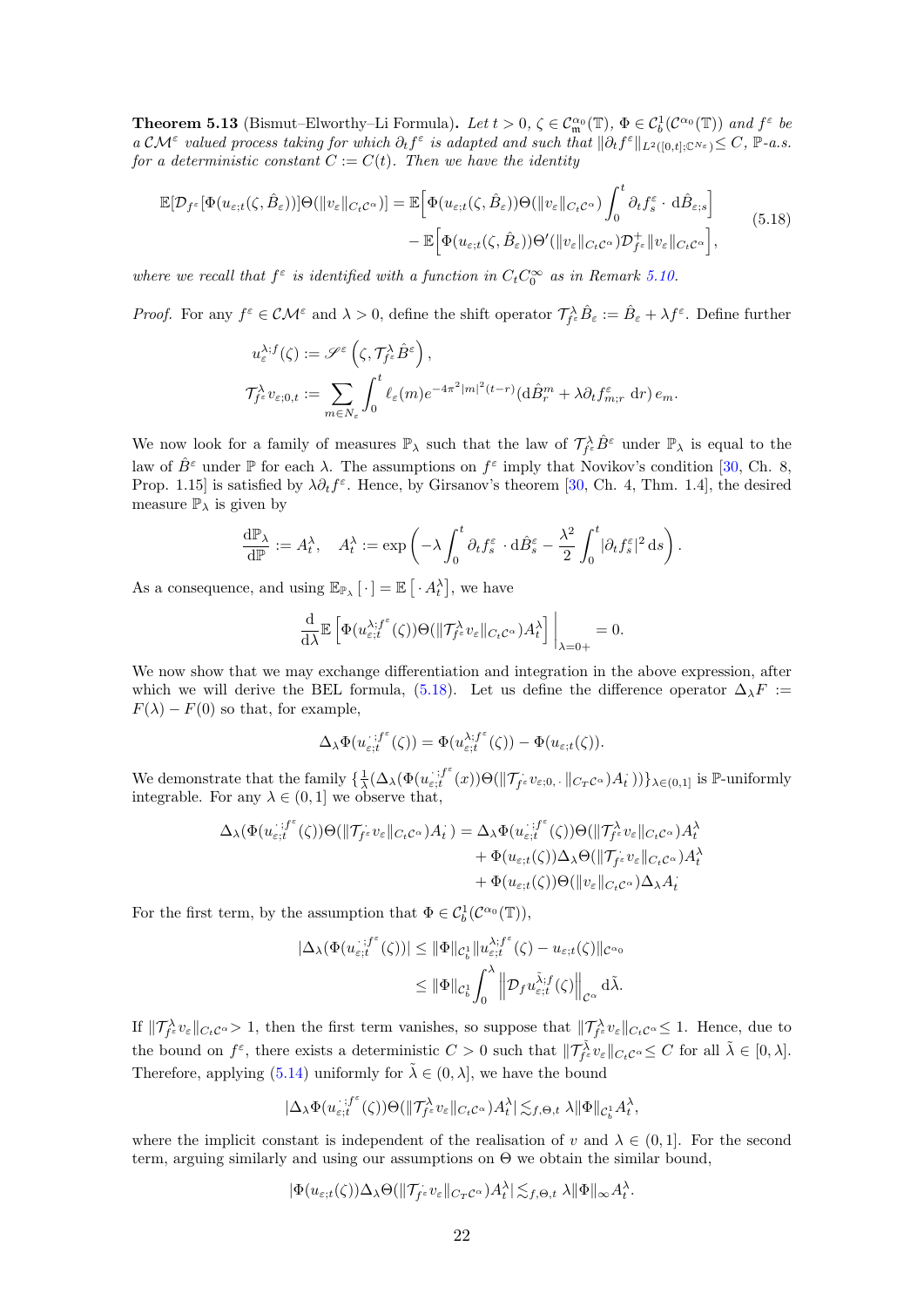Finally, for the third term,

$$
|\Phi(u_{\varepsilon;t}(\zeta))\Theta(\|v_{\varepsilon}\|_{C_tC^\alpha})\Delta_\lambda A_t| \lesssim_{\Theta} \|\Phi\|_{\infty} \int_0^\lambda \left|\frac{\mathrm{d}}{\mathrm{d}\lambda}A_t^{\tilde{\lambda}}\right| \mathrm{d}\tilde{\lambda}.
$$

Therefore there exists a constant  $C(f, \Theta, t, \|\Phi\|_{C_b^1}) > 0$  such that for all  $\lambda \in (0, 1]$  and  $p \ge 1$ 

$$
\mathbb{E}\left[\left|\frac{\Delta_{\lambda}(\Phi(u_{\varepsilon;t}^{.,f^{\varepsilon}}(\zeta))\Theta(\|\mathcal{T}_{f^{\varepsilon}}v_{\varepsilon}\|_{C_{t}C^{\alpha}})A_{t})}{\lambda}\right|^{p}\right]\leq C\left(\sup_{\lambda\in(0,1]}\mathbb{E}[(A_{t}^{\lambda})^{p}]+\sup_{\lambda\in(0,1]}\mathbb{E}\left[\left|\frac{\mathrm{d}}{\mathrm{d}\lambda}A_{t}^{\lambda}\right|^{p}\right]\right),
$$

where we applied Jensen's inequality to obtain  $(\int_0^{\lambda} |\frac{d}{d\lambda} A_t^{\tilde{\lambda}} | d\tilde{\lambda})^p \leq \lambda^{p-1} \int_0^{\lambda} |\frac{d}{d\lambda} A_t^{\tilde{\lambda}} |^p d\tilde{\lambda}$ . For the first term we have  $(A_t^{\lambda})^p = A_t^{p\lambda} \exp\left(\frac{p^2-p}{2}\lambda^2 \int_0^t |\partial_t f_s^{\varepsilon}|^2 ds\right)$  where  $A^{p\lambda}$  is also a strictly positive martingale with expectation 1 and  $\exp\left(\frac{p^2-p}{2}\lambda^2\int_0^t\big|\partial_t f_s^{\varepsilon}\big|^2\mathrm{d}s\right)$  is uniformly bounded in  $L^{\infty}(\Omega;\mathbb{R})$ across  $\lambda \in (0,1]$  due to the assumptions on  $f^{\varepsilon}$ . Regarding the second term, using the explicit form,

<span id="page-23-0"></span>
$$
\frac{\mathrm{d}}{\mathrm{d}\lambda}A_t^{\lambda} = -A_t^{\lambda} \left( \int_0^t \partial_t f_s^{\varepsilon} \cdot \mathrm{d}\hat{B}_{\varepsilon;s} + \lambda \int_0^t |\partial_t f_s^{\varepsilon}|^2 \mathrm{d}s \right) \tag{5.19}
$$

and Cauchy–Schwarz, we see that

$$
\mathbb{E}\left[\left|\frac{\mathrm{d}}{\mathrm{d}\lambda}A_t^{\tilde{\lambda}}\right|^p\right]^2 \leq \mathbb{E}\left[(A_t^{\tilde{\lambda}})^{2p}\right]\mathbb{E}\left[\left(\int_0^t \partial_t f_s^{\varepsilon} \cdot d\hat{B}_s^{\varepsilon} + \tilde{\lambda} \int_0^t |\partial_t f_s^{\varepsilon}|^2 \mathrm{d} s\right)^{2p}\right].
$$

The first factor is uniformly bounded for all  $\tilde{\lambda} \in (0,1]$  by the same arguments as we applied for  $(A_t^{\lambda})^p$ . The second factor can be controlled using the Burkholder–Davis–Gundy inequality and again our assumption of uniform boundedness on  $\|\partial_t f^{\varepsilon}\|_{L^2([0,t])}$ . Hence

$$
\sup_{\lambda\in(0,1]}\mathbb{E}\left[\left|\frac{\Delta_\lambda(\Phi(u_{\varepsilon;t}^{\cdot;f^\varepsilon}(x))\Theta(\|\mathcal{T}_{f^\varepsilon}v_\varepsilon\|_{C_t\mathcal{C}^\alpha})A_t^{\cdot})}{\lambda}\right|^p\right]<\infty,
$$

and we have uniform integrability. Therefore, by Vitali's convergence theorem, we may exchange differentiation and expectation to give that

$$
\mathbb{E}\left[\frac{\mathrm{d}}{\mathrm{d}\lambda}\left(\Phi(u^{\lambda;f^{\varepsilon}}_{\varepsilon;t}(\zeta))\Theta(\|\mathcal{T}^{\lambda}_{f^{\varepsilon}}v_{\varepsilon}\|_{C_t\mathcal{C}^{\alpha}})A_t^{\lambda}\right)\bigg|_{\lambda=0+}\right]=0.
$$

In order to conclude the proof it only remains to show that the identities

$$
\mathcal{D}_{f^{\varepsilon}}^{+} \Phi (u_{\varepsilon;t}(\zeta)) = \mathcal{D}_{f^{\varepsilon}} \Phi (u_{\varepsilon;t}(\zeta)),
$$
\n
$$
\frac{d}{d\lambda} A_{t}^{\lambda} \Big|_{\lambda=0+} = -\int_{0}^{t} \partial_{t} f_{s}^{\varepsilon} \cdot d\hat{B}_{\varepsilon;s},
$$
\n
$$
\frac{d}{d\lambda} \Theta (\|\mathcal{T}_{f^{\varepsilon}}^{\lambda} v_{\varepsilon}\|_{C_{t}C^{\alpha}}) \Big|_{\lambda=0+} A_{t}^{0} = \Theta' (\|v_{\varepsilon}\|_{C_{t}C^{\alpha}}) \mathcal{D}_{f^{\varepsilon}}^{+} \|v_{\varepsilon}\|_{C_{t}C^{\alpha}}.
$$

The first follows directly from Lemma [5.11,](#page-19-4) since one sided derivatives and full derivatives agree for any Fréchet differentiable map. The second identity follows after setting  $\lambda = 0$  in [\(5.19\)](#page-23-0) and observing that  $A_t^0 \equiv 1$ . The final identity follows in the same way from our assumptions on  $\Theta$  and the chain rule.

We can apply the identity  $(5.18)$  to obtain an initial bound on the difference of the semi-group acting on elements of  $C_b^1(\mathcal{C}^{\alpha_0})$ , from two initial points. The following result and its proof is close to that of  $[34,$  Prop. 5.8].

**Proposition 5.14.** Let  $\zeta$ ,  $\tilde{\zeta} \in \mathcal{C}_{\mathfrak{m}}^{\alpha_0}$  with  $\tilde{\zeta} \in B_1(\zeta)$ , set  $\mathfrak{R} := 1 + 2||\zeta||_{\mathcal{C}^{\alpha_0}}$  and let  $T_*(\mathfrak{R}) > 0$  be defined according to [\(3.7\)](#page-6-1). Then there exists a constant  $C := C(\mathfrak{R}, \alpha, \alpha_0, \eta) > 0$  and exponent  $\theta := \theta(\eta) > 0$  such that for any  $\Phi \in C_b^1(\mathcal{C}_{\mathfrak{m}}^{\alpha_0})$  and  $t \in (0, T_*],$ 

<span id="page-23-1"></span>
$$
|P_t\Phi(\zeta) - P_t\Phi(\tilde{\zeta})| \le C\frac{1}{t^{\theta}} \|\Phi\|_{L^\infty} \|\zeta - \tilde{\zeta}\|_{\mathcal{C}^{\alpha_0}} + 2\|\Phi\|_{L^\infty} \mathbb{P}(\|v\|_{C_t\mathcal{C}^{\alpha}} > 1). \tag{5.20}
$$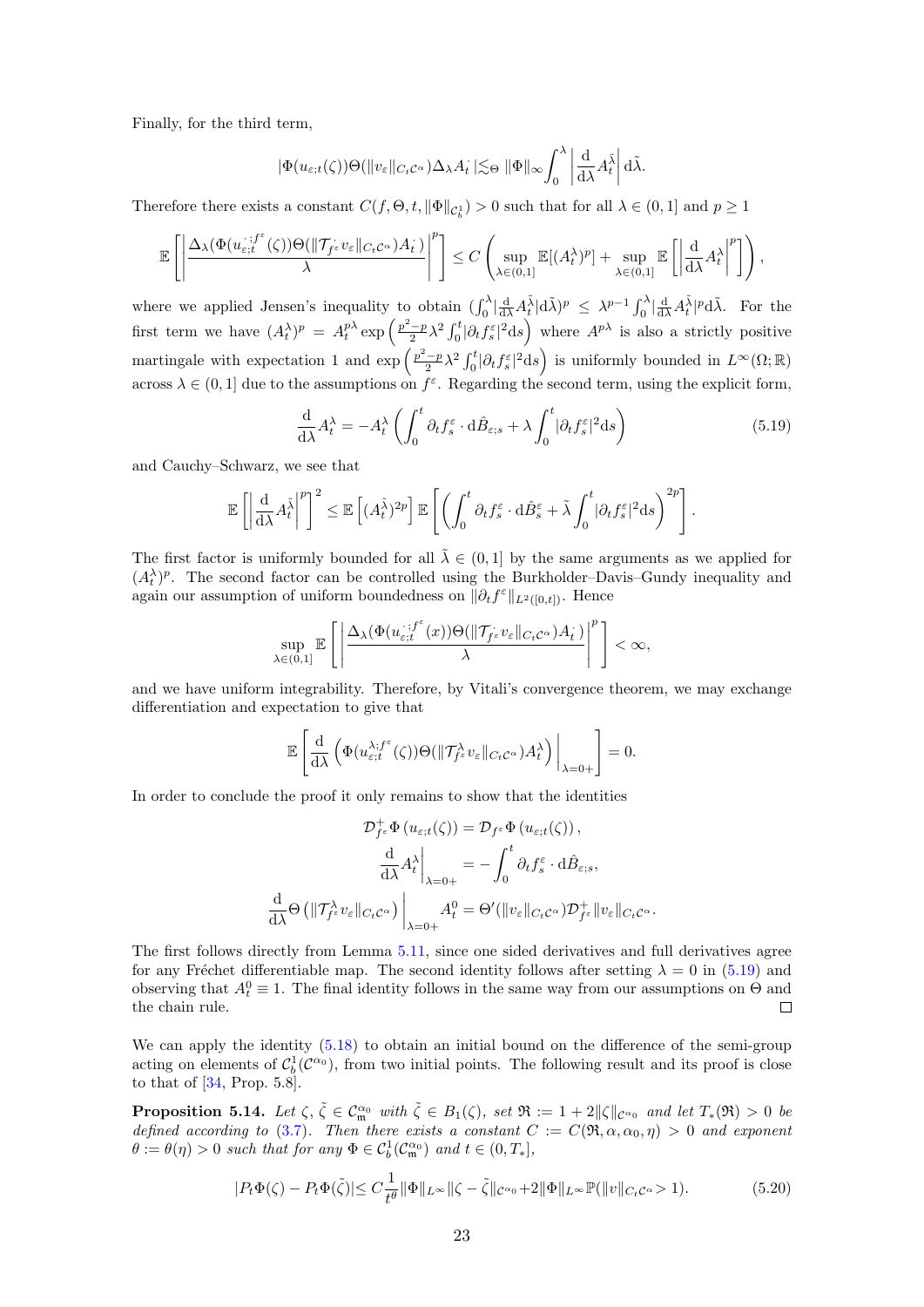Proof. First, defining the semi-group for the approximate equation and applying the triangle inequality, for every  $\Phi \in C_b^1(\mathcal{C}^{\alpha_0})$  one obtains

$$
|P_t^{\varepsilon} \Phi(\zeta) - P_t^{\varepsilon} \Phi(\tilde{\zeta})| \leq \left| \mathbb{E} \left[ (\Phi(u_{\varepsilon;t}(\zeta)) - \Phi(u_{\varepsilon;t}(\tilde{\zeta})))\Theta(\|v_{\varepsilon}\|_{C_t C^{\alpha}}) \right] \right|
$$
  
+ 
$$
| \mathbb{E} \left[ (\Phi(u_{\varepsilon;t}(\zeta)) - \Phi(u_{\varepsilon;t}(\zeta))) (1 - \Theta(\|v_{\varepsilon}\|_{C_t C^{\alpha}})) \right|
$$
  
=:  $I_1(t) + I_2(t).$  (5.21)

For the second term,

<span id="page-24-1"></span>
$$
I_2(t) \le 2\|\Phi\|_{L^\infty} \mathbb{P}\left(\|v_\varepsilon\|_{C_t\mathcal{C}^\alpha} > 1\right),\tag{5.22}
$$

 $\overline{a}$ 

and using the fact that  $v_{\varepsilon} \to v$  in  $C_t C^{\alpha}$  in probability we obtain the second term on the right hand side of [\(5.20\)](#page-23-1). Regarding the first term, we use the fundamental theorem of calculus along with Fubini to write,

$$
I_1(t) = \left| \int_0^1 \mathbb{E} \left[ D_{\zeta - \tilde{\zeta}} [\Phi(u_t(\zeta + \lambda(\zeta - \tilde{\zeta}))] \Theta(\|v_{\varepsilon}\|_{C_t C^\alpha}) \right] d\lambda \right|.
$$

We now note that for any  $f^{\varepsilon} \in \mathcal{CM}^{\varepsilon}$ , it follows from the mild forms of  $\mathcal{D}_{f^{\varepsilon}}u_{\varepsilon;t}$  and  $J^{\varepsilon}_{s,t}\partial_{t}f^{\varepsilon}_{m;s}$  given in  $(5.13)$  and  $(5.15)$  respectively, that,

$$
\mathcal{D}_{f^{\varepsilon}}u_{\varepsilon;t}(\zeta) = \sum_{m \in N_{\varepsilon}} \int_0^t J_{s,t}^{\varepsilon} \partial_t f_{m;s}^{\varepsilon} e_m \, ds.
$$

Denote  $z_{\lambda} := \zeta - \lambda(\zeta - \tilde{\zeta}) \in \mathcal{C}^{\alpha_0}$  and let  $f^{\varepsilon} \in \mathcal{CM}^{\varepsilon}$  such that  $\partial_t f^{\varepsilon}_{m;s} = \frac{1}{t} \langle J^{\varepsilon}_{0,s}(\zeta - \tilde{\zeta}), e_m \rangle$  for every  $m \in N_{\varepsilon}$ , where  $J_{0,s}^{\varepsilon}(\zeta - \tilde{\zeta}) = D_{\zeta - \tilde{\zeta}} u_{\varepsilon,s}(z_{\lambda})$  and for notational ease, we have suppressed the dependence on  $z_{\lambda}$  in  $J_{0,s}^{\varepsilon}(\zeta-\tilde{\zeta})$ . Then

<span id="page-24-2"></span><span id="page-24-0"></span>
$$
\mathcal{D}_{f^{\varepsilon}}u_{\varepsilon;t}(z_{\lambda})=J_{0,t}^{\varepsilon}(\zeta-\tilde{\zeta})=D_{\zeta-\tilde{\zeta}}u_{\varepsilon;t}(z_{\lambda}).
$$
\n(5.23)

Furthermore, for  $f^{\varepsilon}$  defined in this way,  $\partial_t f^{\varepsilon} \in L^{\infty}(\Omega; L^2([0, t]; \mathbb{C}^{N_{\varepsilon}}))$ . Note also that  $||z_{\lambda}||_{\mathcal{C}^{\alpha_0}} \leq \mathfrak{R}$ for all  $\lambda \in (0,1)$ , so the local bounds of Lemmas [5.11](#page-19-4) and [5.12](#page-20-2) both hold uniformly in  $z_{\lambda}$ . Using [\(5.23\)](#page-24-0) and [\(5.18\)](#page-22-1) we obtain the bound

$$
\begin{split} \left| \mathbb{E}\left[D_{\zeta-\tilde{\zeta}}[\Phi(u_{\varepsilon;t}(z_{\lambda}))]\Theta(\|v_{\varepsilon}\|_{C_{t}C^{\alpha}})\right] \right| \\ & \leq \frac{1}{t}\|\Phi\|_{L^{\infty}}\Big(\mathbb{E}\Big[\Big|\int_{0}^{t}\langle J^{\varepsilon}_{0,s}(\zeta-\tilde{\zeta}),\mathrm{d}W_{\varepsilon;s}\rangle\,\Theta(\|v_{\varepsilon}\|_{C_{t}C^{\alpha}})\Big|\Big] \\ & + \mathbb{E}\left[\Big|\Theta'(\|v_{\varepsilon}\|_{C_{t}C^{\alpha}})\mathcal{D}^{+}_{f^{\varepsilon}}\|v_{\varepsilon}\|_{C_{t}C^{\alpha}}\Big|\Big]\right). \end{split}
$$

For the first term, one can apply Cauchy–Schwarz, Itô's isometry and the results of Lemma [5.12](#page-20-2) to obtain

$$
\mathbb{E}\left[\left|\int_{0}^{t} \langle J_{0,s}^{\varepsilon}(\zeta-\tilde{\zeta}),\mathrm{d}W_{\varepsilon;s}\rangle\Theta(\|v_{\varepsilon;0,\cdot}\|_{C_{t}C^{\alpha}})\right|\right] \leq \mathbb{E}\left[\int_{0}^{t} \|\tilde{J}_{0,s}^{\varepsilon}(\zeta-\tilde{\zeta})\|_{L^{2}}^{2}\mathrm{d}s\right]^{1/2} \leq \mathfrak{R}_{,\alpha,\alpha_{0},\eta} t^{\frac{1}{2}-\eta} \|\zeta-\tilde{\zeta}\|_{C^{\alpha_{0}}}.
$$
\n(5.24)

For the second term, using the explicit form of the directional derivative and Lemma [5.12](#page-20-2) again applied to our choice of  $f^{\varepsilon}$ , we have

<span id="page-24-3"></span>
$$
\mathbb{E}\left[\left|\Theta'(\|v_{\varepsilon}\|_{C_{t}C^{\alpha}})\mathcal{D}_{f^{\varepsilon}}^{+}\|v_{\varepsilon}\|_{C_{t}C^{\alpha}}\right|\right] \leq t^{-\eta}\mathbb{E}\left[\sup_{s\in[0,t]}s^{\eta}\|J_{0,s}^{\varepsilon}(\zeta-\tilde{\zeta})\|_{C^{\alpha}}|\Theta'(\|v_{\varepsilon}\|_{C_{t}C^{\alpha}})|\right] \leq Ct^{-\eta}\|\zeta-\tilde{\zeta}\|_{C^{\alpha_{0}}},\tag{5.25}
$$

where in the last line we also used that  $\Theta'$  is bounded.

Combining  $(5.22)$ ,  $(5.24)$  and  $(5.25)$  yields the stated inequality,  $(5.20)$ , for the approximate semigroup  $P^{\varepsilon}$ . Taking the limit  $\varepsilon \to 0$  and applying the dominated convergence theorem concludes the proof.  $\Box$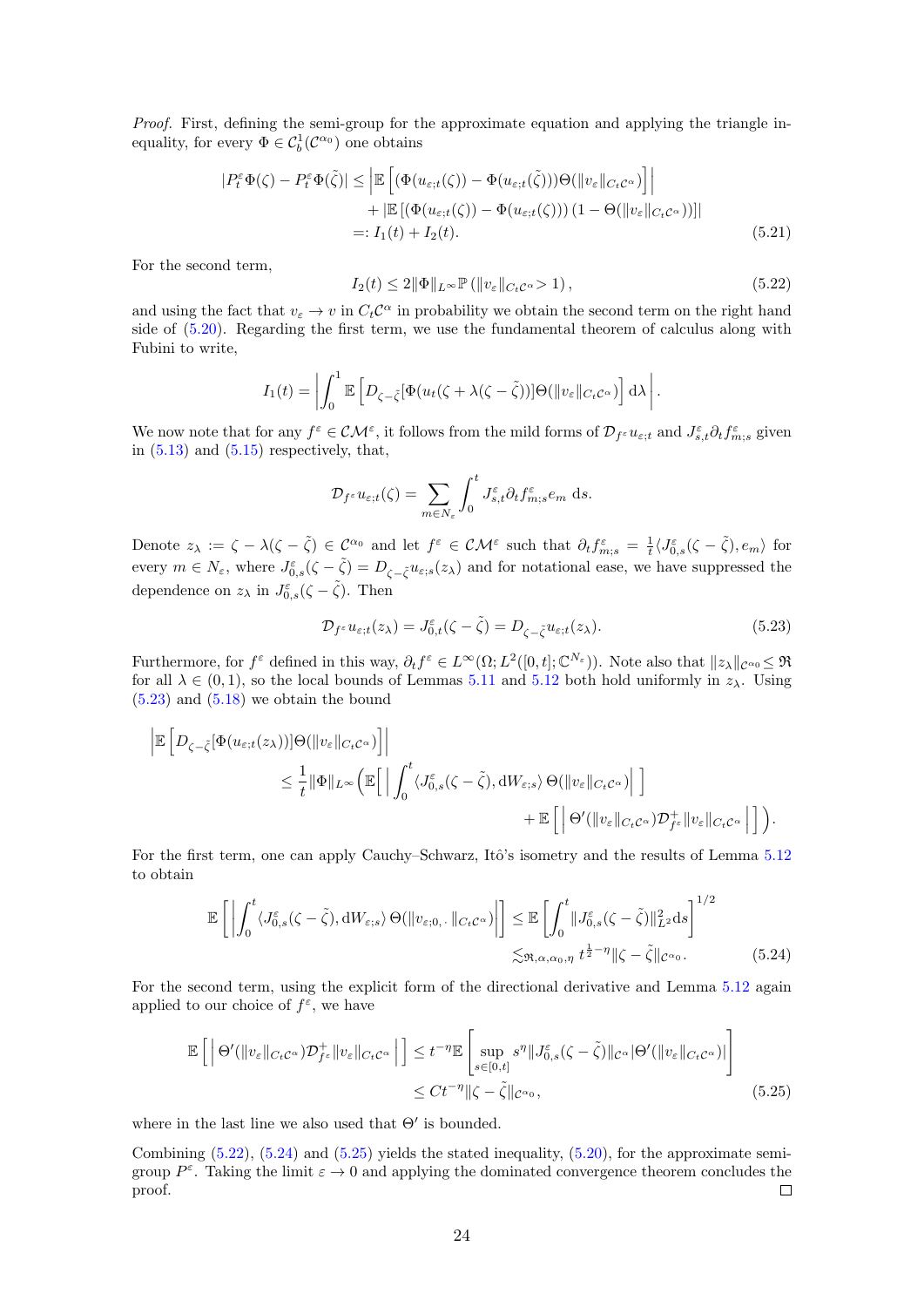We conclude this section by obtaining a local Hölder bound for the dual semi-group. It follows from this bound that, for all  $t > 0$ ,  $P_t: \mathcal{B}_b(\mathcal{C}_{\mathfrak{m}}^{\alpha_0}) \to \mathcal{C}_b(\mathcal{C}_{\mathfrak{m}}^{\alpha_0})$ , which concludes our proof of the strong Feller property for  $(P_t)_{t>0}$ .

<span id="page-25-3"></span>**Theorem 5.15.** Let  $\zeta$ ,  $\tilde{\zeta} \in \mathcal{C}_{\mathfrak{m}}^{\alpha_0}$  with  $\tilde{\zeta} \in B_1(\zeta)$ . Then there exists  $C > 0$ ,  $\theta \in (0,1)$  and  $\sigma > 0$ such that, for every  $t > 1$ ,

$$
\|P_t^*\delta_{\zeta}-P_t^*\delta_{\tilde{\zeta}}\|_{\mathrm{TV}}\leq C(1+\|\zeta\|_{\mathcal{C}^{\alpha_0}})^\sigma \|\zeta-\tilde{\zeta}\|_{\mathcal{C}^{\alpha_0}}^\theta.
$$

Sketch of Proof. It follows from  $[5, \text{ Lem. } 7.1.5]$  $[5, \text{ Lem. } 7.1.5]$  that  $(5.20)$  is equivalent to the statement,

$$
||P_t^*\delta_{\zeta} - P_t^*\delta_{\tilde{\zeta}}||_{\mathrm{TV}} \leq C \frac{1}{t^{\theta}} ||\zeta - \tilde{\zeta}||_{\alpha_0} + 2\mathbb{P}(||v||_{C_t^{\alpha}} > 1).
$$

From this bound, one may follow exactly the steps of [\[34,](#page-31-5) Thm. 5.10]. The key idea is to use the Gaussian nature of v to obtain the control  $\mathbb{P}(\|v\|_{C_tC^\alpha} > 1) \lesssim t^{\theta_2}$  for some  $\theta_2 \in (0,1)$ . Then we use the explicit form of  $T_*(\mathfrak{R})$  defined in [\(3.7\)](#page-6-1) and monotonicity of the map  $t \mapsto ||P_t^*\delta_{\zeta} - P_t^*\delta_{\tilde{\zeta}}||_{TV}$  to obtain the final result.

#### <span id="page-25-0"></span>5.3 Full Support

We demonstrate that  $u_T(\zeta)$ , and thus any invariant measure  $\nu_{\zeta}$  for  $(P_t)_{t>0}$  as in Theorem [5.6,](#page-17-3) has full support in  $\mathcal{C}_{\bar{\zeta}}^{1/2-\delta}(\mathbb{T})$  for any  $\delta \in (0,1/2)$ . In this subsection we are not concerned with the behaviour of the solution near zero, so until the start of Section [5.4](#page-26-0) we just consider  $\alpha \in (0, 1/2)$ and  $\mathfrak{m} \in \mathbb{R}$ .

Let  $L_0^2(\mathbb{R}_+ \times \mathbb{T})$  be the space of square integrable functions on  $\mathbb{R}_+ \times \mathbb{T}$  such that for any  $t \geq 0$ ,  $\bar{f}_t = 0$ . Then for any  $T \geq 0$  we define the Cameron–Martin space of  $v := v_{0,+}$ ,

$$
\mathscr{H}_T := \left\{ h : [0, T] \times \mathbb{T} \to \mathbb{R} \, : \, h_t = \int_0^t e^{(t-s)\Delta} f_s \, \, \mathrm{d}s, \, f \in L_0^2(\mathbb{R}_+ \times \mathbb{T}) \right\},
$$

Note that by Theorems [A.2](#page-27-3) and [A.6,](#page-28-8)  $\mathcal{H}_T$  is continuously and densely embedded in  $\{h \in C_T \mathcal{C}_0^{\alpha}$ :  $h(0) = 0$ . The following is a direct consequence of the Cameron–Martin theorem.

<span id="page-25-1"></span>**Lemma 5.16** (Theorem 3.6.1 of [\[3\]](#page-29-2)). Let  $T > 0$  and  $\mathcal{L}(v) = (v) \# \mathbb{P} \in \mathcal{P}(C_T C^{\alpha})$  be the law of v. Then supp $(\mathcal{L}(v)) = \mathscr{H}_T^{\|\cdot\|_{C_T C^{\alpha}}}$ .

In the following theorem, we treat  $\mathcal{L}(u_T(\zeta))$  as a probability measure on  $\mathcal{C}_{\mathfrak{m}}^{\alpha}(\mathbb{T})$ .

<span id="page-25-4"></span>**Theorem 5.17.** Let  $T > 0$ ,  $\zeta \in C_{\mathfrak{m}}^{\alpha}(\mathbb{T})$ . Then

$$
supp(\mathcal{L}(u_T(\zeta))) = C_m^{\alpha}(\mathbb{T}).
$$

Proof. We first show

<span id="page-25-2"></span>
$$
\overline{\{\mathscr{S}_T(\zeta,h)\,:\,h\in\mathscr{H}_T\}}^{\|\,\cdot\,\|_{\mathcal{C}^\alpha}}\subseteq\text{supp}(\mathcal{L}(u_T(\zeta))).\tag{5.26}
$$

Recall that the map  $\mathscr{S}_T(\zeta, \cdot): C_T \mathcal{C}_0^{\alpha}(\mathbb{T}) \to \mathcal{C}_{\mathfrak{m}}^{\alpha}$  is continuous and  $\mathscr{H}_T \subset C_T \mathcal{C}_0^{\alpha}(\mathbb{T})$ . Consider now  $h \in \mathcal{H}_T$ . Then for any  $\varepsilon > 0$ , there exists a  $\delta > 0$  such that

$$
||v - h||_{C_T C_0^{\alpha}} < \delta \Rightarrow ||u_T - \mathscr{S}_T(\zeta, h)||_{C^{\alpha}} < \varepsilon,
$$

and therefore

$$
\mathbb{P}(\|u_T - \mathscr{S}_T(\zeta,h)\|_{\mathcal{C}^{\alpha}} < \varepsilon) \ge \mathbb{P}(\|v-h\|_{C_T\mathcal{C}_0^{\alpha}} < \delta) > 0,
$$

where the last inequality follows from Lemma [5.16](#page-25-1) and this shows  $(5.26)$ . It now suffices to show that,

$$
\overline{\{\mathscr{S}_T(\zeta,h)\,:\,h\in\mathscr{H}_T\}}^{\|\,\cdot\,\|_{\mathcal{C}^{\alpha}}}=C^{\alpha}_{\mathfrak{m}}(\mathbb{T}).
$$

Let  $y \in C^{\infty}_{\mathfrak{m}}(\mathbb{T})$ . Then for  $t \in [0, T]$  define

$$
u_t^y := e^{t\Delta}\zeta + \frac{t}{T}(y - e^{T\Delta}\zeta),\tag{5.27}
$$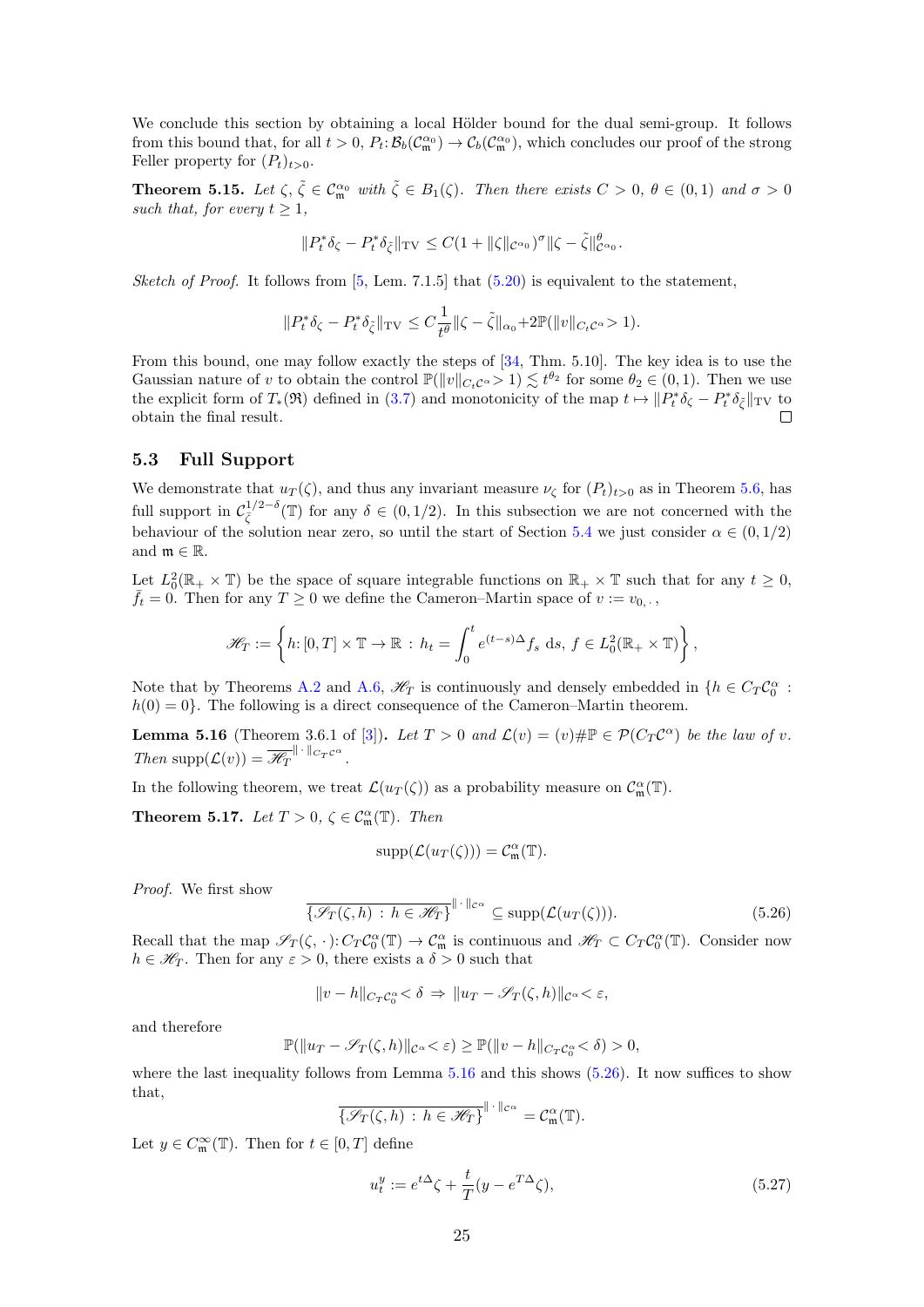and

$$
h^y_t:=-\int_0^t e^{(t-s)\Delta}\partial_x((u^y_s)^2\partial_x\rho_{u^y_s})\,\mathrm{d} s+\frac{t}{T}(y-e^{T\Delta}\zeta).
$$

Since  $\zeta \in \mathcal{C}_{\mathfrak{m}}^{\alpha}$ , we have  $u^y \in C_T \mathcal{C}_{\mathfrak{m}}^{\alpha}$  and it also follows that  $h^y \in C_T \mathcal{C}_{0}^{\alpha}$  with  $h^y(0) = 0$ . Furthermore, by construction,

$$
\mathcal{S}_T(\zeta, h^y) = u^y_T = y. \tag{5.28}
$$

Approximating  $h^y$  by functions in  $C_0^{\infty}([0,T] \times \mathbb{T}) \cap \mathscr{H}_T$  and using the density of  $C^{\infty}(\mathbb{T})$  in  $\mathcal{C}^{\alpha}(\mathbb{T})$ concludes the proof.

### <span id="page-26-0"></span>5.4 Exponential Mixing

In Theorem [5.18](#page-26-1) and Corollary [5.19](#page-26-2) below, we keep  $(\alpha_0, \alpha)$  satisfying [\(5.6\)](#page-17-0), the more restrictive parameter set from the start of Subsection [5.2.](#page-17-4)

<span id="page-26-1"></span>**Theorem 5.18.** There exists  $\lambda \in (0,1)$  such that for every  $\zeta, \tilde{\zeta} \in C_{\mathfrak{m}}^{\alpha_0}$  and  $t \geq 1$ ,

$$
||P_t^*\delta_{\zeta} - P_t^*\delta_{\tilde{\zeta}}||_{\text{TV}} \le \lambda. \tag{5.29}
$$

*Sketch of Proof.* It suffices to essentially repeat the proof of  $[34, Thm. 6.5]$  $[34, Thm. 6.5]$ . Given an arbitrary fixed time interval, the idea is to divide the interval into three sub-intervals and repeatedly evolve the solutions,  $u(\zeta), u(\tilde{\zeta})$ , for the duration of each sub-interval into an open bounded set, couple the semi-groups started from these points and successively apply the results of Theorems [5.3,](#page-16-5) [5.15](#page-25-3) and [5.17.](#page-25-4)  $\Box$ 

<span id="page-26-2"></span>**Corollary 5.19.** For any  $\mathfrak{m} \in \mathbb{R}$ , there exists a unique measure  $\nu \in \mathcal{P}(\mathcal{C}_{\mathfrak{m}}^{\alpha_0})$  which is invariant for the semi-group  $(P_t)_{t\geq0}$ . Furthermore, for any  $\delta\in(0,1/2)$ ,  $\nu(\mathcal{C}_{\mathfrak{m}}^{1/2-\delta})=1$  and  $\nu$  has full support in  $C_{\mathfrak{m}}^{1/2-\delta}$ . Finally, there exists  $\lambda \in (0,1)$  such that for every  $\mu \in \mathcal{P}(C_{\mathfrak{m}}^{\alpha_0})$  and  $t \geq 1$ 

$$
||P_t^*\mu - \nu||_{\text{TV}} \le \lambda^{\lfloor t \rfloor} ||\mu - \nu||_{\text{TV}(\mathcal{C}_{\mathfrak{m}}^{\alpha_0})}.
$$
\n(5.30)

Proof. Using the existence of invariant measures, shown in Theorem [5.6,](#page-17-3) the proof of uniqueness follows exactly as that of [\[34,](#page-31-5) Cor. 6.6].  $\Box$ 

We now complete the proof of Theorem [1.4.](#page-4-4)

*Proof of Theorem [1.4.](#page-4-4)* Let  $(\alpha_0, \alpha, \eta)$  satisfy the criteria of [\(1.3\)](#page-4-6), the less restrictive set of parameters, and  $(\alpha', \alpha'_0, \eta')$  satisfy the more restrictive set,  $(5.6)$ , and be such that  $\alpha'_0 > \alpha_0$ . Then applying Corollary [5.19](#page-26-2) with  $(\alpha_0, \alpha', \eta')$  we find that there exists a unique invariant measure  $\nu \in \mathcal{P}(\mathcal{C}_{\mathfrak{m}}^{\alpha})$  of  $(P_t)_{t \geq 0}$  and that  $\nu$  has full support in  $\mathcal{C}_{\mathfrak{m}}^{\alpha}$ . From Theorem [1.1,](#page-4-3) given  $\zeta \in \mathcal{C}^{\alpha_0}(\mathbb{T})$ , for any  $t > 0$ ,  $u_t(\zeta) \in C_m^{\alpha'}(\mathbb{T}) \subset C_m^{\alpha'}(\mathbb{T})$ . Therefore, setting  $\mu = \mathcal{L}(u_t(\zeta))$ , in Corollary [5.19,](#page-26-2) we have, for some  $\lambda \in (0,1)$ ,

$$
||P_{2t}^* \delta_{\zeta} - \nu||_{\text{TV}(\mathcal{C}^{\alpha})} = ||P_t^* \mathcal{L} (u_t(\zeta)) - \nu||_{\text{TV}(\mathcal{C}^{\alpha_0})}
$$
  
\$\leq \lambda^{[t]} ||\mathcal{L} (u\_t(\zeta)) - \nu||\_{\text{TV}(\mathcal{C}^{\alpha\_0'})}\$  
\$\leq \lambda^{[t]},

where in the penultimate line we used that  $\mathcal{C}_b(\mathcal{C}^{\alpha_0}(\mathbb{T})) \subset \mathcal{C}_b(\mathcal{C}^{\alpha'_0}(\mathbb{T}))$  and in the last line that the total variation distance is bounded by 1. Therefore  $(1.4)$  holds for  $c > 0$  sufficiently small.

Consider now  $p \geq 1$ . By Fernique's theorem ([\[6,](#page-30-17) Thm. 2.6]), there exists  $\Lambda > 0$  such that  $\mathbb{E}[\exp(\Lambda \|v\|_{C_1C^{\alpha}}^2)] < \infty$ . Since  $C^{\alpha} \hookrightarrow L^p$  and  $\|u_1(\zeta)\|_{L^p} \lesssim 1 + \|v\|_{C_1C^{\alpha}}^{1/\alpha}$  by Theorem [4.4,](#page-11-0) there exists  $\Lambda > 0$  such that

$$
\sup_{\zeta \in \mathcal{C}^{\alpha_0}} \mathbb{E} \left[ \exp \left( \Lambda \| u_1(\zeta) \|_{L^p}^{2\alpha} \right) \right] < \infty \,. \tag{5.31}
$$

Hence, taking  $\alpha$  arbitrarily close to  $\frac{1}{2}$  (after possibly restarting the equation and choosing a new  $\alpha_0$  close to 0), we obtain [\(1.5\)](#page-4-2).  $\Box$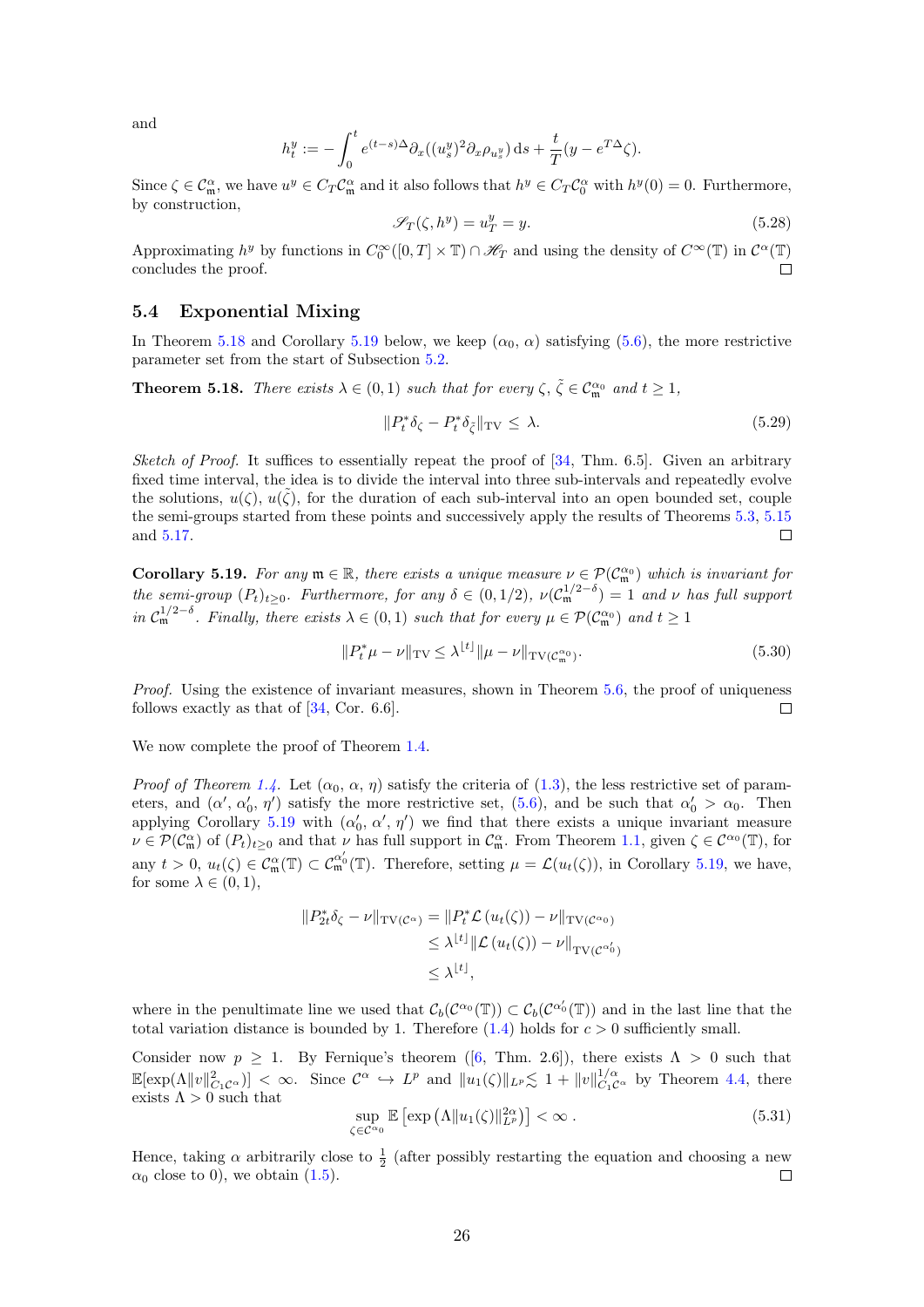## <span id="page-27-0"></span>A Hölder-Besov Spaces on T

For  $\alpha \in \mathbb{R}$  and  $p, q \in [1,\infty]$  we define the non-homogeneous Besov norm for  $f \in C^{\infty}(\mathbb{T})$  by the expression

<span id="page-27-11"></span>
$$
||f||_{\mathcal{B}_{p,\,q}^{\alpha}(\mathbb{T})} := ||(2^{\alpha k} || \Delta_k f||_{L^p(\mathbb{T})})_k||_{l^q(\mathbb{Z})},\tag{A.1}
$$

where  $\Delta_k : L^1(\mathbb{T}) \to L^1(\mathbb{T})$  are the Littlewood–Paley projection operators on the periodic, inte-grable functions. See for example [\[2,](#page-29-3) Ch. 2] for a construction on  $\mathbb{R}^d$  and [\[21,](#page-30-19) App. A] for a discussion of the same construction in the periodic setting. We recall here that there exist kernels  $h_k \in C^{\infty}(\mathbb{T})$  such that, for  $f \in L^1(\mathbb{T})$  and  $k \geq -1$ ,  $\Delta_k f = h_k * f$  - see [\[2,](#page-29-3) Sec. 2.2]. Furthermore  $\mathcal{F}h_k$ , the Fourier transform of  $h_k$ , takes values in [0, 1] and is supported in the ball  $B(0, 2)$  for  $k = -1$  and in the annulus  $B(0, 9 \cdot 2^k) \setminus B(0, 2^k)$  for  $k \geq 0$ .

We denote by  $\mathcal{B}_{p,q}^{\alpha}(\mathbb{T})$  the completion of  $C^{\infty}(\mathbb{T})$  with respect to  $(A.1)$ , which ensures these spaces are separable.

**Theorem A.1** (Duality Pairing - [\[21,](#page-30-19) Prop. A.1]). For  $\alpha \in \mathbb{R}$ ,  $p, q \in [1, \infty]$  and  $p', q' \in [1, \infty]$ such that  $\frac{1}{p} + \frac{1}{p'} = \frac{1}{q} + \frac{1}{q'} = 1$ , there exists a constant  $C := C(\alpha, p, q) > 0$  such that

<span id="page-27-4"></span>
$$
|\langle f, g \rangle| \le C \|f\|_{\mathcal{B}^{\alpha}_{p,q}} \|g\|_{\mathcal{B}^{-\alpha}_{p',q'}}.
$$
\n(A.2)

<span id="page-27-3"></span>**Theorem A.2** (Besov Embeddings - [\[21,](#page-30-19) Prop. A.2, Rem. A.3]). Let  $\alpha \leq \beta \in \mathbb{R}$ ,  $q_1, q_2 \in [1, \infty]$ ,  $p \geq r \in [1, \infty]$  be such that  $\beta = \alpha + \left(\frac{1}{r} - \frac{1}{p}\right)$  and  $q_1 \geq q_2$ . Then there exists a constant  $C :=$  $C(\alpha, p, r, q_1, q_2) > 0$  such that

<span id="page-27-8"></span>
$$
||f||_{\mathcal{B}_{p,q_1}^{\alpha}} \le C||f||_{\mathcal{B}_{r,q_1}^{\beta}}, \quad \text{and} \quad ||f||_{\mathcal{B}_{p,q_1}^{\alpha}} \le C||f||_{\mathcal{B}_{p,q_2}^{\alpha}}.
$$
 (A.3)

Furthermore, for any  $\beta > \alpha$  and  $p, q \in [1, \infty]$  the embedding  $\mathcal{B}_{p,q}^{\beta} \hookrightarrow \mathcal{B}_{p,q}^{\alpha}$  is compact. Finally, there exists  $C := C(p) > 0$  such that

<span id="page-27-9"></span>
$$
C^{-1}||f||_{\mathcal{B}_{p,\infty}^{0}} \leq ||f||_{L^{p}} \leq ||f||_{\mathcal{B}_{p,1}^{0}}.
$$
\n(A.4)

<span id="page-27-12"></span>**Theorem A.3** (Effect of Derivatives - [\[21,](#page-30-19) Prop. A.5]). Let  $\alpha \in \mathbb{R}$ ,  $p, q \in [1, \infty]$  and  $k \in \mathbb{N}_{>0}$ . Then there exists a constant  $C := C(k) > 0$  such that for any  $\sigma \in \mathbb{N}$ 

<span id="page-27-2"></span>
$$
||D^{\sigma}f||_{\mathcal{B}_{p,q}^{\alpha-\sigma}} \leq C||f||_{\mathcal{B}_{p,q}^{\alpha}}.
$$
\n(A.5)

<span id="page-27-6"></span>**Theorem A.4** (Bounds in Terms of the Derivative - [\[21,](#page-30-19) Prop. A.6]). Let  $\alpha \in (0,1]$  and p,  $q \in$  $[1,\infty]$ , where if  $\alpha = 1$  we impose  $q = \infty$ . Then there exists a constant  $C := C(\alpha, p, q) > 0$  such that

<span id="page-27-10"></span>
$$
||f||_{\mathcal{B}_{p,q}^{\alpha}} \leq C \left( ||f||_{L^{p}}^{1-\alpha} ||\partial_x f||_{L^{p}}^{\alpha} + ||f||_{L^{p}} \right) \tag{A.6}
$$

<span id="page-27-1"></span>**Theorem A.5** (Product Bounds - [\[21,](#page-30-19) Prop. A.7]). Let  $p, q \in [1, \infty]$ ,  $\alpha, \beta \in \mathbb{R}$  be such that  $\alpha + \beta > 0$  with  $\beta > 0$ . Then for  $\alpha > 0$  and  $\nu \in [0,1]$ , there exists a constant  $C := C(\alpha, \beta, p, q) > 0$ such that

<span id="page-27-5"></span>
$$
||fg||_{\mathcal{B}^{\alpha}_{p,q}} \leq C||f||_{\mathcal{B}^{\alpha}_{\frac{p}{\nu},q}}||g||_{\mathcal{B}^{\beta}_{\frac{p}{1-\nu},q}} \leq C||f||_{\mathcal{B}^{\alpha+(1-\nu)\frac{d}{p}}_{p,q}}||g||_{\mathcal{B}^{\beta+\nu\frac{d}{p}}_{p,q}}.
$$
\n(A.7)

Furthermore, if  $\alpha > 0$  and  $p_1, p_2, p_3, p_4 \in [1, \infty]$  are such that  $\frac{1}{p_1} + \frac{1}{p_2} = \frac{1}{p_3} + \frac{1}{p_4} = \frac{1}{p}$ , then there exists  $a C := C(\alpha, p, q, p_1, p_2, p_3, p_4) > 0$  such that

<span id="page-27-7"></span>
$$
||fg||_{\mathcal{B}_{p,q}^{\alpha}} \leq C \left( ||f||_{L^{p_1}} ||g||_{\mathcal{B}_{p_2,q}^{\alpha}} + ||f||_{\mathcal{B}_{p_3,q}^{\alpha}} ||g||_{L^{p_4}} \right).
$$
 (A.8)

### A.1 Parabolic and Elliptic Regularity Estimates

We define the action of the heat semi-group on  $f \in L^1(\mathbb{T})$  by,

$$
e^{t\Delta}f := \mathcal{F}^{-1}\left(e^{-4\pi^2|\cdot|^2t}\hat{f}\right) = \mathcal{H}_t * f, \quad t > 0,
$$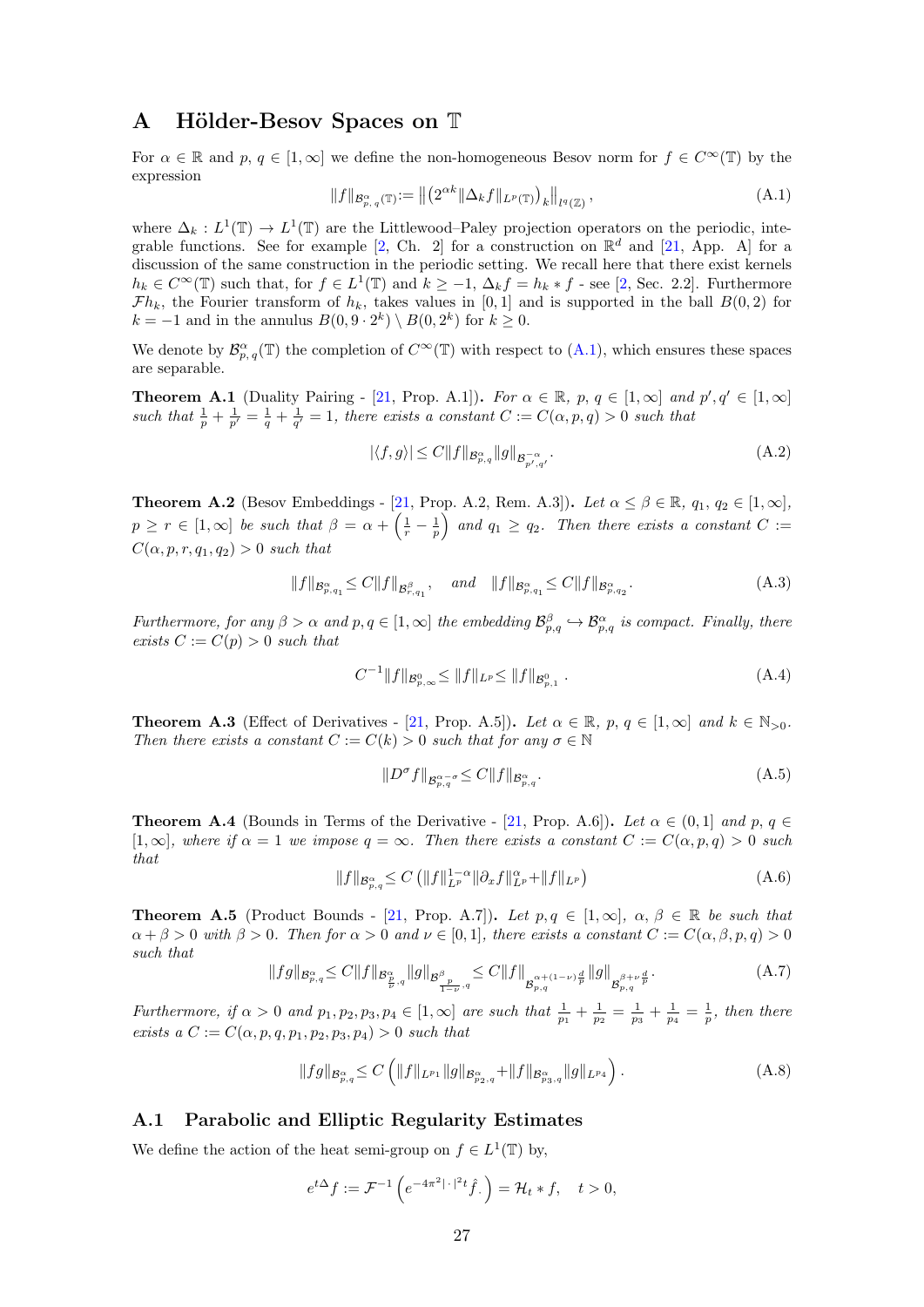where  $\mathcal{F}^{-1}$  denotes the inverse Fourier transform on  $L^1(\mathbb{T})$  and

<span id="page-28-1"></span>
$$
\mathcal{H}_t(x) := \frac{1}{\sqrt{4\pi t}} \sum_{n \in \mathbb{Z}} e^{-\frac{|x - n|^2}{4t}} \mathbb{1}_{(0,\infty)}(t) = \sum_{m \in \mathbb{Z}} e^{-4\pi^2 |m|^2 t} e_m(x) \mathbb{1}_{(0,\infty)}(t),\tag{A.9}
$$

defines the heat kernel on  $(0, \infty) \times \mathbb{T}$ . We refer to [\[22,](#page-30-20) Prop. 5 & 6] for a proof of the following theorem.

<span id="page-28-8"></span>**Theorem A.6** (Regularising Effect of the Heat Flow - [\[22,](#page-30-20) Prop. 5 & 6]). Let  $\alpha, \beta \in \mathbb{R}, p \ge r \in$  $[1,\infty]$  and  $q \in [1,\infty]$ . Then, if  $\beta \leq \alpha \leq \beta + 2$ , there exists a constant  $C := C(\alpha, \beta, p, r, q) > 0$ , such that, uniformly over  $t > 0$ ,

<span id="page-28-2"></span>
$$
||e^{t\Delta}f||_{\mathcal{B}^{\alpha}_{p,q}} \leq C t^{-\frac{1}{2}\left(\frac{1}{r}-\frac{1}{p}\right)-\frac{1}{2}(\alpha-\beta)} \|f\|_{\mathcal{B}^{\beta}_{r,q}}.
$$
\n(A.10)

Secondly, if  $0 \le \beta - \alpha \le 2$  then there exists  $a C := C(\alpha, \beta, p, q) > 0$  such that for a any  $t > 0$ ,

<span id="page-28-5"></span>
$$
\|(1 - e^{t\Delta})f\|_{\mathcal{B}^{\alpha}_{p,q}} \leq C t^{\frac{\beta - \alpha}{2}} \|f\|_{\mathcal{B}^{\beta}_{p,q}}.
$$
\n(A.11)

<span id="page-28-4"></span>Remark A.7. Since we have defined the Hölder-Besov spaces as the closure of  $C^{\infty}(\mathbb{T})$  under the appropriate norm, for any  $\alpha \in \mathbb{R}$ ,  $p, q \in [1, \infty]$ , if  $f \in \mathcal{B}_{p,q}^{\alpha}(\mathbb{T})$ , we have that

$$
\lim_{t \to 0} \|(1 - e^{t\Delta})f\|_{\mathcal{B}^{\alpha}_{p,q}} = 0.
$$

The equivalent elliptic regularity estimate is an easy consequence of [\[2,](#page-29-3) Lem. 2.2] concerning Fourier multipliers.

<span id="page-28-6"></span>**Theorem A.8.** Let  $f \in C^{\infty}(\mathbb{T})$  be such that  $\langle f, 1 \rangle = 0$ . Suppose  $-\partial_{xx}\rho = f$  and  $\langle \rho, 1 \rangle = 0$ . Then for any  $\alpha \in \mathbb{R}$ ,  $p, q \in [1, \infty]$ , there exists a constant  $C \geq 0$  such that

<span id="page-28-3"></span>
$$
\|\rho\|_{\mathcal{B}^{\alpha}_{p,q}} \le C \|f\|_{\mathcal{B}^{\alpha-2}_{p,q}}.\tag{A.12}
$$

*Proof.* From [\[2,](#page-29-3) Lem. 2.2], there exists a  $C > 0$  such that for any  $k \geq 0$  we have  $||\Delta_k \rho||_{L^p} \leq$  $C2^{-2k}\|\Delta_k f\|_{L^p}$ . Since  $(\mathcal{F}f)(0) = (\mathcal{F}\rho)(0) = 0$ ,  $\Delta_{-1}\rho(\zeta) = \Delta_{-1}f(\zeta)$ . Therefore, there exists a dimension dependent constant  $C > 0$ , such that for any  $k \ge -1$ ,

$$
2^{\alpha k} \|\Delta_k \rho\|_{L^p} \le C 2^{(\alpha-2)k} \|\Delta_k f\|_{L^p},
$$

from which the claim follows.

Remark A.9. Applying Theorem [A.8](#page-28-6) followed by Theorem [A.3](#page-27-12) gives us the estimate, for  $f, \rho, \alpha, p, q$ as in Theorem [A.8](#page-28-6) and  $r \in [1, p]$ ,

<span id="page-28-7"></span>
$$
\|\partial_x \rho\|_{\mathcal{B}^{\alpha}_{p,q}} \lesssim \|f\|_{\mathcal{B}^{\alpha-1+\left(\frac{1}{r}-\frac{1}{p}\right)-}}.\tag{A.13}
$$

## <span id="page-28-0"></span>B Regularity of the Stochastic Heat Equation

We outline the main steps necessary to prove Theorem  $2.3$  using the characterisation of Hölder– Besov spaces. We note that a similar result can be proved using a version of the Garsia–Rodemich– Rumsey lemma, [\[14\]](#page-30-21). A more detailed presentation of similar results in our context can be found in [\[22,](#page-30-20) [34\]](#page-31-5). We include a proof directly in our setting for the reader's convenience. A central tool is the following Kolmogorov regularity result which can be found in a similar form as [\[22,](#page-30-20) Lem. 9 & 10]. We recall the kernels  $h_k \in C^{\infty}(\mathbb{T})$  from the beginning of Appendix [A.](#page-27-0)

<span id="page-28-10"></span>**Lemma B.1** (Kolmogorov Regularity - [\[22,](#page-30-20) Lem. 9 & 10]). Let  $(t, \phi) \mapsto Z_t(\phi)$  be a map from  $\mathbb{R}_+ \times L^2(\mathbb{T}) \to L^2(\Omega, \mathcal{F}, \mathbb{P})$  that is linear and continuous in  $\phi$  and such that  $Z_0 = 0$ . Assume that for some  $p > 1$ ,  $\alpha' \in \mathbb{R}$ ,  $\kappa' > \frac{1}{p}$  and  $T > 0$ , there exists a constant  $C > 0$ , such that for all  $k \ge -1$ ,  $x \in \mathbb{T}$  and  $s, t \in [0, T],$ 

<span id="page-28-9"></span>
$$
\mathbb{E}\left[|Z_t(h_k(\cdot - x)) - Z_s(h_k(\cdot - x))|^p\right] \le C^p|t - s|^{\kappa'p}2^{-k\alpha'p}.\tag{B.1}
$$

 $\Box$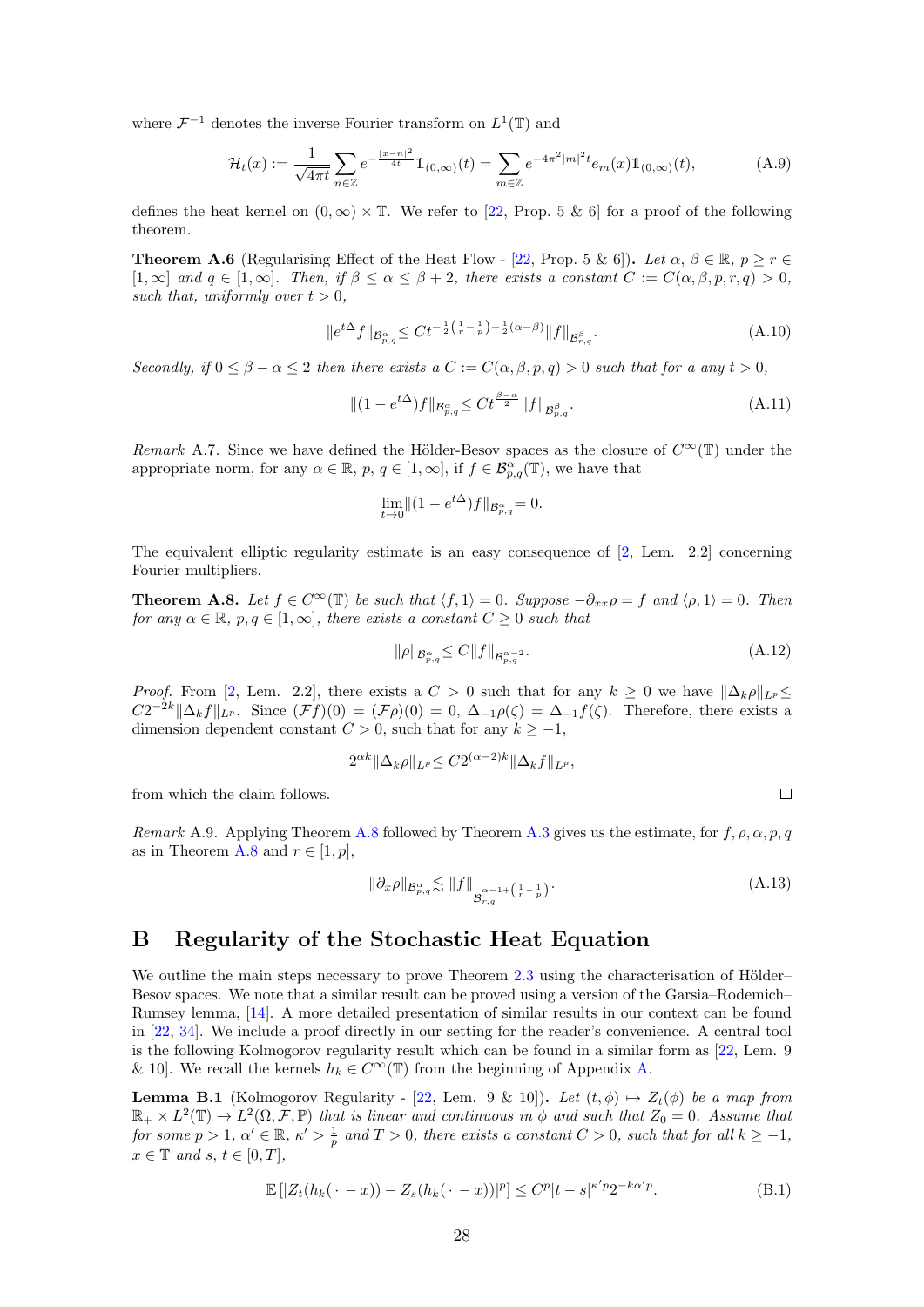Then, for all  $\alpha < \tilde{\alpha}' - \frac{1}{p}$  and  $\kappa \in [0, \kappa' - \frac{1}{p})$ , there exists a modification  $\tilde{Z}$  of Z such that

$$
\mathbb{E}\left[\|\tilde{Z}\|_{\mathcal{C}^\kappa_T\mathcal{B}^{\alpha-r}_{p,p}}^{p}\right]<\infty.
$$

*Proof.* It suffices to modify the proof of  $[22, \text{ Lem. } 9 \& 10]$  $[22, \text{ Lem. } 9 \& 10]$  to our finite volume and one dimensional setting.  $\Box$ 

*Proof of Theorem [2.3.](#page-5-1)* Below we show that  $\mathcal{L}(\mathcal{I}_{t_0,t})$  depends only on  $|t-t_0|$  so without loss of generality we set  $t_0 = 0$ . It is also clear, by translation invariance of H in space and the law of the white noise, that  $\mathcal{I}_{t_0,t}$  is translation invariant, i.e  $\mathcal{I}_{t_0,t}(\phi(\cdot + x)) \sim \mathcal{I}_{t_0,t}(\phi(\cdot))$  for any  $\phi \in C^{\infty}(\mathbb{T})$ and  $x \in \mathbb{T}$ .

For  $k > -1$ ,  $t \in (0, T]$  and setting  $x = 0$  in [\(B.1\)](#page-28-9), we have  $v_{0,t}(h_k) = \mathcal{I}_{0,t}(h_k)$ . So splitting the increment using the semi-group property, Parseval's theorem, the covariance formula for the spacetime white noise and the action of the heat kernel in Fourier space we have for all  $0 \leq s < t \leq T$ 

$$
\mathbb{E}\left[|\mathcal{I}_{0,t}(h_k) - \mathcal{I}_{0,s}(h_k)|^2\right] \lesssim \sum_{\substack{m \in \text{supp}(\mathcal{F}h_k) \\ m \neq 0}} \frac{1}{8\pi^2 |m|^2} (1 - e^{-(t-s)8\pi^2 |m|^2})
$$

$$
\lesssim \sum_{\substack{m \in \text{supp}(\mathcal{F}h_k) \\ m \neq 0}} \frac{|t-s|^\gamma}{(8\pi^2 |m|^2)^{1-\gamma}}
$$

$$
\lesssim |t-s|^\gamma 2^{-k(1-2\gamma)},
$$

where  $\mathcal{F}h_k$  denotes the Fourier transform of  $h_k$  and we may choose any  $\gamma \in [0,1]$ . So then using Nelson's estimate [\[24,](#page-30-22) Sec. 1.4.3], for any  $p \ge 2$ , there exists a constant  $C := C(p,T) > 0$  such that for all  $k \ge -1$  and  $\gamma \in [0, 1)$ ,

$$
\mathbb{E} [|\mathcal{I}_{0,t}(h_k) - \mathcal{I}_{0,s}(h_k)|^p] \le C|t-s|^{\frac{\gamma}{2}p} 2^{-k(\frac{1}{2}-\gamma)p}.
$$

Then applying Theorem [B.1](#page-28-10) and the Besov embedding  $(A.3)$ , we see that there exists a modification of  $t \mapsto v_{0,t}$  (which we do not relabel) such that for any  $p \ge 1$ ,  $\alpha \in (0, 1/2)$ ,  $\kappa \in [0, 1/2)$  and  $T > 0$ ,

$$
\mathbb{E}\left[\|v_{0,\cdot}\|^p_{\mathcal{C}^\kappa_T\mathcal{C}^{\alpha-2\kappa}}\right]<\infty.
$$

To see stationarity of the processes  $t_0 \mapsto v_{t_0,t_0+h}$  for fixed  $h > 0$ , we use the fact that  $v_{t_0,t_0+h}(\phi)$ is Gaussian, and has zero mean, so that its law is entirely determined by its second moment. Therefore, letting  $\phi \in C^{\infty}(\mathbb{T})$ , and by similar computations as above, we see that

$$
\mathbb{E}\left[v_{t_0,t_0+h}(\phi)^2\right] = \sum_m \frac{1}{8\pi^2|m|^2} \left(1 - e^{-8\pi^2|m|^2h}\right) |\hat{\phi}_m|^2,
$$

and hence  $\mathcal{L}(v_{t_0,t_0+h})$  depends only on  $h \in [t_0, T-t_0]$ . Finally, by the assumption that  $\xi$  is spatially mean free, for any  $t_0 \in [0, T)$  and  $h \in (T - t_0, T], \mathcal{L}(v_{t_0, t_0 + h}) \in C_0^{\alpha}(\mathbb{T}).$  $\Box$ 

## References

- <span id="page-29-1"></span>[1] A. AMBROSETTI AND G. PRODI, A Primer of Nonlinear Analysis, Cambridge University Press, 1993.
- <span id="page-29-3"></span>[2] H. BAHOURI, J.-Y. CHEMIN, AND R. DANCHIN, Fourier Analysis and Nonlinear Partial Differential Equations, Springer, 2011.
- <span id="page-29-2"></span>[3] V. I. BOGACHEV, *Gaussian measures*, vol. 62 of Mathematical Surveys and Monographs, American Mathematical Society, Providence, RI, 1998.
- <span id="page-29-0"></span>[4] G. DA PRATO AND A. DEBUSSCHE, Strong solutions to the stochastic quantization equations, Ann. Probab., 31 (2003), pp. 1900–1916.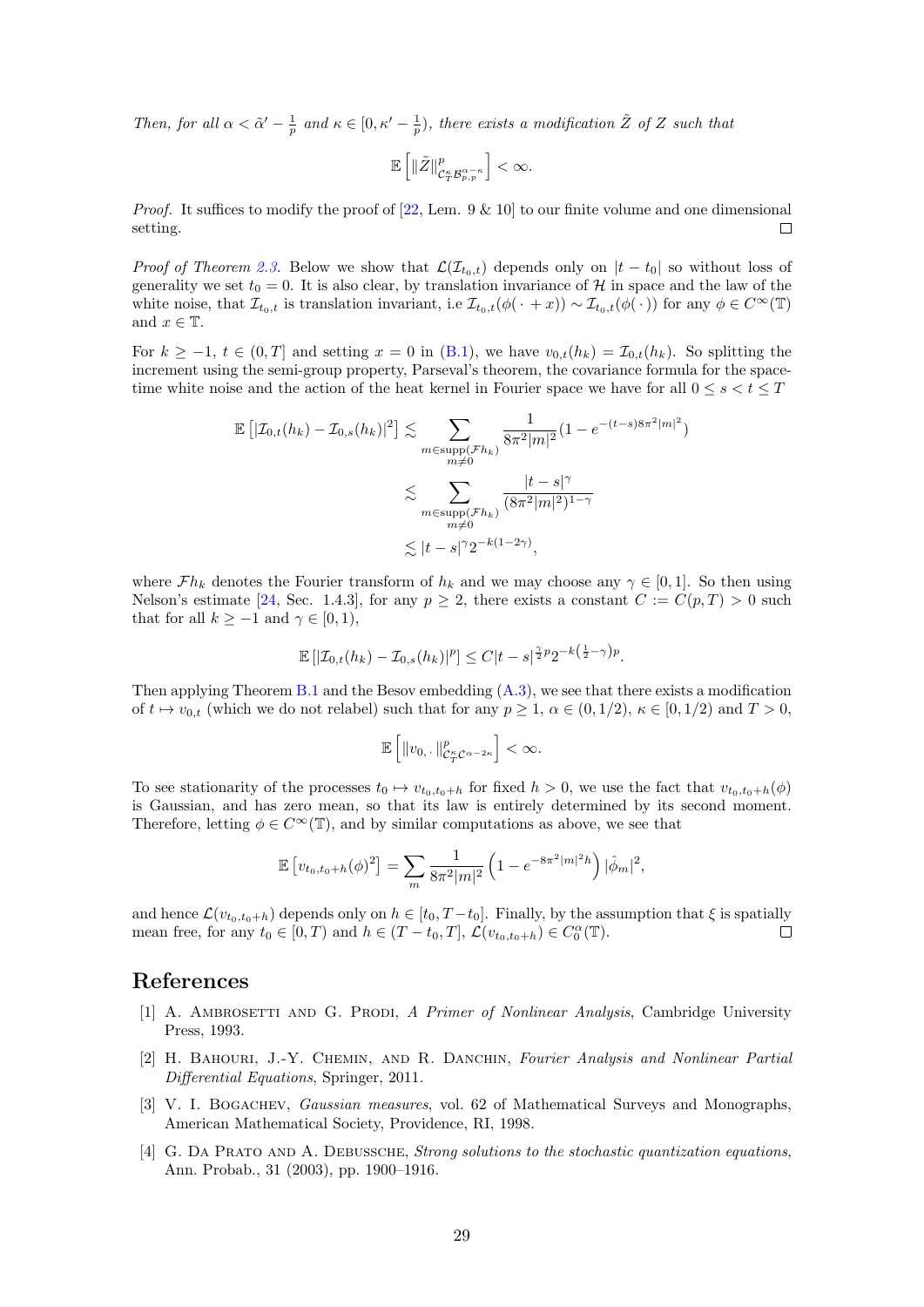- <span id="page-30-18"></span>[5] G. DA PRATO AND J. ZABCZYK, Ergodicity for Infinite Dimensional Systems, London Mathematical Society Lecture Note Series, Cambridge University Press, 1996.
- <span id="page-30-17"></span>[6] G. Da Prato and J. Zabczyk, Stochastic Equations in Infinite Dimensions, Encyclopedia of Mathematics and its Applications, Cambridge University Press, 2 ed., 2014.
- <span id="page-30-4"></span>[7] R. M. FORD AND D. A. LAUFFENBURGER, Analysis of chemotactic bacterial distributions in population migration assays using a mathematical model applicable to steep or shallow attractant gradients, Bulletin of Mathematical Biology, 53 (1991), pp. 721–749.
- <span id="page-30-15"></span>[8] M. HAIRER, A theory of regularity structures, Inventiones mathematicae, 198 (2014), pp. 269– 504.
- <span id="page-30-8"></span>[9] T. Hillen and K. Painter, Global existence for a parabolic chemotaxis model with prevention of overcrowding, Advances in Applied Mathematics, 26 (2001), pp. 280–301.
- <span id="page-30-9"></span>[10] T. Hillen and K. J. Painter, Volume-filling and quorum-sensing in models for chemosensitive movement, Can. Appl. Math. Q., 10 (2002), pp. 501–543.
- <span id="page-30-1"></span>[11] T. Hillen and K. J. Painter, A user's guide to PDE models for chemotaxis, J. Math. Biol., 58 (2009), pp. 183–217.
- <span id="page-30-2"></span>[12] T. Hillen and A. Potapov, The one-dimensional chemotaxis model: global existence and asymptotic profile, Mathematical Methods in the Applied Sciences, 27 (2004), pp. 1783–1801.
- <span id="page-30-10"></span>[13] D. Horstmann and M. Winkler, Boundedness vs. blow-up in a chemotaxis system, Journal of Differential Equations, 215 (2005), pp. 52–107.
- <span id="page-30-21"></span>[14] Y. HU AND K. LE, A multiparameter Garsia–Rodemich–Rumsey inequality and some applications, Stochastic Process. Appl., 123 (2013), pp. 3359–3377.
- <span id="page-30-0"></span>[15] E. F. KELLER AND L. A. SEGEL, *Model for chemotaxis*, Journal of Theoretical Biology, 30  $(1971)$ , pp.  $225 - 234$ .
- <span id="page-30-5"></span>[16]  $\_\_\_\_\$  Traveling bands of chemotactic bacteria: A theoretical analysis, Journal of Theoretical Biology, 30 (1971), pp. 235–248.
- <span id="page-30-11"></span>[17] Y. LAI AND Y. XIAO, *Existence and asymptotic behavior of global solutions to chemorepulsion* systems with nonlinear sensitivity, Electron. J. Differential Equations, (2017), pp. Paper No. 254, 9.
- <span id="page-30-6"></span>[18] I. R. Lapidus and R. Schiller, Model for the chemotactic response of a bacterial population, Biophysical journal, 16 (1976), pp. 779–789.
- <span id="page-30-16"></span>[19] A. MAYORCAS, Stochastic PDEs and weakly interacting particle systems, PhD thesis, University of Oxford, Oxford, UK, Dec. 2020.
- <span id="page-30-12"></span>[20] A. MOINAT AND H. WEBER, Local bounds for stochastic reaction diffusion equations, Electron. J. Probab., 25 (2020), p. 26 pp.
- <span id="page-30-19"></span>[21] J.-C. MOURRAT AND H. WEBER, The dynamic  $\Phi_3^4$  model comes down from infinity, Comm. Math. Phys., 356 (2017), pp. 673–753.
- <span id="page-30-20"></span>[22]  $\_\_\_\_\_$  Global well-posedness of the dynamic  $\phi^4$  model in the plane, The Annals of Probability, 45 (2017), pp. 2398–2476.
- <span id="page-30-13"></span>[23] J.-C. MOURRAT, H. WEBER, AND W. XU, Construction of  $\Phi_3^4$  diagrams for pedestrians. arxiv.org/abs/1610.08897, 2017.
- <span id="page-30-22"></span>[24] D. NUALART, *Malliavin Calculus and Related Topics*, Springer, 2010.
- <span id="page-30-3"></span>[25] K. OSAKI AND A. YAGI, Finite dimensional attractor for one-dimensional Keller–Segel equations, Funkcial. Ekvac., 44 (2001), pp. 441–469.
- <span id="page-30-7"></span>[26] H. G. OTHMER AND A. STEVENS, Aggregation, blowup, and collapse: the ABCs of taxis in reinforced random walks, SIAM J. Appl. Math., 57 (1997), pp. 1044–1081.
- <span id="page-30-14"></span>[27] F. OTTO, H. WEBER, AND M. G. WESTDICKENBERG, Invariant measure of the stochastic Allen–Cahn equation: the regime of small noise and large system size, Electron. J. Probab., 19 (2014), pp. no. 23, 76.